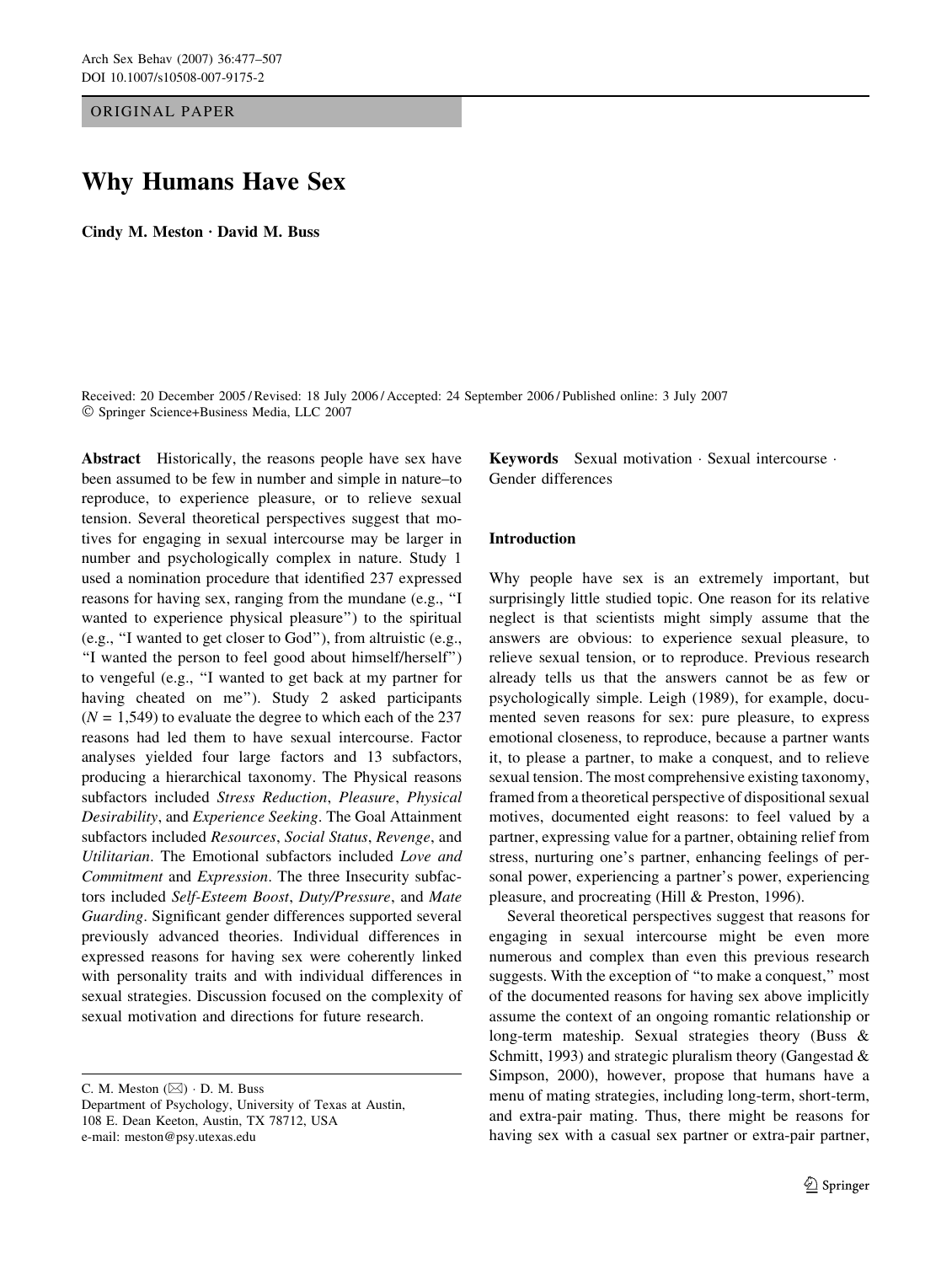such as the desire to experience sexual variety (Symons, 1979) or seeking to improve one's sexual skills (Greiling & Buss, 2000) that differ from those that motivate sex in the context of an ongoing romantic relationship.

Even within the context of an ongoing mateship, there could be numerous reasons for having sex beyond those already documented. For example, sex might be used to reward a partner or as a favor in exchange for something the partner has done. Or sex might be used to punish a partner, such as when someone engages in a retaliatory affair in order to exact revenge on a partner for having committed some violation within the relationship (Greiling & Buss, 2000). Also, within an ongoing relationship, sex might be used to intensify the relationship, escalate the level of commitment within the relationship, or turn a short-term relationship into a long-term relationship (Buss, 2003). In the clinical literature, Basson (2000) described how women may engage in sexual intercourse for the ''spin-offs'' they receive, such as emotional closeness, bonding, commitment, love, affection, acceptance, tolerance, and closeness.

From yet another perspective, people might use sex as a form of ''mate guarding'' (Buss & Shackelford, 1997). This could function in one of several possible ways. First, satisfying a partner sexually might function to deter the partner from seeking sexual gratification elsewhere. Second, this strategic use of sexuality might send signals to potential mate poachers, perhaps by rendering the partner less ''open'' to extra-pair liaisons, causing potential mate poachers to choose other potential targets (Schmitt, 2004; Schmitt & Buss, 2001).

Another perspective comes from the literature on sperm competition (Baker & Bellis, 1995; Shackelford, Pound, Goetz, & LaMunyon, 2005). From this perspective, a man whose partner might have been sexually unfaithful might seek sex, which functions to displace the sperm of the rival male. Or a woman might deplete the sperm of her partner, leaving few available for insemination of rival women. None of these hypothesized functions, of course, need operate through conscious psychological mechanisms.

More generally, sex can be viewed as a fungible resource–something that one person has the potential to give and something that another person may want. As a soughtafter resource, sex can be exchanged for other resources. Exchanging sex for money, as in the case of prostitution, is one obvious example (Burley & Symanski, 1981). Sex could also be exchanged for meat, as occurs among many traditional hunter-gatherer groups such as the Ache of Paraguay (Hill & Hurtado, 1996). Sex could be exchanged for favors, special privileges, a preferred job, or indeed for any resource.

Finally, the psychology of sex does not occur merely between the individual partners directly involved. Sex occurs within a broader social and cultural context, with implications for prestige, status, and reputation (Buss, 2003). Having sex with a high status individual, for example, might raise a person's status within the group. Within some groups, having sex with numerous partners might enhance a person's reputation, providing the motivational impetus for initiating sex. Sex, of course, can sometimes damage a person's status and reputation, providing reasons for avoiding it or concealing it from others in the group. In sum, because sex has consequences for status and reputation that can act as incentives (or deterrents), a person might be motivated to have sex for social reasons that have nothing to do with the personal relationship within which it occurs. All of these diverse theoretical perspectives, when taken together, point to a singular conclusion: The reasons people have sex are likely to be far more numerous and psychologically complex than previous taxonomists have envisioned.

The current research had several primary goals: (1) to identify a broader array of potential reasons that motivate people to engage in sexual intercourse using a nomination procedure designed to survey the wider domain of reasons; (2) to develop an organized taxonomy of reasons for sex using a large sample of women and men; (3) to provide a more comprehensive research tool that can be used by sex researchers; (4) to identify whether women and men differ in their expressed reasons for engaging in sexual intercourse; and (5) to examine whether individual differences in sexual strategies, as measured by the Sociosexuality Inventory (Simpson & Gangestad, 1991), are linked to individual differences in reasons for having sex.

Regarding gender differences, previous researchers have explored this issue in a delimited way. Some have found that men are more motivated by purely physical reasons, such as physical release or simply because they are ''horny,'' whereas women are more motivated by emotional reasons, such as to become psychologically closer to a partner (e.g., Carroll, Volk, & Hyde, 1985; Denney, Field, & Quadagno, 1984; Leigh, 1989). Others have found that men, more than women, have sex in order to provide relief from stress and to enhance their feelings of personal power (Hill & Preston, 1996). Several evolution-based theories suggest that men will be more motivated by the desire for sexual variety (Symons, 1979), the chance for an opportunistic copulation (Buss, 2003), the physical appearance of a potential partner (Buss & Schmitt, 1993), and that emotional factors, such as expressing love or intensifying psychological commitment, would figure more prominently in women's reasons for having sex (Buss, 2003). The current research was capable of testing these theories, as well as providing a more comprehensive atheoretical description of a potential panoply of gender differences in the reasons expressed for having sex.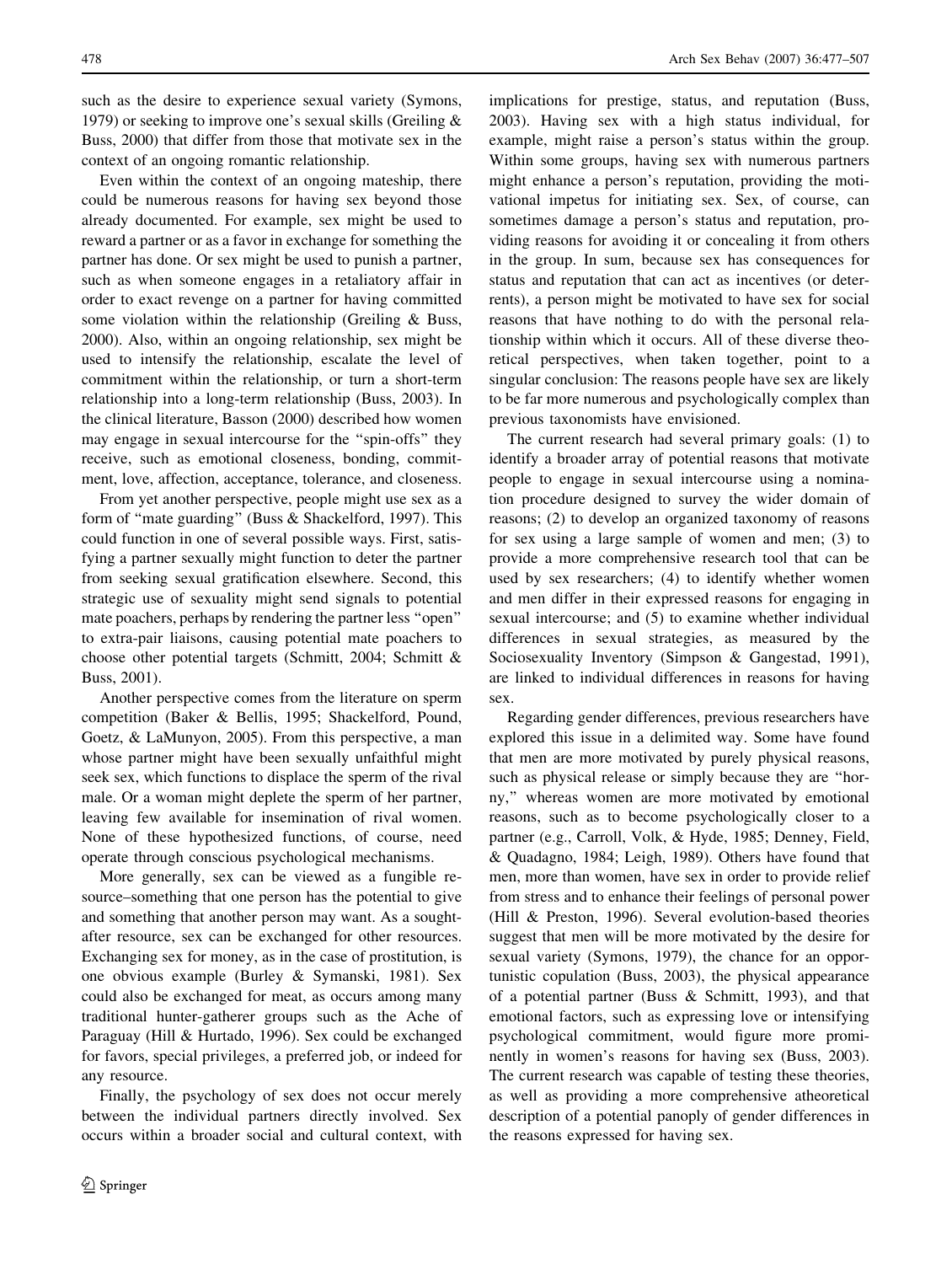#### Study 1: Initial Item Generation

#### Method

Participants were 203 men and 241 women ranging in age from 17 years to 52 years who were recruited from upper and lower level psychology classes, graduate classes in psychology, and from community volunteers who were participating in several other ongoing studies in the Sexual Psychophysiology Laboratory at the University of Texas. Potential volunteers were told the purpose of the study was to make a comprehensive list of all the reasons why people engage in sexual intercourse.

Persons who agreed to participate in the study were asked the following open-ended prompt, ''Please list all the reasons you can think of why you, or someone you have known, has engaged in sexual intercourse in the past.'' Participants were encouraged to list as many responses as possible. Efforts were made to ensure confidentiality by having participants sit at a distance from other participants such that other's responses could not be easily read. Anonymity was assured by having participants include only their age and gender on their answer sheets.

### Results

A total of 715 reasons were collected. The authors each independently reviewed the reasons and noted those that were either identical or similar with minor wording changes. Reasons given that both authors marked as similar were deleted or compiled into one combined response, resulting in 237 distinct reasons. The 237 reasons (see Table 3) obtained were listed using a conventional questionnaire format with each item presented as a brief descriptive statement to which subsequent participants rated the likelihood that a given reason has or would lead them to engage in sexual intercourse. The questionnaire was termed the Why Have Sex? (YSEX?) questionnaire. The following instructional set was given at the beginning of the instrument, "People have sex (i.e., sexual intercourse) for many different reasons. Below is a list of some of these reasons. Please indicate how frequently each of the following reasons led you to have sex in the past. For example, if about half of the time you engaged in sexual intercourse you did so because you were bored, then you would circle ''3'' beside question 3. If you have not had sex in the past, use the following scale to indicate what the likelihood that each of the following reasons would lead you to have sex. I have had sex in the past because...'' The response choices were listed on a 5-point Likert scale, with

scale interval anchors being None of my sexual experiences (1), A few of my sexual experiences (2), Some of my sexual experiences (3), Many of my sexual experiences (4), and All of my sexual experiences (5).

### Study 2: Psychometric Analyses

#### Method

### Participants

A total of 1,549 undergraduate students (503 men, 1046 women) participated in this study in exchange for course credit. Participants were distinct from those who took part in Study 1. Participants were enrolled in either the 2000– 2003 Fall sessions of Introductory Psychology courses (September–December) or the 2001–2004 Spring Introductory Psychology sessions (January–May). Sample sizes varied between cohorts (2000–2001,  $n = 570$ ; 2001–2002,  $n = 341$ ; 2002–2003,  $n = 341$ ; 2003–2004,  $n = 297$ ). Participants ranged in age from 16 years to 42 years (96% between the ages of 18 and 22), and the mean age was 19 years.

The sample consisted of 62% Caucasian, 4% African American, 15% Hispanic, 15% Asian American, <1% Native American, and 3% ''other ethnicity'' participants. Ethnicity was determined with the question, ''What ethnicity do you most identify with?'' Region of heritage was also assessed based on countries of birth or countries of parents' birth. Across ethnicities, most participants reported North American heritage (96% of Caucasians, 91% of African Americans, 94% of Hispanics, 71% of Asian Americans, 67% of Native Americans, and 59% of ''other'' ethnicities). The second most substantial reported heritage was Asian heritage (23% of Asian Americans and 33% of ''other'' ethnicities). Less than 5% of each ethnicity reported South American, African, Middle Eastern, Western European, Eastern European, or South Pacific heritage. Religious affiliations varied, with 36% Fundamentalists, 25% Catholics, 14% Protestants, 14% Atheists/Agnostics, 5% Jewish, 4% Hindus, 2% Buddhists, 1% Muslims, and <1% Pagans/Spiritualists.

Sexual experience data were available for 910 women and 343 men. Of these, 73% of women and 68% of men reported having experienced sexual intercourse in the past. Among both men and women, 88% reported having engaged in oral sex and 95% reported having engaging in some form of sexual petting in the past. Four percent of the women and 2% of men were married. Six percent of women and 5% of men were living with a sexual partner.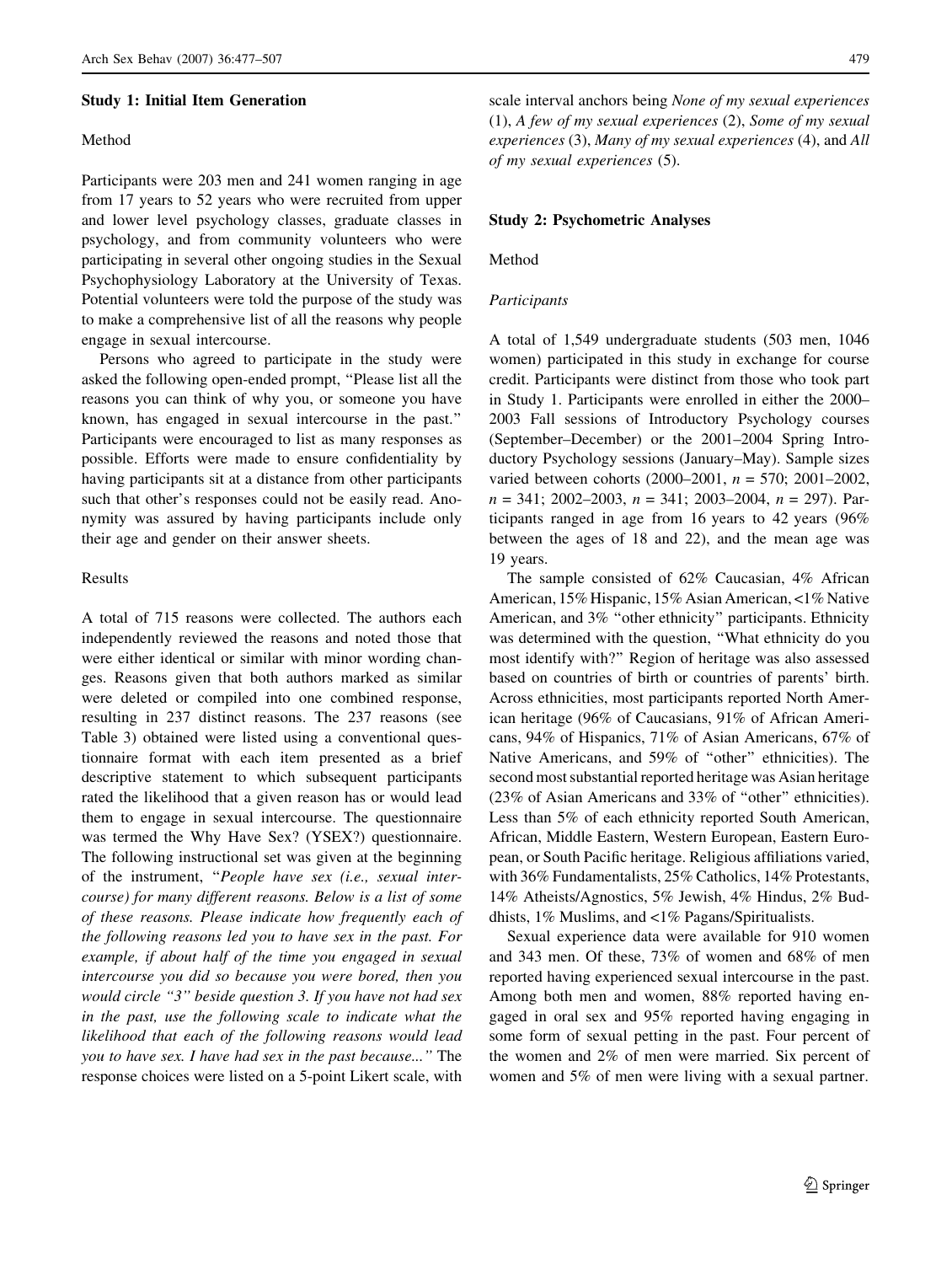## Measures

Reasons for sexual intercourse Motivators for engaging in sexual intercourse were measured using the 237 item YSEX? questionnaire that was developed in Study 1.

Personality The Big Five Inventory-short form (BFI) is a 44 item inventory developed by John, Donahue, and Kentle (1991) to assess each of the "Big Five" personality dimensions: Neuroticism, Extraversion, Openness to Experience, Agreeableness, and Conscientiousness. The 44 self-descriptive statements were measured on a 5-point scale, with responses ranging from disagree strongly (1) to agree strongly (5).

Sexual strategies The following five items from the Sociosexual Orientation Inventory (SOI; Simpson & Gangestad, 1991) were used to analyze unrestricted sexual behavior and fantasy: ''With how many partners have you had sex (intercourse or oral sex) in the past year?"; "With how many partners will you probably have sex with (intercourse or oral sex) over the next five years?''; ''With how many partners have you had sexual intercourse, or oral sex, on one and only one occasion?"; "When in a stable and committed relationship, how often would you fantasize about sex with someone other than your current partner?''; and ''Sex without love is okay.'' An SOI composite was computed by averaging the sum of the five z-transformed scores.

#### Procedure

Participants were administered a demographics questionnaire, the YSEX? questionnaire derived from Study 1, the short form version of the Big Five Inventory (John et al., 1991), selected items from the Sociosexual Orientation Inventory (Simpson & Gangestad, 1991), and a number of additional sexually relevant questionnaires not reported here. In each cohort, participants were administered questionnaires in small groups of 5–10 same-sex individuals. To preserve privacy, participants were given either partitions or several feet of space from other participants. Participants were informed of the sexual nature of the study before they applied to participate. Same-sex researchers informed participants of the sexual material, obtained consent, administered questionnaire packets, and answered participant questions that arose during testing. Confidentiality was protected by assigning each participant with a randomized code number connected to all of his or her data, and consent forms were kept in a separate file. Upon completion, questionnaire packets were inserted into a

large ''drop box'' as participants exited the testing room. Questionnaire data were stored in locked file cabinets, and all files connected to the study were password-protected. The Institutional Review Board at the University of Texas at Austin approved this research from 2000 to 2004.

## Results

#### Item analyses

Most and least frequently endorsed reasons for having sex There were nine themes that appeared to characterize the most frequently endorsed reasons for having intercourse: (1) pure attraction to the other person in general; (2) experiencing physical pleasure; (3) expression of love; (4) having sex because of feeling desired by the other; (5) having sex to escalate the depth of the relationship; (6) curiosity or seeking new experiences; (7) marking a special occasion for celebration; (8) mere opportunity; and (9) sex just happening due to seemingly uncontrollable circumstances.

Table 1 shows the 50 reasons for having sex receiving the highest endorsements for men and women separately. The most frequently endorsed reason why both men and women reported engaging in sexual intercourse was because they were attracted to the person. As can be seen in Table 1, out of a pool of 237 items, 8 of the top 10, and 20 of the top 25 reasons given for engaging in sexual intercourse were similar for men and women.

Table 2 presents the 50 most infrequently endorsed reasons for having sexual intercourse out of the possible 237 reasons. The least frequently endorsed reasons for having intercourse could be categorized into five broad themes. One theme involved wanting to harm another person, either a partner (e.g., ''I was mad at my partner, so I had sex with someone else"), a rival (e.g., "I wanted to hurt an enemy") or a stranger (e.g., "I wanted to give someone else a sexually transmitted disease (e.g., herpes, AIDS)''. A second theme involved attaining resources such as a job, a promotion, money, drugs, or gifts. A third common theme revolved around enhancing social status (e.g., ''I wanted to be popular''; ''I wanted to have more sex than my friends''). A fourth theme centered on having sex as a means to a seemingly unrelated end, such as getting rid of a headache or menstrual cramps, and a fifth theme involved having sex out of duty or pressure.

Gender differences in reasons for having sex To examine gender differences at the item level, given that 237 t-tests would be conducted, we set the significance threshold at a conservative level of  $p < .005$ . Thus, roughly one difference that showed significance at this level would be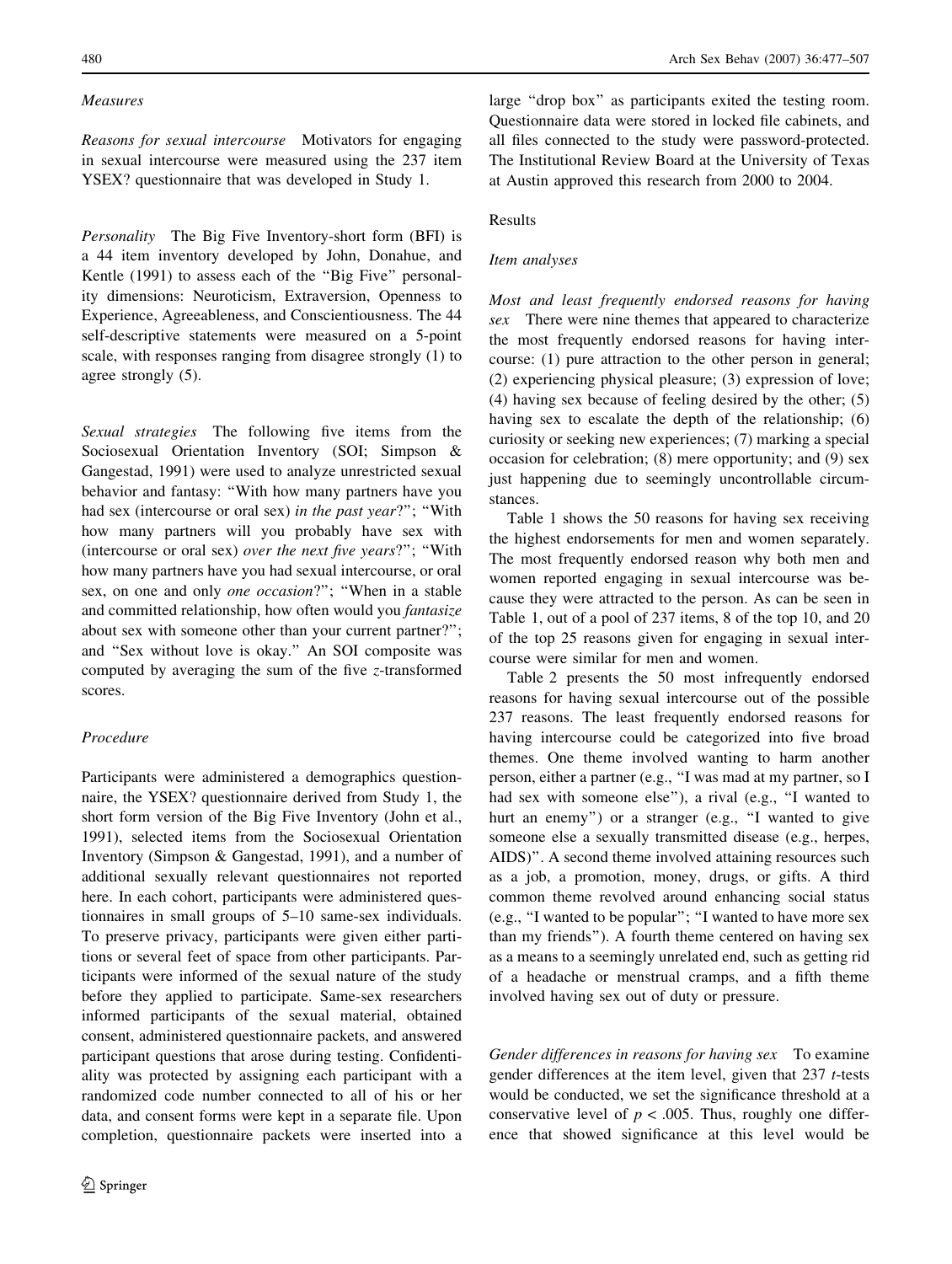## Table 1 Top 50 reasons why men and women have sex

|    | Item                                                                                                                         | Women | Item |                                                                                            | Men       |           |
|----|------------------------------------------------------------------------------------------------------------------------------|-------|------|--------------------------------------------------------------------------------------------|-----------|-----------|
|    |                                                                                                                              | М     | SD   |                                                                                            | М         | SD.       |
| 1. | I was attracted to the person                                                                                                |       |      | 3.89 1.32 I was attracted to the person                                                    |           | 4.03 1.16 |
| 2. | I wanted to experience the physical pleasure                                                                                 |       |      | 3.75 1.19 It feels good                                                                    |           | 3.96 1.28 |
| 3. | It feels good                                                                                                                |       |      | 3.59 1.39 I wanted to experience the physical pleasure                                     |           | 3.84 1.21 |
| 4. | I wanted to show my affection to the person                                                                                  |       |      | 3.58 1.25 It's fun                                                                         |           | 3.57 1.39 |
| 5. | I wanted to express my love for the person                                                                                   |       |      | 3.48 1.30 I wanted to show my affection to the person                                      |           | 3.46 1.26 |
| 6. | I was sexually aroused and wanted the release                                                                                |       |      | 3.30 1.33 I was sexually aroused and wanted the release                                    |           | 3.43 1.28 |
| 7. | I was "horny"                                                                                                                |       |      | 3.11 1.26 I was "horny"                                                                    |           | 3.38 1.25 |
| 8. | It's fun                                                                                                                     |       |      | 3.05 1.49 I wanted to express my love for the person                                       |           | 3.26 1.31 |
| 9. | I realized I was in love                                                                                                     |       |      | 2.92 1.47 I wanted to achieve an orgasm.                                                   |           | 3.14 1.55 |
|    | 10. I was "in the heat of the moment"                                                                                        |       |      | 2.89 1.06 I wanted to please my partner                                                    |           | 3.11 1.35 |
|    | 11. I wanted to please my partner                                                                                            |       |      | 2.79 1.32 The person's physical appearance turned me on                                    |           | 2.96 1.44 |
|    | 12. I desired emotional closeness (i.e., intimacy)                                                                           |       |      | 2.76 1.25 I wanted the pure pleasure                                                       |           | 2.85 1.41 |
|    | 13. I wanted the pure pleasure                                                                                               |       |      | 2.73 1.42 I was "in the heat of the moment"                                                |           | 2.84 1.09 |
|    | 14. I wanted to achieve an orgasm                                                                                            |       |      | 2.65 1.46 I desired emotional closeness (i.e., intimacy)                                   |           | 2.79 1.31 |
|    | 15. It's exciting, adventurous                                                                                               |       |      | 2.49 1.23 It's exciting, adventurous                                                       |           | 2.71 1.30 |
|    | 16. I wanted to feel connected to the person                                                                                 |       |      | 2.44 1.33 The person had a desirable body                                                  |           | 2.67 1.44 |
|    | 17. The person's physical appearance turned me on                                                                            |       |      | 2.39 1.37 I realized I was in love                                                         |           | 2.66 1.46 |
|    | 18. It was a romantic setting                                                                                                |       |      | 2.39 1.14 The person had an attractive face                                                |           | 2.62 1.47 |
|    | 19. The person really desired me                                                                                             |       |      | 2.39 1.40 The person really desired me                                                     |           | 2.56 1.39 |
|    | 20. The person made me feel sexy                                                                                             |       |      | 2.37 1.29 I wanted the adventure/excitement                                                |           | 2.45 1.25 |
|    | 21. The person caressed me                                                                                                   |       |      | 2.34 1.31 I wanted to feel connected to the person                                         |           | 2.45 1.37 |
|    | 22. It seemed like the natural next step in my relationship                                                                  |       |      | 2.24 1.18 I wanted the experience                                                          |           | 2.43 1.27 |
|    | 23. I wanted to become one with another person                                                                               |       |      | 2.24 1.33 It was a romantic setting                                                        |           | 2.35 1.15 |
|    | 24. It just happened                                                                                                         |       |      | 2.21 1.07 The person caressed me                                                           |           | 2.34 1.27 |
|    | 25. I wanted to increase the emotional bond by having sex                                                                    |       |      | 2.20 1.28 The person made me feel sexy                                                     |           | 2.32 1.32 |
|    | 26. I wanted the experience                                                                                                  |       |      | 2.17 1.24 It seemed like the natural next step in my relationship                          |           | 2.29 1.19 |
|    | 27. I wanted the adventure/excitement                                                                                        |       |      | 2.17 1.22 I wanted to increase the emotional bond by having sex                            | 2.27 1.29 |           |
|    | 28. The person had an attractive face                                                                                        |       |      | 2.15 1.35 I wanted to keep my partner satisfied                                            |           | 2.25 1.26 |
|    | 29. The person was a good kisser                                                                                             |       |      | 2.14 1.27 The opportunity presented itself                                                 |           | 2.24 1.18 |
|    | 30. I wanted to intensify my relationship                                                                                    |       |      | 2.14 1.15 It just happened                                                                 |           | 2.23 1.14 |
|    | 31. My hormones were out of control                                                                                          |       |      | 2.11 1.17 I wanted to intensify my relationship                                            |           | 2.22 1.25 |
|    | 32. I wanted to try out new sexual techniques or positions                                                                   |       |      | 2.11 1.16 I wanted to try out new sexual techniques or positions                           | 2.22 1.16 |           |
|    | 33. I wanted to feel loved                                                                                                   |       |      | 2.11 1.22 My hormones were out of control                                                  |           | 2.20 1.17 |
|    | 34. The person had a desirable body                                                                                          |       |      | 2.08 1.31 The person was too "hot" (sexy) to resist                                        |           | 2.17 1.26 |
|    | 35. I wanted to celebrate a birthday or anniversary or special 2.06 1.05 I was curious about my sexual abilities<br>occasion |       |      |                                                                                            |           | 2.17 1.09 |
|    | 36. I wanted to communicate at a "deeper" level                                                                              |       |      | 2.06 1.24 I wanted to improve my sexual skills                                             |           | 2.16 1.22 |
|    | 37. I was curious about sex                                                                                                  |       |      | 2.06 1.08 I wanted to become one with another person                                       |           | 2.16 1.36 |
|    | 38. It was a special occasion                                                                                                |       |      | 2.03 1.03 I saw the person naked and could not resist                                      |           | 2.15 1.27 |
|    | 39. The person was intelligent                                                                                               |       |      | 1.91 1.23 The person was a good kisser                                                     |           | 2.15 1.26 |
|    | 40. I wanted to say "I've missed you"                                                                                        | 1.90  |      | .99 I wanted to feel loved                                                                 |           | 2.15 1.26 |
|    | 41. I wanted to keep my partner satisfied                                                                                    |       |      | 1.88 1.12 I wanted to celebrate a birthday or anniversary or special 2.14 1.11<br>occasion |           |           |
|    | 42. I got "carried away"                                                                                                     |       |      | 1.88 1.03 The person was too physically attractive to resist                               |           | 2.11 1.23 |
|    | 43. The opportunity presented itself                                                                                         |       |      | 1.87 1.09 It was a special occasion                                                        |           | 2.11 1.08 |
|    | 44. The person had a great sense of humor                                                                                    |       |      | 1.87 1.19 I hadn't had sex for a while                                                     |           | 2.10 1.07 |
|    | 45. I wanted to improve my sexual skills                                                                                     |       |      | 1.87 1.14 The person had beautiful eyes                                                    |           | 2.06 1.31 |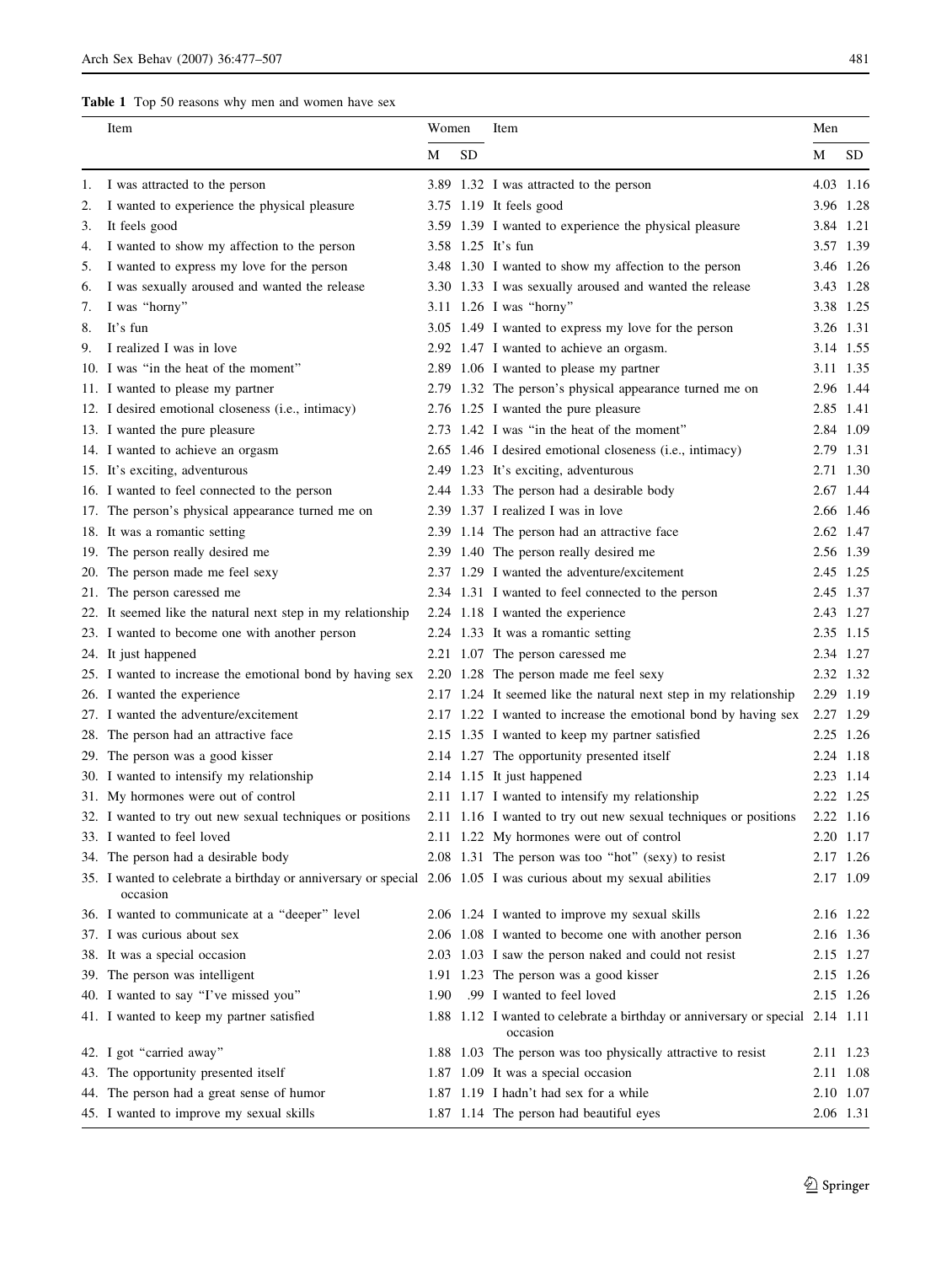|     | Item                                       |      | Women<br>Item |                                                     | Men  |      |
|-----|--------------------------------------------|------|---------------|-----------------------------------------------------|------|------|
|     |                                            | М    | <b>SD</b>     |                                                     | М    | SD.  |
| 46. | I was curious about my sexual abilities    |      |               | I wanted to communicate at a "deeper" level         | 2.02 | 1.22 |
| 47. | The person seemed self-confident           | 1.86 | 1.06          | I wanted to experiment with new experiences         | 2.01 | 1.14 |
| 48. | I wanted to make up after a fight          | 1.84 | 1.19          | The person was intelligent                          | 2.01 | 1.28 |
| 49. | I was drunk                                | 1.83 | .98           | I wanted to keep my partner happy                   | 2.00 | 1.21 |
| 50. | I was turned on by the sexual conversation | 1.82 | 1.10          | I was curious about what the person was like in bed | 1.94 | 1.08 |

Note: Absolute range, 1–5.  $n = 894-908$  for women;  $n = 460-480$  for men

attributable to chance alone. An astonishing 123 items, or 52% of the items, showed significant gender differences at or beyond the  $p < .005$  level.

Men showed significantly greater endorsement of having sex due to physical reasons, such as ''The person had a desirable body''; ''The person was too ''hot'' (sexy) to resist," and simply because the opportunity presented itself:

''The person was available''; ''The person had too much to drink and I was able to take advantage of them.'' Men exceeded women on many items that pertained to physical pleasure such as, ''I wanted to achieve an orgasm,'' and ''It feels good.'' Men more than women reported having sex as a way to improve their social status (e.g., ''I wanted to enhance my reputation"; "I wanted to brag to my friends

Table 2 The 50 most infrequent reasons why men and women have sex

|    | Item                                                                                    | Women |           | Item                                                                                          | Men      |           |
|----|-----------------------------------------------------------------------------------------|-------|-----------|-----------------------------------------------------------------------------------------------|----------|-----------|
|    |                                                                                         | м     | <b>SD</b> |                                                                                               | M        | <b>SD</b> |
|    | 1. I wanted to give someone else a sexually transmitted<br>disease (e.g., herpes, AIDS) |       |           | 1.02 .22 The person offered to give me drugs for doing it                                     | 1.08 .43 |           |
| 2. | Someone offered me money to do it                                                       |       |           | 1.02 .20 I wanted to give someone else a sexually transmitted<br>disease (e.g., herpes, AIDS) | 1.09 .46 |           |
| 3. | I wanted to get a raise                                                                 |       |           | 1.03 .24 I wanted to punish myself                                                            | 1.10 .44 |           |
| 4. | It was an initiation rite to a club or organization                                     |       |           | 1.03 .25 I wanted to breakup my relationship                                                  | 1.10 .44 |           |
| 5. | I wanted to get a job                                                                   |       |           | 1.03 .26 I wanted to get a job                                                                | 1.10 .45 |           |
| 6. | I wanted to get a promotion                                                             |       |           | 1.03 .27 It was an initiation rite to a club or organization                                  | 1.10 .45 |           |
| 7. | The person offered to give me drugs for doing it                                        |       |           | 1.03 .26 Someone offered me money to do it                                                    | 1.11 .47 |           |
| 8. | I wanted to punish myself                                                               |       |           | 1.04 .28 I was afraid to say "no" due to the possibility of physical<br>harm                  | 1.12 .54 |           |
|    | 9. I wanted to hurt/humiliate the person                                                |       |           | 1.04 .28 I wanted to make money                                                               | 1.12 .50 |           |
|    | 10. I wanted to feel closer to God                                                      |       |           | 1.04 .29 I wanted to feel closer to God                                                       | 1.12 .56 |           |
|    | 11. I wanted to breakup my relationship                                                 |       |           | 1.04 .28 I wanted to get a raise                                                              | 1.12 .53 |           |
|    | 12. I wanted to breakup another's relationship                                          |       |           | 1.05 .28 I wanted to hurt/humiliate the person                                                | 1.12 .55 |           |
|    | 13. I wanted to be used or degraded                                                     |       |           | 1.06 .33 Because of a bet                                                                     | 1.12 .49 |           |
|    | 14. I wanted to gain access to that person's friend                                     |       |           | 1.06 .32 I wanted to breakup another's relationship                                           | 1.12 .46 |           |
|    | 15. I wanted to get a favor from someone                                                |       |           | 1.06 .35 I wanted to get a promotion                                                          | 1.13 .56 |           |
|    | 16. I wanted to enhance my reputation                                                   |       |           | 1.06 .33 I wanted to hurt an enemy                                                            | 1.13 .52 |           |
|    | 17. It would get me gifts                                                               |       |           | 1.06 .34 It would get me gifts                                                                | 1.13 .49 |           |
|    | 18. I wanted to make money                                                              |       |           | 1.06 .36 The person had a lot of money                                                        | 1.14 .54 |           |
|    | 19. I wanted to hurt an enemy                                                           |       |           | 1.06 .33 I wanted to be used or degraded                                                      | 1.14 .51 |           |
|    | 20. Because of a bet                                                                    |       |           | 1.06 .31 I wanted to break up a rival's relationship by having sex<br>with his/her partner    | 1.14 .54 |           |
|    | 21. It was a favor to someone                                                           |       |           | 1.06 .32 I wanted to get rid of a headache                                                    | 1.14 .55 |           |
|    | 22. I wanted to end the relationship                                                    |       |           | 1.06 .32 It would damage my reputation if I said "no"                                         | 1.15 .52 |           |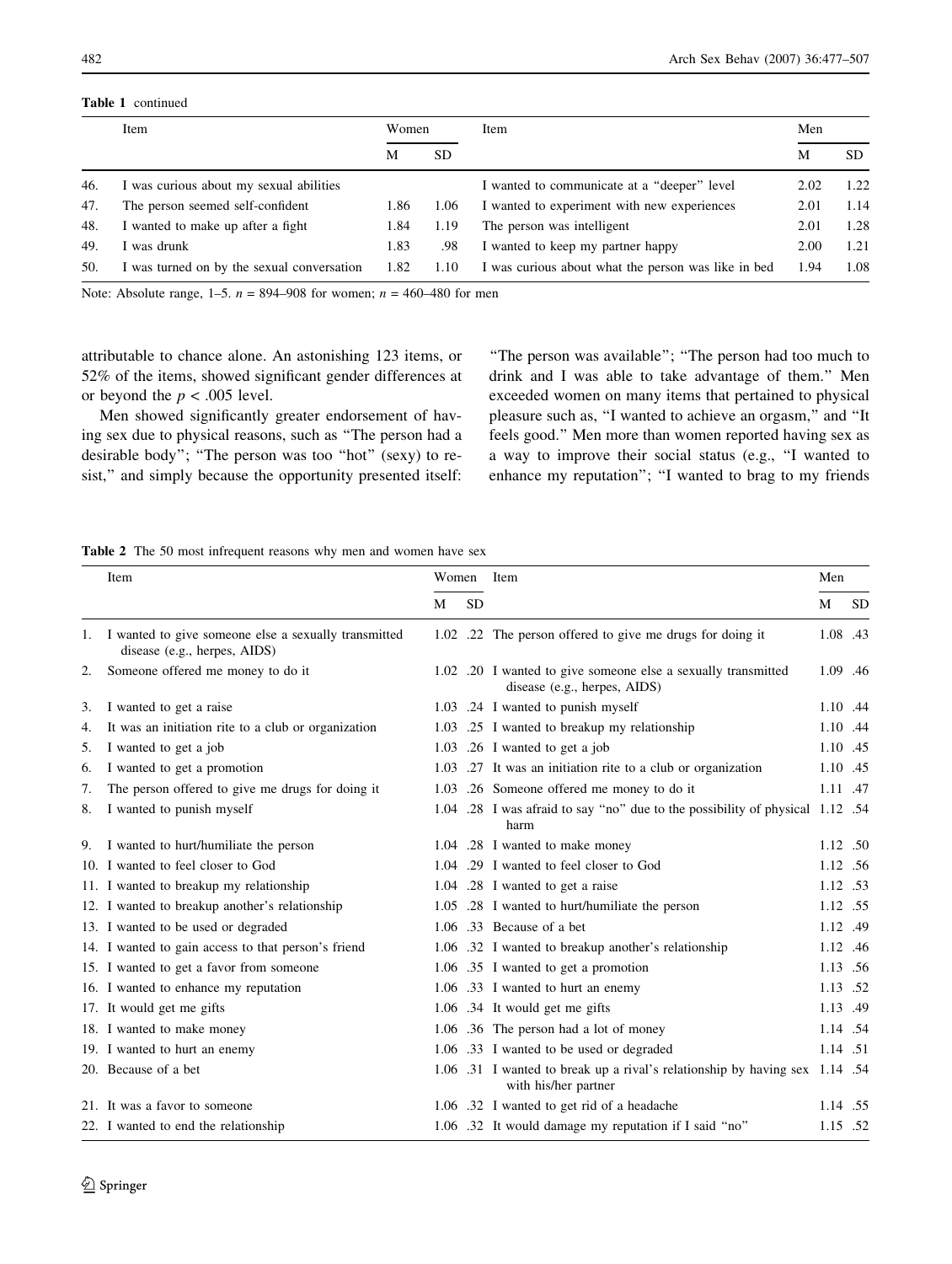| Item |                                                                                                                                               |   | Women Item | Men                                                                      |          |    |
|------|-----------------------------------------------------------------------------------------------------------------------------------------------|---|------------|--------------------------------------------------------------------------|----------|----|
|      |                                                                                                                                               | М | <b>SD</b>  |                                                                          | М        | SD |
|      | 23. I wanted to break up a rival's relationship by having sex with his/ 1.06 .29 I wanted to get back at my partner for having<br>her partner |   |            | cheated on me                                                            | 1.16 .55 |    |
|      | 24. It would damage my reputation if I said "no"                                                                                              |   |            | 1.06 .36 I felt sorry for the person                                     | 1.16 .55 |    |
|      | 25. The person had a lot of money                                                                                                             |   |            | 1.06 .34 I wanted to gain access to that person's friend                 | 1.16 .56 |    |
|      | 26. Someone dared me                                                                                                                          |   |            | 1.06 .33 I wanted to be popular                                          | 1.16 .60 |    |
|      | 27. I wanted to have more sex than my friends                                                                                                 |   |            | 1.07 .33 I was physically forced to                                      | 1.17 .57 |    |
|      | 28. I wanted to even the score with a cheating partner                                                                                        |   |            | 1.07 .32 I felt jealous                                                  | 1.17 .59 |    |
|      | 29. I thought it would boost my social status                                                                                                 |   |            | 1.07 .35 The person bought me jewelry                                    | 1.17 .58 |    |
|      | 30. I wanted to be popular                                                                                                                    |   |            | 1.07 .37 I wanted to end the relationship                                | 1.18 .61 |    |
|      | 31. I wanted to get a special favor from someone                                                                                              |   |            | 1.07 .38 My friends pressured me into it                                 | 1.18 .59 |    |
|      | 32. I was afraid to say "no" due to the possibility of physical harm 1.07 .35 It was a favor to someone                                       |   |            |                                                                          | 1.18 .54 |    |
|      | 33. I wanted to relieve menstrual cramps                                                                                                      |   |            | 1.08 .35 I wanted to get a favor from someone                            | 1.18 .63 |    |
|      | 34. My friends pressured me into it                                                                                                           |   |            | 1.08 .40 Someone dared me                                                | 1.18 .58 |    |
|      | 35. I felt sorry for the person                                                                                                               |   |            | 1.08 .36 I wanted to avoid hurting someone's feelings                    | 1.19 .52 |    |
|      | 36. I felt jealous                                                                                                                            |   |            | 1.08 .36 My regular partner is boring, so I had sex with<br>someone else | 1.19 .63 |    |
|      | 37. My regular partner is boring, so I had sex with someone else                                                                              |   |            | 1.08 .38 I wanted to be popular                                          | 1.19 .62 |    |
|      | 38. I wanted to get rid of a headache                                                                                                         |   |            | 1.08 .37 I felt guilty                                                   | 1.19 .60 |    |
|      | 39. I wanted to change the topic of conversation                                                                                              |   |            | 1.09 .40 I wanted to enhance my reputation                               | 1.20 .53 |    |
|      | 40. The person had too much to drink and I was able to take<br>advantage of them                                                              |   |            | 1.09 .40 I wanted to gain acceptance from friends                        | 1.20 .57 |    |
|      | 41. I wanted to impress friends                                                                                                               |   |            | 1.10 .43 I thought it would boost my social status                       | 1.20 .61 |    |
|      | 42. The person was famous and I wanted to be able to say I had sex 1.10 .44 I thought it would help "trap" a new partner<br>with him/her      |   |            |                                                                          | 1.20 .62 |    |
|      | 43. I wanted to get out of doing something                                                                                                    |   |            | 1.10 .42 I was mad at my partner, so I had sex with<br>someone else      | 1.21 .59 |    |
|      | 44. I wanted to get even with someone (i.e., revenge)                                                                                         |   |            | 1.10 .43 I wanted to get out of doing something                          | 1.21 .61 |    |
|      | 45. I wanted to make someone else jealous                                                                                                     |   |            | 1.10 .38 I wanted to have a child                                        | 1.22 .74 |    |
|      | 46. I was competing with someone else to "get the person"                                                                                     |   |            | 1.11 .42 I wanted to make someone else jealous                           | 1.22 .63 |    |
|      | 47. I thought it would help "trap" a new partner                                                                                              |   |            | 1.11 .48 I wanted to change the topic of conversation                    | 1.22 .66 |    |
|      | 48. I was slumming                                                                                                                            |   |            | 1.11 .42 I wanted to defy my parents                                     | 1.22 .65 |    |
|      | 49. I wanted to brag to friends about my conquests                                                                                            |   |            | 1.12 .45 I wanted to stop my partner's nagging                           | 1.22 .62 |    |
|      | 50. The person demanded that I have sex with him/her                                                                                          |   |            | 1.12 .45 I wanted to manipulate him/her into doing<br>something for me   | 1.23 .61 |    |

Note: Absolute range,  $1-5$ .  $n = 893-907$  for women;  $n = 461-478$  for men

about my conquests'') and their sexual experience (e.g., ''I needed another notch on my belt''; ''I wanted to improve my sexual skills''). Finally, men exceeded women on endorsing a variety of utilitarian reasons for sex: ''I wanted to change the topic of conversation''; ''I wanted to improve my sexual skills.''

Women exceeded men on only three of the 237 reasons (at  $p < .005$ ): "I wanted to feel feminine"; "I wanted to express my love for the person''; ''I realized that I was in love.'' Means, SDs, and effect sizes calculated using Cohen's d are reported for the 50 items showing the largest sex differences in Table 3.

#### Factor analysis

Because items differed in their variances, all factor analyses were conducted on z-score transformations standardized on the combined sample of men and women. Principal components analyses were conducted on the 237 items separately by gender. We used direct oblimin with Kaiser normalization for the analyses because we expected the factors for having sex to be related. After inspection of the scree plot, we examined three, four, and five factor solutions. A four factor solution yielded the most consistent pattern of loadings for both men and women. The four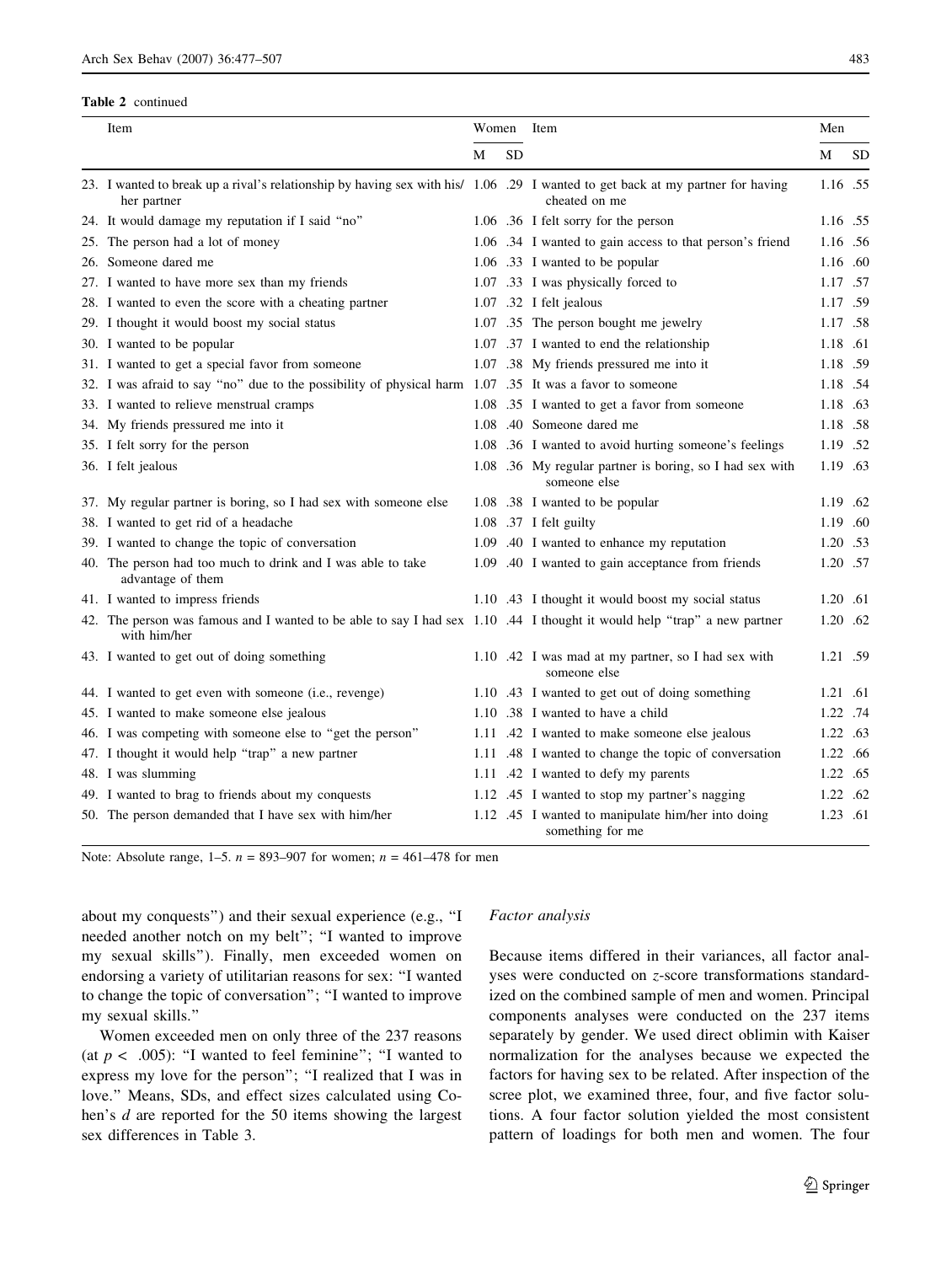# Table 3 Top 50 largest gender differences in why men and women have sex

|     | Item                                                                        |          | Women | Men         |      | $\boldsymbol{t}$ | d      |
|-----|-----------------------------------------------------------------------------|----------|-------|-------------|------|------------------|--------|
|     |                                                                             | M        | SD    | $\mathbf M$ | SD   |                  |        |
| 1.  | The person wore revealing clothes                                           | 1.29     | .74   | 1.89        | 1.09 | $-10.62*$        | $-.64$ |
| 2.  | I wanted to feel masculine                                                  | 1.16     | .65   | 1.69        | 1.14 | $-9.23*$         | $-.57$ |
| 3.  | I wanted to relieve "blue balls"                                            | 1.15     | .57   | 1.50        | .81  | $-8.11*$         | $-.50$ |
| 4.  | I wanted to feel feminine                                                   | 1.59     | 1.00  | 1.25        | .67  | $7.54*$          | .40    |
| 5.  | The person had a desirable body                                             | 2.08     | 1.31  | 2.67        | 1.44 | $-7.38*$         | $-.43$ |
| 6.  | The person was "available"                                                  | 1.34     | .76   | 1.74        | 1.07 | $-7.38*$         | $-.43$ |
| 7.  | The person's physical appearance turned me on                               | 2.39     | 1.37  | 2.96        | 1.44 | $-6.99*$         | $-.40$ |
| 8.  | It's fun                                                                    | 3.05     | 1.49  | 3.57        | 1.39 | $-6.47*$         | $-.36$ |
| 9.  | The person had an attractive face                                           | 2.15     | 1.35  | 2.62        | 1.47 | $-5.82*$         | $-.33$ |
| 10. | I wanted to achieve an orgasm                                               | 2.65     | 1.46  | 3.14        | 1.55 | $-5.75*$         | $-.33$ |
| 11. | The opportunity presented itself                                            | 1.87     | 1.09  | 2.24        | 1.18 | $-5.55*$         | $-.33$ |
| 12. | I wanted to see if I could get the person into bed                          | 1.22     | .62   | 1.47        | .87  | $-5.46*$         | $-.33$ |
| 13. | I wanted to keep my partner satisfied                                       | 1.88     | 1.11  | 2.25        | 1.26 | $-5.38*$         | $-.31$ |
| 14. | I wanted to have more sex than my friends                                   | 1.07     | .33   | 1.25        | .69  | $-5.34*$         | $-.33$ |
| 15. | I wanted to enhance my reputation                                           | 1.06     | .33   | 1.20        | .53  | $-5.33*$         | $-.32$ |
| 16. | I wanted to increase the number of sex partners I had experienced           | 1.17     | .58   | 1.40        | .88  | $-5.28*$         | $-.31$ |
| 17. | I saw the person naked and could not resist                                 | 1.79     | 1.14  | 2.15        | 1.27 | $-5.16*$         | $-.30$ |
| 18. | The person was too "hot" (sexy) to resist                                   | 1.82     | 1.10  | 2.17        | 1.26 | $-5.14*$         | $-.30$ |
| 19. | The person had too much to drink and I was able to take advantage of them   | 1.09     | .40   | 1.27        | .69  | $-5.12*$         | $-.32$ |
| 20. | I needed another "notch on my belt"                                         | 1.13     | .50   | 1.33        | .78  | $-5.12*$         | $-.31$ |
| 21. | I hadn't had sex for a while                                                | 1.80     | .97   | 2.10        | 1.07 | $-5.07*$         | $-.29$ |
| 22. | It feels good                                                               | 3.59     | 1.39  | 3.96        | 1.28 | $-4.98*$         | $-.28$ |
| 23. | My partner kept insisting                                                   | 1.62     | .87   | 1.89        | 1.07 | $-4.81*$         | $-.28$ |
| 24. | I knew the person was usually "out of my league"                            | 1.23     | .65   | 1.45        | .89  | $-4.75*$         | $-.28$ |
| 25. | I thought it would boost my social status                                   | 1.07     | .35   | 1.20        | .61  | $-4.43*$         | $-.26$ |
| 26. | The person had beautiful eyes                                               | 1.75     | 1.15  | 2.06        | 1.31 | $-4.40*$         | $-.25$ |
| 27. | The person was too physically attractive to resist                          | 1.81     | 1.12  | 2.11        | 1.23 | $-4.38*$         | $-.26$ |
| 28. | It was a favor to someone                                                   | 1.06     | .32   | 1.18        | .54  | $-4.38*$         | $-.27$ |
| 29. | I wanted to have something to tell my friends                               | 1.14     | .51   | 1.29        | .66  | $-4.37*$         | $-.25$ |
| 30. | I was bored                                                                 | 1.41     | .74   | 1.62        | .93  | $-4.33*$         | $-.25$ |
| 31. | I wanted to improve my sex skills                                           | 1.87     | 1.14  | 2.16        | 1.22 | $-4.32*$         | $-.25$ |
| 32. | I had not had sex in a long time                                            | 1.67     | .93   | 1.91        | .99  | $-4.30*$         | $-.25$ |
| 33. | I wanted to brag to friends about my conquests                              | $1.12\,$ | .45   | 1.26        | .68  | $-4.20*$         | $-.24$ |
| 34. | Someone dared me                                                            | 1.06     | .33   | 1.18        | .58  | $-4.18*$         | $-.25$ |
| 35. | I wanted to impress friends                                                 | 1.10     | .43   | 1.24        | .65  | $-4.14*$         | $-.25$ |
| 36. | I wanted to act out a fantasy                                               | 1.61     | .92   | 1.86        | 1.13 | $-4.14*$         | $-.24$ |
| 37. | The person demanded that I have sex with him/her                            | 1.12     | .45   | 1.27        | .72  | $-4.12*$         | $-.25$ |
| 38. | I wanted to please my partner                                               | 2.79     | 1.32  | 3.11        | 1.35 | $-4.11*$         | $-.24$ |
| 39. | I wanted to get even with someone (i.e., revenge)                           | $1.10\,$ | .43   | 1.24        | .64  | $-4.10*$         | $-.26$ |
| 40. | The person was famous and I wanted to be able to say I had sex with him/her | 1.10     | .44   | 1.26        | .79  | $-4.07*$         | $-.25$ |
| 41. | I was competing with someone to "get the person"                            | 1.11     | .42   | 1.24        | .65  | $-4.07*$         | $-.24$ |
| 42. | I could brag to other people about my sexual experience                     | 1.14     | .53   | 1.30        | .76  | $-4.07*$         | $-.24$ |
| 43. | I wanted to get a favor from someone                                        | 1.07     | .38   | 1.19        | .61  | $-4.05*$         | $-.24$ |
| 44. | I wanted adventure/excitement                                               | 2.17     | 1.22  | 2.45        | 1.25 | $-4.04*$         | $-.23$ |
| 45. | I thought it would make me feel healthy                                     | 1.23     | .66   | 1.42        | .90  | $-4.03*$         | $-.24$ |
| 46. | I wanted to see what all the fuss is about                                  | 1.45     | .79   | 1.66        | .99  | $-4.02*$         | $-.23$ |
| 47. | I wanted to be popular                                                      | 1.07     | .37   | 1.19        | .62  | $-3.96*$         | $-.24$ |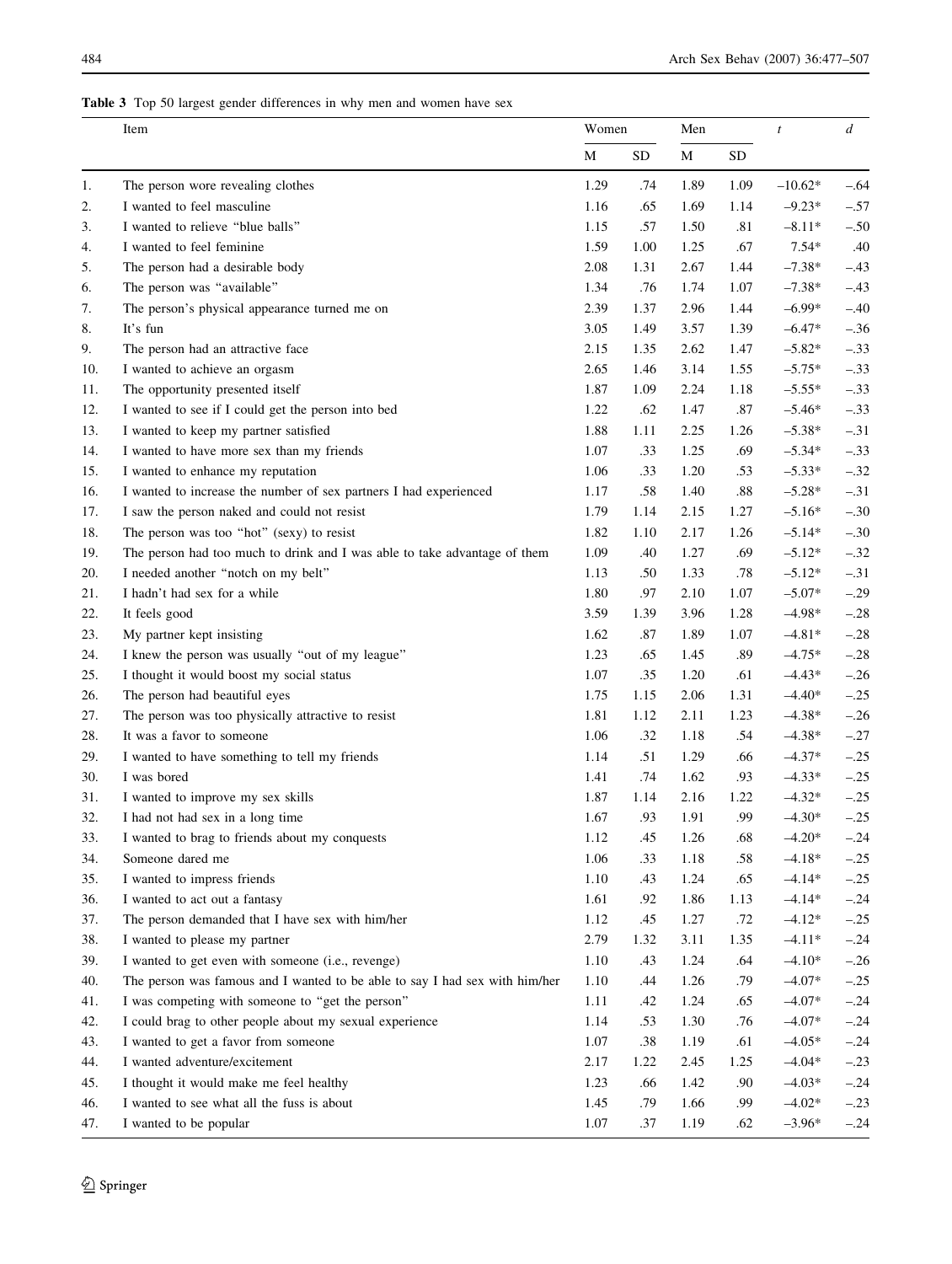Table 3 continued

|     | Item                                         | Women |           | Men  |           |          | a      |
|-----|----------------------------------------------|-------|-----------|------|-----------|----------|--------|
|     |                                              | M     | <b>SD</b> | М    | <b>SD</b> |          |        |
| 48. | I wanted to change the topic of conversation | 1.09  | .40       | 1.22 | .66       | $-3.92*$ | $-.24$ |
| 49. | I wanted to end the relationship             | 1.06  | .32       | 1.18 | .61       | $-3.86*$ | $-.25$ |
| 50. | I was "horny"                                | 3.11  | .26       | 3.38 | 1.25      | $-3.82*$ | $-.22$ |

Note: Absolute range,  $1-5. * p \le 0.001$ .  $n = 871-908$  for women;  $n = 453-480$  for men

factors accounted for 42% and 35% of the total item variance in men and women, respectively. We labeled these factors Physical Reasons, Goal Attainment Reasons, Emotional Reasons, and Insecurity Reasons.

Next, to examine whether the general pattern of factors were comparable for men and women, we conducted a coefficient of comparability (Nunnally, 1978), which is a test of the correlation among the factors derived from one population and the factors derived from a second population. Correlations among factors derived separately among men and women for the factors Physical Reasons, Goal Attainment Reasons, Emotional Reasons, and Insecurity

Reasons, respectively, were:  $r(44) = .97$ ;  $r(46) = .95$ ;  $r(20) = .96$ ;  $r(31) = .90$ , all  $ps < .001$ . Because the factor structures were similar for men and women, we then conducted a principal components analysis on the intercorrelations among the 237 reasons, extracting four factors, and rotating the factors via the direct oblimin method, using the combined sample of men and women. The four factors accounted for 37% of the total item variance, and the pattern of item loadings on the factors corresponded closely to the expected factors of Physical Reasons, Goal Attainment Reasons, Emotional Reasons, and Insecurity Reasons (see Table 4).

| Item | Item Description                                        | Factor   |                 |           |            |
|------|---------------------------------------------------------|----------|-----------------|-----------|------------|
|      |                                                         | Physical | Goal Attainment | Emotional | Insecurity |
| 200  | The person's physical appearance turned me on.          | .74      |                 |           |            |
| 217  | The person had a desirable body.                        | .74      |                 |           |            |
| 123  | I wanted the pure pleasure.                             | .71      |                 |           |            |
| 151  | I wanted to achieve an orgasm.                          | .71      |                 |           |            |
| 51   | I wanted the adventure/excitement.                      | .70      |                 |           |            |
| 220  | The person had an attractive face.                      | .70      |                 |           |            |
| 32   | I was "horny."                                          | .68      |                 |           |            |
| 54   | It's fun.                                               | .67      |                 |           |            |
| 103  | The person was too "hot" (sexy) to resist.              | .67      |                 |           |            |
| 21   | It feels good.                                          | .66      |                 |           |            |
| 19   | I was sexually aroused and wanted the release.          | .66      |                 |           |            |
| 113  | The person was too physically attractive to resist.     | .65      |                 |           |            |
| 153  | I wanted to improve my sexual skills.                   | .64      |                 |           |            |
| 9    | It's exciting, adventurous.                             | .64      |                 |           |            |
| 106  | I wanted to experiment with new experiences.            | .63      |                 |           |            |
| 221  | I saw the person naked and could not resist.            | .61      |                 |           |            |
| 52   | I wanted the experience.                                | .61      |                 |           |            |
| 99   | The opportunity presented itself.                       | .60      |                 |           |            |
| 83   | I wanted to try out new sexual techniques or positions. | .59      |                 |           |            |
| 15   | I wanted to experience the physical pleasure.           | .59      |                 |           |            |
| 41   | I was curious about what the person was like in bed.    | .58      |                 |           |            |
| 218  | I had not had sex in a long time.                       | .56      |                 |           |            |

Table 4 Factor analysis of the 237 item YSEX? Questionnaire in combined sample of men and women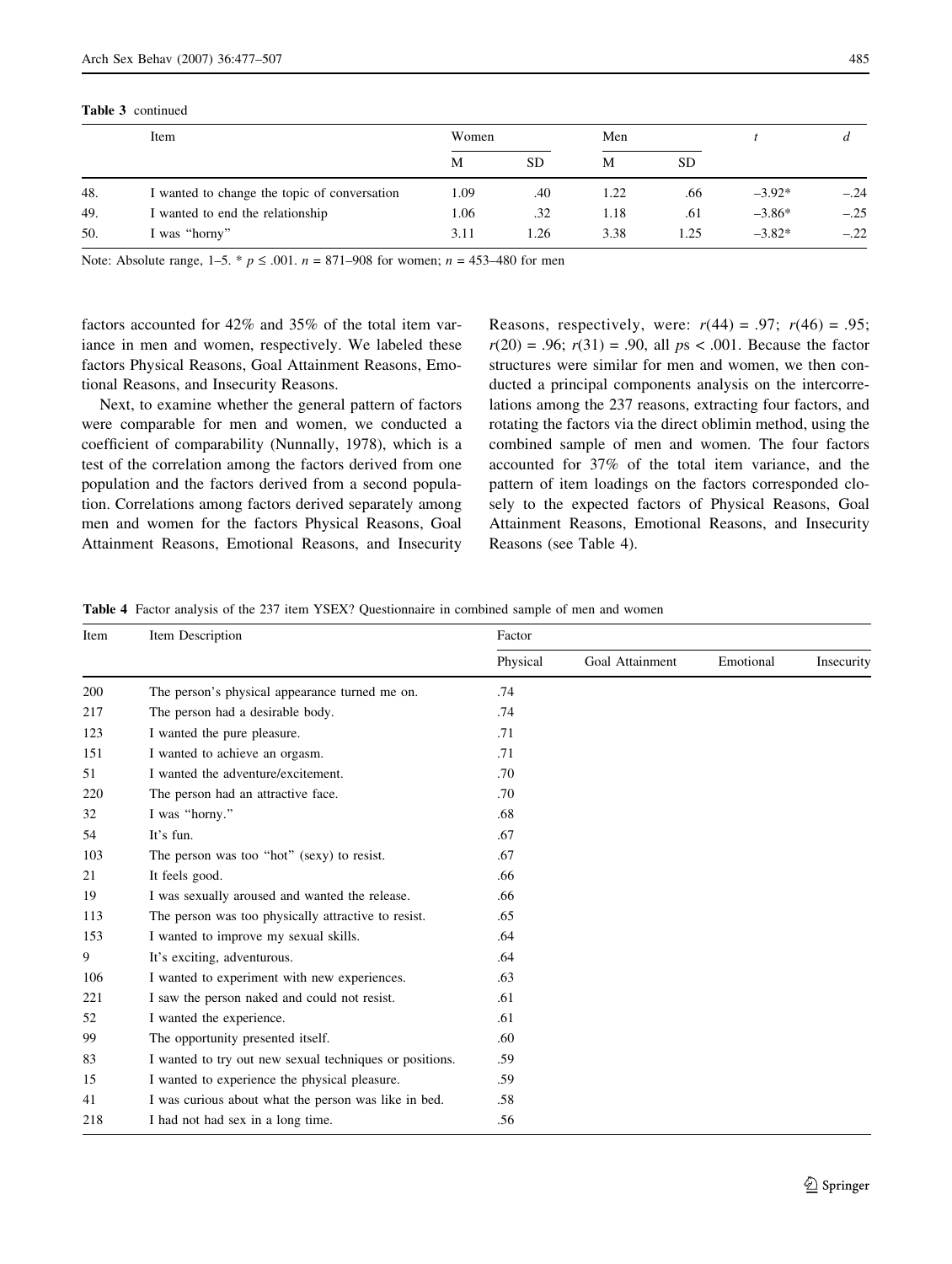|                | Item Item Description                                                                  | Factor        |            |                      |        |
|----------------|----------------------------------------------------------------------------------------|---------------|------------|----------------------|--------|
|                |                                                                                        | Physical Goal | Attainment | Emotional Insecurity |        |
| 222            | I was turned on by the sexual conversation.                                            | .55           |            |                      |        |
| 219            | The person smelled nice.                                                               | .53           |            |                      |        |
| 203            | The person had beautiful eyes.                                                         | .53           |            |                      |        |
| 212            | The person was really desired by others.                                               | .53           |            |                      |        |
| 211            | The person really desired me.                                                          | .53           |            | .31                  |        |
| 85             | My hormones were out of control.                                                       | .52           |            |                      |        |
| 225            | The person wore revealing clothes.                                                     | .52           |            |                      |        |
| 196            | I am a sex addict.                                                                     | .52           |            |                      |        |
| 193            | I wanted to get the most out of life.                                                  | .52           |            |                      |        |
| 104            | I thought it would relax me.                                                           | .52           |            |                      |        |
| 126            | I'm addicted to sex.                                                                   | .52           |            |                      |        |
| 92             | I was curious about my sexual abilities. (93)                                          | .51           |            |                      |        |
| 59             | I hadn't had sex for a while. (59)                                                     | .51           |            |                      |        |
| 207            | The person was a good kisser. $(210)$                                                  | .48           |            | .31                  |        |
| 107            | I wanted to see what it would be like to have sex with another person.                 | .47           |            |                      | $-.30$ |
| 224            | The person caressed me.                                                                | .47           |            | .34                  |        |
| 204            | The person made me feel sexy.                                                          | .46           |            | .35                  |        |
| 67             | I wanted to release tension.                                                           | .46           |            |                      |        |
| 201            | The person was a good dancer.                                                          | .45           |            |                      |        |
| 60             | The person was "available."                                                            | .45           |            |                      |        |
| 42             | I was curious about sex.                                                               | .44           |            |                      |        |
| 46             | I wanted to release anxiety/stress.                                                    | .44           |            |                      |        |
| 110            | It would allow me to "get sex out of my system" so that I could focus on other things. | .44           |            |                      |        |
| 18             | I was attracted to the person.                                                         | .43           |            |                      |        |
| 210            | The person seemed self-confident.                                                      | .43           |            | .32                  |        |
| 134            | I was frustrated and needed relief.                                                    | .42           |            |                      |        |
| 195            | I wanted to feel masculine.                                                            | .42           |            |                      |        |
| 58             | I wanted to act out a fantasy.                                                         | .42           |            |                      |        |
| 157            | I wanted to satisfy a compulsion.                                                      | .40           |            |                      |        |
| 227            | I knew the person was usually "out of my league."                                      | .40           | $-.32$     |                      |        |
| 209            | The person had a great sense of humor.                                                 | .40           |            | .36                  |        |
| $\overline{c}$ | It just happened.                                                                      | .39           |            |                      |        |
| 118            | I wanted to see whether sex with a different partner would feel different or better.   | .39           |            |                      |        |
| 1              | I was "in the heat of the moment."                                                     | .39           |            |                      |        |
| 44             | I wanted to please my partner.                                                         | .38           |            | .37                  |        |
| 37             | It was easier to "go all the way" than to stop.                                        | .38           |            |                      | $-.33$ |
| 197            | I wanted to see what all the fuss is about.                                            | .38           |            |                      |        |
| 109            | I could brag to other people about my sexual experience.                               | .37           |            |                      |        |
| 216            | I wanted to see if I could get the other person into bed.                              | .37           | $-.31$     |                      |        |
| 130            | I was drunk.                                                                           | .37           |            |                      |        |
| 102            | I wanted to increase the number of sex partners I had experienced.                     | .36           | $-.32$     |                      |        |
| 96             | I got "carried away."                                                                  | .36           |            |                      | $-.36$ |
| 192            | I wanted to relieve "blue balls."                                                      | .36           |            |                      |        |
| 228            | The person was mysterious.                                                             | .35           |            |                      |        |
| 205            | An erotic movie had turned me on.                                                      | .34           |            |                      |        |
| 114            | I wanted to celebrate something.                                                       | .34           |            | .33                  |        |
|                | 105 I thought it would make me feel healthy.                                           | .34           |            |                      |        |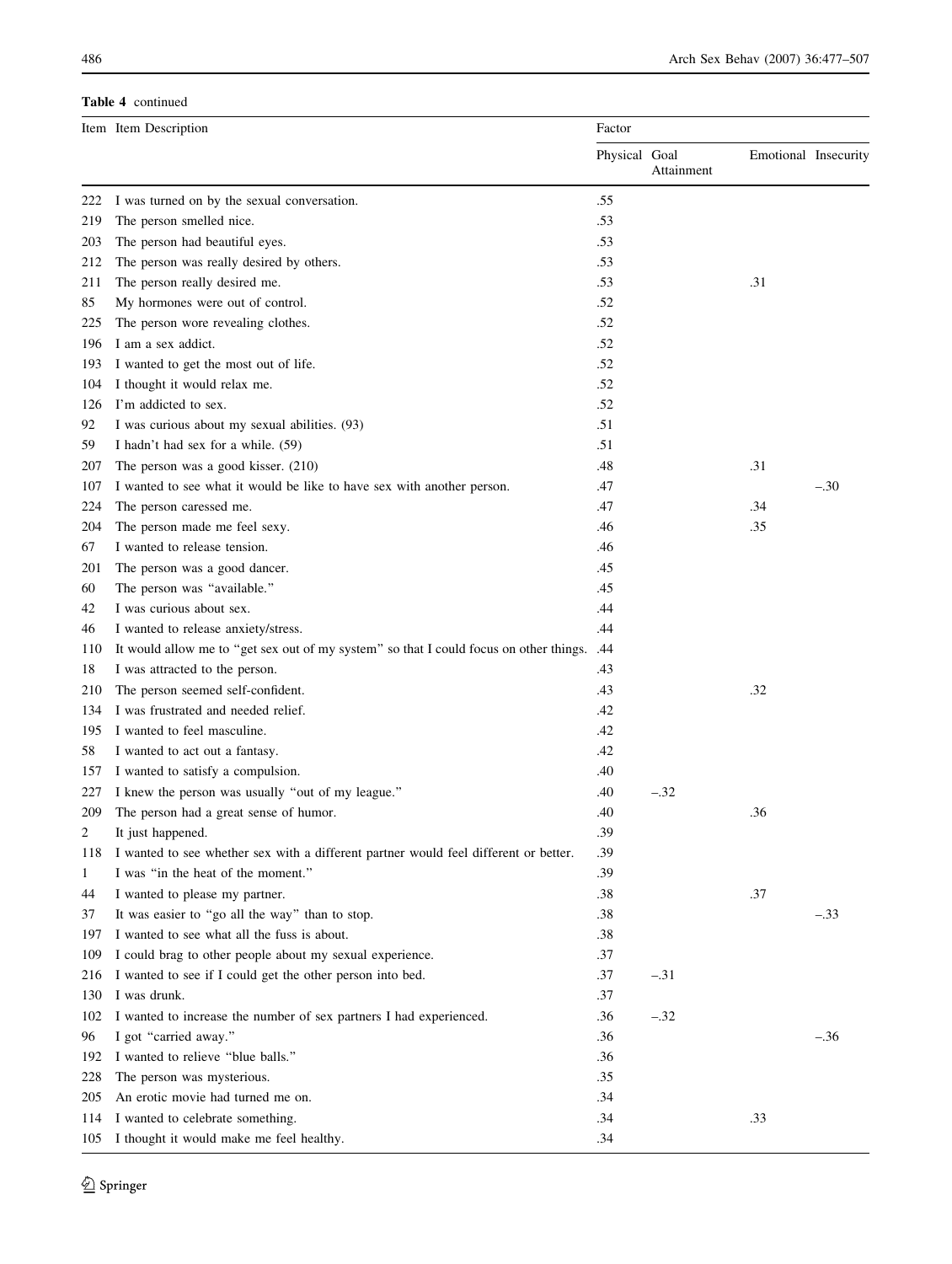|     | Item Item Description                                                                                      | Factor        |            |                      |        |  |  |
|-----|------------------------------------------------------------------------------------------------------------|---------------|------------|----------------------|--------|--|--|
|     |                                                                                                            | Physical Goal | Attainment | Emotional Insecurity |        |  |  |
| 131 | It seemed like good exercise.                                                                              | .33           |            |                      |        |  |  |
| 87  | It became a habit.                                                                                         | .33           |            |                      | $-.33$ |  |  |
|     | 125 I wanted to make a conquest.                                                                           | .32           |            |                      |        |  |  |
| 100 | I wanted to see what it would be like to have sex while stoned (e.g., on marijuana or<br>some other drug). | .32           |            |                      |        |  |  |
| 3   | I was bored.                                                                                               | .32           |            |                      |        |  |  |
| 95  | I wanted to lose my inhibitions.                                                                           | .32           |            |                      |        |  |  |
| 215 | The person flattered me.                                                                                   | .32           |            |                      |        |  |  |
| 12  | I was under the influence of drugs.                                                                        | .31           |            |                      |        |  |  |
| 13  | I wanted to have something to tell my friends.                                                             |               |            |                      |        |  |  |
| 31  | I was tired of being a virgin.                                                                             |               |            |                      |        |  |  |
| 11  | I wanted to get rid of aggression.                                                                         |               |            |                      |        |  |  |
| 124 | I wanted to dominate the other person.                                                                     |               |            |                      |        |  |  |
| 115 | I was seduced.                                                                                             |               |            |                      |        |  |  |
| 155 | I wanted to get a raise.                                                                                   |               | $-.88$     |                      |        |  |  |
| 154 | I wanted to get a job.                                                                                     |               | $-.85$     |                      |        |  |  |
|     | 156 I wanted to get a promotion.                                                                           |               | $-.85$     |                      |        |  |  |
| 181 | It was an initiation rite to a club or organization.                                                       |               | $-.84$     |                      |        |  |  |
| 169 | I wanted to give someone else a sexually transmitted disease (e.g., herpes, AIDS).                         |               | $-.83$     |                      |        |  |  |
| 147 | I wanted to punish myself.                                                                                 |               | $-.74$     |                      |        |  |  |
| 129 | Someone offered me money to do it.                                                                         |               | $-.73$     |                      |        |  |  |
| 213 | I wanted to gain access to that person's friend.                                                           |               | $-.71$     |                      |        |  |  |
| 148 | I wanted to break up a rival's relationship by having sex with his/her partner.                            |               | $-.70$     |                      |        |  |  |
| 178 | I wanted to hurt an enemy.                                                                                 |               | $-.68$     |                      |        |  |  |
| 173 | I wanted to get rid of a headache.                                                                         |               | $-.67$     |                      |        |  |  |
| 177 | I wanted to even the score with a cheating partner.                                                        |               | $-.66$     |                      |        |  |  |
| 167 | I wanted to get a favor from someone.                                                                      |               | $-.65$     |                      |        |  |  |
| 170 | I wanted to breakup another's relationship.                                                                |               | $-.64$     |                      |        |  |  |
| 141 | Because of a bet.                                                                                          |               | $-.63$     |                      |        |  |  |
| 133 | The person offered to give me drugs for doing it.                                                          |               | $-.62$     |                      |        |  |  |
| 137 | My regular partner is boring, so I had sex with someone else.                                              |               | $-.60$     |                      |        |  |  |
| 78  | I wanted to hurt/humiliate the person.                                                                     |               | $-.59$     |                      |        |  |  |
| 168 | I wanted to breakup my relationship.                                                                       |               | $-.59$     |                      |        |  |  |
| 56  | I wanted to be popular.                                                                                    |               | $-.58$     |                      |        |  |  |
| 199 | The person had a lot of money.                                                                             |               | $-.58$     |                      |        |  |  |
| 214 | I felt jealous.                                                                                            |               | $-.56$     |                      |        |  |  |
| 158 | I wanted to make money.                                                                                    |               | $-.55$     |                      |        |  |  |
| 143 | I wanted to get a special favor from someone.                                                              |               | $-.55$     |                      |        |  |  |
| 198 | I thought it would boost my social status.                                                                 |               | $-.54$     |                      |        |  |  |
| 127 | It was a favor to someone.                                                                                 |               | $-.54$     |                      |        |  |  |
| 119 | I was mad at my partner, so I had sex with someone else.                                                   |               | $-.54$     |                      |        |  |  |
| 226 | The person had too much to drink and I was able to take advantage of them.                                 |               | $-.53$     |                      |        |  |  |
| 112 | It would damage my reputation if I said "no."                                                              |               | $-.53$     |                      |        |  |  |
| 128 | I wanted to be used or degraded.                                                                           |               | $-.51$     |                      |        |  |  |
| 161 | I wanted to get out of doing something.                                                                    |               | $-.51$     |                      |        |  |  |
| 191 | I wanted to relieve menstrual cramps.                                                                      |               | $-.50$     |                      |        |  |  |
|     | 145 I wanted to enhance my reputation.                                                                     |               | $-.49$     |                      |        |  |  |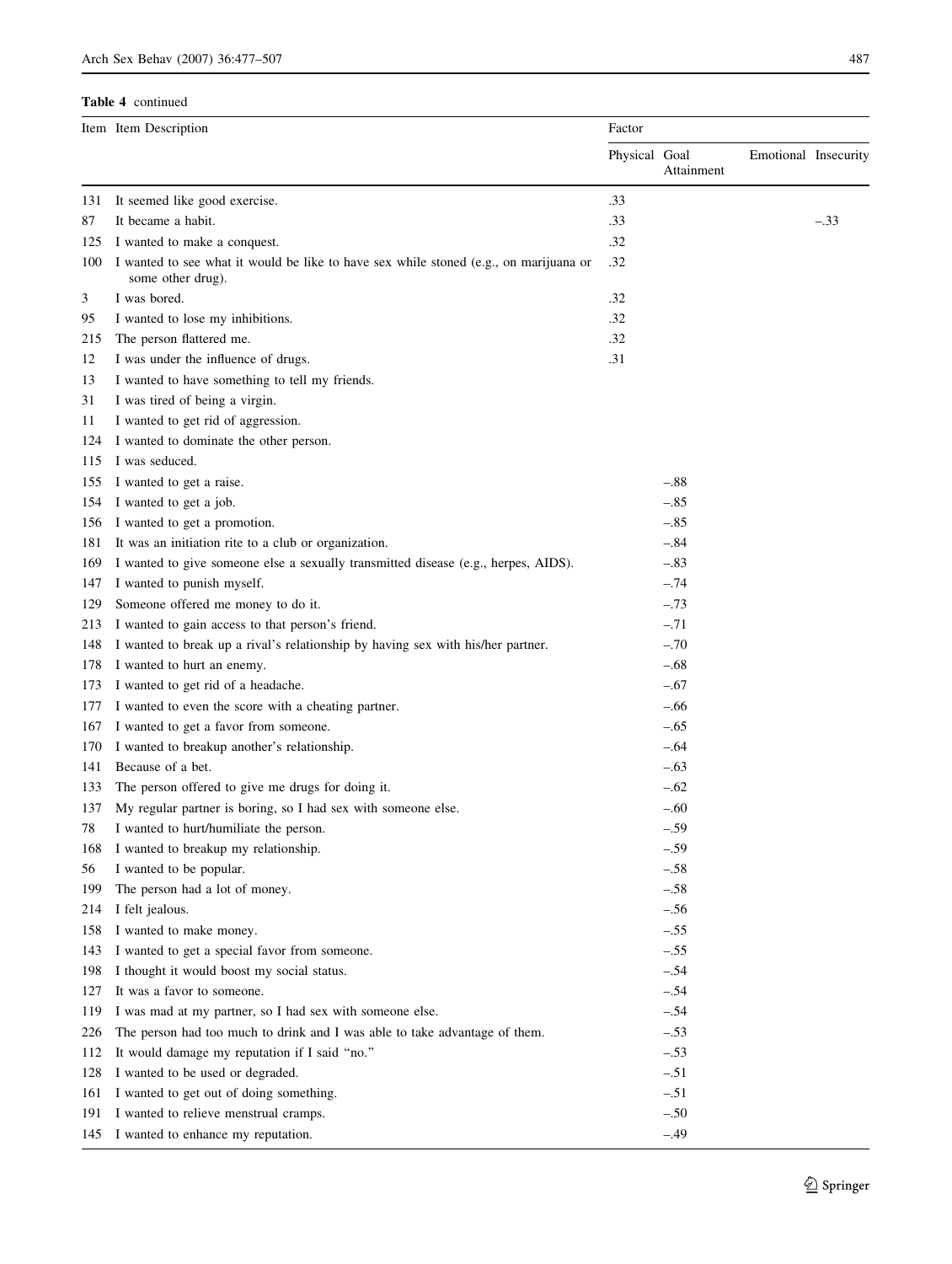|        | Item Item Description                                                        | Factor   |                                      |     |  |
|--------|------------------------------------------------------------------------------|----------|--------------------------------------|-----|--|
|        |                                                                              | Physical | Goal Attainment Emotional Insecurity |     |  |
| 150    | I wanted to impress friends.                                                 |          | $-.47$                               |     |  |
| 160    | I wanted to change the topic of conversation.                                |          | $-.46$                               |     |  |
| 57     | It would get me gifts.                                                       |          | $-.45$                               |     |  |
| 23     | The person was famous and I wanted to be able to say I had sex with him/her. |          | $-.45$                               |     |  |
| $\tau$ | I wanted to feel closer to God.                                              |          | $-.46$                               |     |  |
| 55     | I wanted to get even with someone (i.e., get revenge).                       |          | $-.44$                               |     |  |
| 202    | Someone had told me that this person was good in bed.                        | .33      | $-.44$                               |     |  |
| 174    | I was afraid to say "no" due to the possibility of physical harm.            |          | $-.43$                               |     |  |
| 63     | I wanted to make someone else jealous.                                       |          | $-.42$                               |     |  |
| 49     | I wanted to end the relationship.                                            |          | $-.41$                               |     |  |
| 5      | Someone dared me.                                                            |          | $-.40$                               |     |  |
| 208    | The person had bought me jewelry.                                            |          | $-.40$                               |     |  |
| 50     | My friends pressured me into it.                                             |          | $-.40$                               |     |  |
| 144    | I wanted to get back at my partner for having cheated on me.                 |          | $-.40$                               |     |  |
| 28     | I wanted to make someone else jealous.                                       |          | $-.40$                               |     |  |
| 39     | I was competing with someone else to "get the person."                       |          | $-.39$                               |     |  |
| 152    | I wanted to brag to my friends about my conquests.                           | .32      | $-.39$                               |     |  |
| 29     | I wanted to have more sex than my friends.                                   |          | $-.38$                               |     |  |
| 146    | I wanted to keep warm.                                                       |          | $-.37$                               |     |  |
| 108    | I thought it would help me to fall asleep.                                   |          | $-.36$                               |     |  |
| 182    | I wanted to become more focused on work – sexual thoughts are distracting.   |          | $-.35$                               |     |  |
| 27     | I wanted to have a child.                                                    |          | $-.35$                               |     |  |
| 69     | I was slumming.                                                              |          | $-.35$                               |     |  |
| 206    | The person had taken me out for an expensive dinner.                         |          | $-.34$                               |     |  |
| 176    | I wanted to burn calories.                                                   |          | $-.34$                               |     |  |
| 231    | I wanted to reproduce.                                                       |          | $-.34$                               |     |  |
| 162    | I wanted to test my compatibility with a new partner.                        |          | $-.33$                               |     |  |
| 171    | I wanted to avoid hurting someone's feelings.                                |          | $-.33$                               |     |  |
| 138    | I was on the "rebound" from another relationship.                            |          | $-.33$                               |     |  |
| 190    | I wanted to defy my parents.                                                 |          | $-.31$                               |     |  |
| 101    | It's considered "taboo" by society.                                          |          | $-.30$                               |     |  |
| 97     | I needed another "notch on my belt."                                         |          |                                      |     |  |
| 82     | I wanted to reaffirm my sexual orientation.                                  |          |                                      |     |  |
| 186    | I wanted to return a favor.                                                  |          |                                      |     |  |
| 8      | I wanted to gain acceptance from my friends.                                 |          |                                      |     |  |
| 35     | Everyone else was having sex.                                                |          |                                      |     |  |
| 30     | I was married and you're supposed to.                                        |          |                                      |     |  |
| 229    | I realized I was in love.                                                    |          |                                      | .64 |  |
| 117    | I wanted to increase the emotional bond by having sex.                       |          |                                      | .63 |  |
| 16     | I wanted to show my affection to the person.                                 |          |                                      | .62 |  |
| 90     | I wanted to communicate at a deeper level.                                   |          |                                      | .62 |  |
| 14     | I wanted to express my love for the person.                                  |          |                                      | .62 |  |
| 166    | I wanted to become one with another person.                                  |          |                                      | .61 |  |
| 74     | I wanted to feel connected to the person.                                    |          |                                      | .59 |  |
| 183    | I wanted to say "I've missed you."                                           |          |                                      | .55 |  |
| 184    | I wanted to celebrate a birthday or anniversary or special occasion.         |          |                                      | .52 |  |
| 71     | I wanted to intensify my relationship.                                       |          |                                      | .52 |  |
|        |                                                                              |          |                                      |     |  |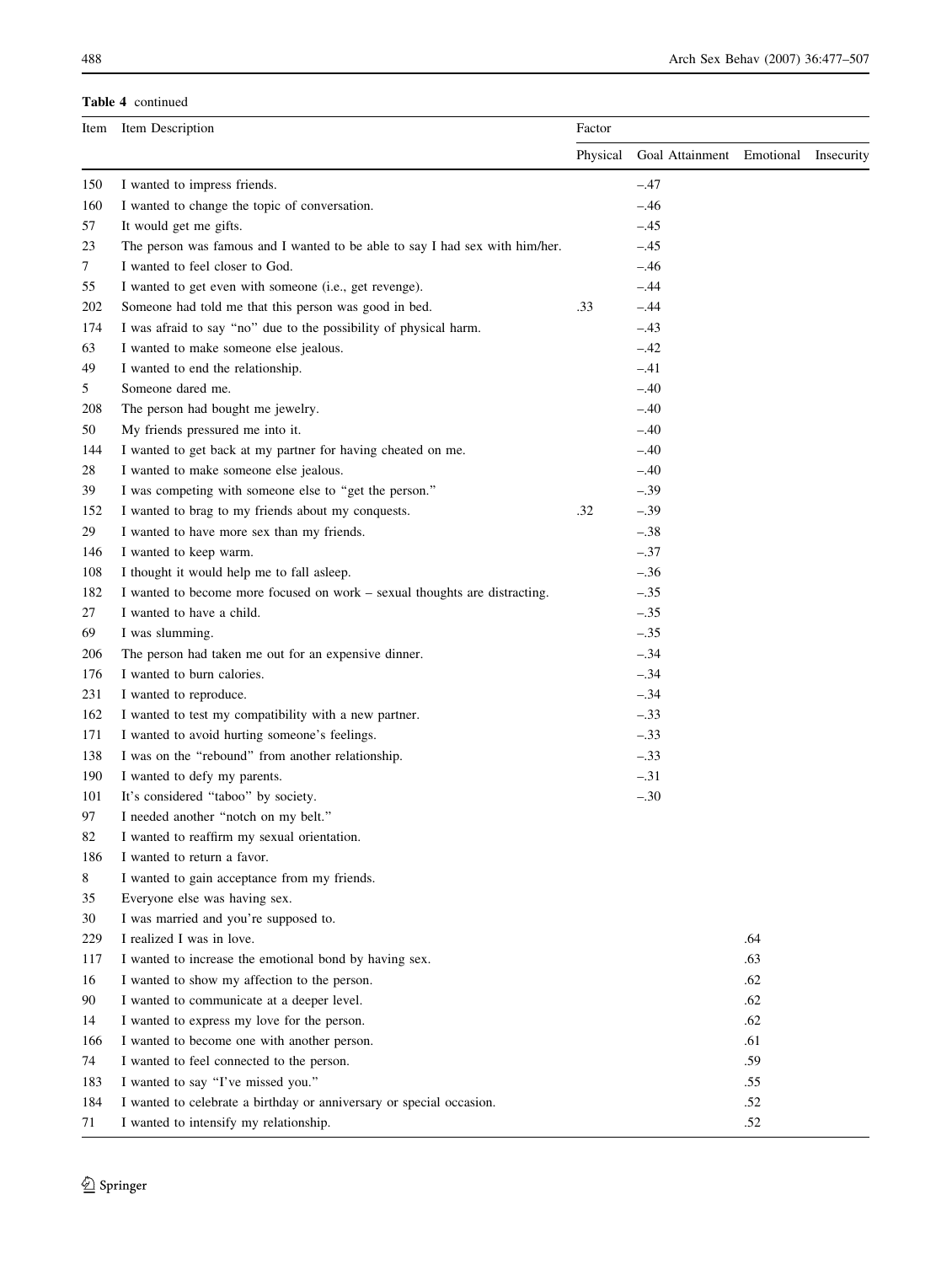|        | Item Item Description                                                           | Factor   |                           |     |            |
|--------|---------------------------------------------------------------------------------|----------|---------------------------|-----|------------|
|        |                                                                                 | Physical | Goal Attainment Emotional |     | Insecurity |
| 135    | It was a romantic setting.                                                      | .32      |                           | .51 |            |
| 188    | I wanted to welcome someone home.                                               |          |                           | .51 |            |
| 185    | I wanted to say "I'm sorry."                                                    |          |                           | .48 |            |
| 164    | I wanted to put the passion back into my relationship.                          |          |                           | .47 |            |
| 189    | I wanted to say "goodbye."                                                      |          |                           | .47 |            |
| 187    | I wanted to say "Thank you."                                                    |          |                           | .46 |            |
| 235    | I wanted to lift my partner's spirits.                                          |          |                           | .45 |            |
| 142    | It was a special occasion.                                                      | .32      |                           | .44 |            |
| 163    | I wanted to get a partner to express love.                                      |          |                           | .43 |            |
| 72     | It seemed like the natural next step.                                           |          |                           | .41 |            |
| 223    | The person was intelligent.                                                     | .39      |                           | .39 |            |
| 6      | I desired emotional closeness (i.e., intimacy).                                 |          |                           | .38 |            |
| 234    | I wanted to help my partner forget about his/her problems.                      |          |                           | .38 | $-.37$     |
| 159    | I wanted to keep my partner satisfied.                                          |          |                           | .36 |            |
| 79     | I wanted the person to feel good about himself/herself.                         |          |                           | .36 |            |
| 10     | I wanted to make up after a fight.                                              |          |                           |     |            |
| 93     | I wanted a "spiritual" experience.                                              |          |                           |     |            |
| 136    | I felt insecure.                                                                |          |                           |     | $-.67$     |
| $48\,$ | I felt like it was my duty.                                                     |          |                           |     | $-.67$     |
| 53     | I felt obligated to.                                                            |          |                           |     | $-.66$     |
| 47     | I didn't know how to say "no."                                                  |          |                           |     | $-.65$     |
| 80     | I didn't want to disappoint the person.                                         |          |                           |     | $-.63$     |
| 61     | I didn't want to "lose" the person.                                             |          |                           |     | $-.59$     |
| 132    | I was pressured into doing it.                                                  |          |                           |     | $-.59$     |
| 26     | I wanted the person to love me.                                                 |          |                           |     | $-.57$     |
| 25     | I was verbally coerced into it.                                                 |          |                           |     | $-.57$     |
| 139    | I wanted to boost my self-esteem.                                               |          |                           |     | $-.54$     |
| 233    | I wanted my partner to notice me.                                               |          |                           |     | $-.53$     |
| 73     | I wanted to be nice.                                                            |          |                           |     | $-.53$     |
| 43     | I wanted to feel attractive.                                                    |          |                           |     | $-.51$     |
| 88     | I wanted to keep my partner happy.                                              |          |                           | .31 | $-.51$     |
| 121    | It was expected of me.                                                          |          |                           |     | $-.51$     |
| 84     | I felt guilty.                                                                  |          |                           |     | $-.50$     |
| 91     | I was afraid my partner would have an affair if I didn't have sex with him/her. |          |                           |     | $-.50$     |
| 232    | I wanted to feel loved.                                                         |          |                           | .44 | $-.49$     |
| 17     | I felt like I owed it to the person.                                            |          |                           |     | $-.49$     |
| 65     | I wanted to feel powerful.                                                      |          |                           |     | $-.48$     |
| 77     | I wanted him/her to stop bugging me about sex.                                  |          |                           |     | $-.46$     |
| 172    | I wanted to make myself feel better about myself.                               |          |                           |     | $-.46$     |
| 34     | I was feeling lonely.                                                           |          |                           |     | $-.45$     |
| 122    | I wanted to keep my partner from straying.                                      |          |                           |     | $-.45$     |
| 68     | I wanted to feel good about myself.                                             | .34      |                           |     | $-.45$     |
| 33     | I wanted to feel loved.                                                         |          |                           | .44 | $-.45$     |
| 140    | I wanted to get my partner to stay with me.                                     |          |                           |     | $-.44$     |
| 22     | My partner kept insisting.                                                      |          |                           |     | $-.44$     |
| 180    | I wanted to raise my self-esteem.                                               |          |                           |     | $-.43$     |
| 111    | I wanted to decrease my partner's desire to have sex with someone else.         |          |                           |     | $-.43$     |
|        |                                                                                 |          |                           |     |            |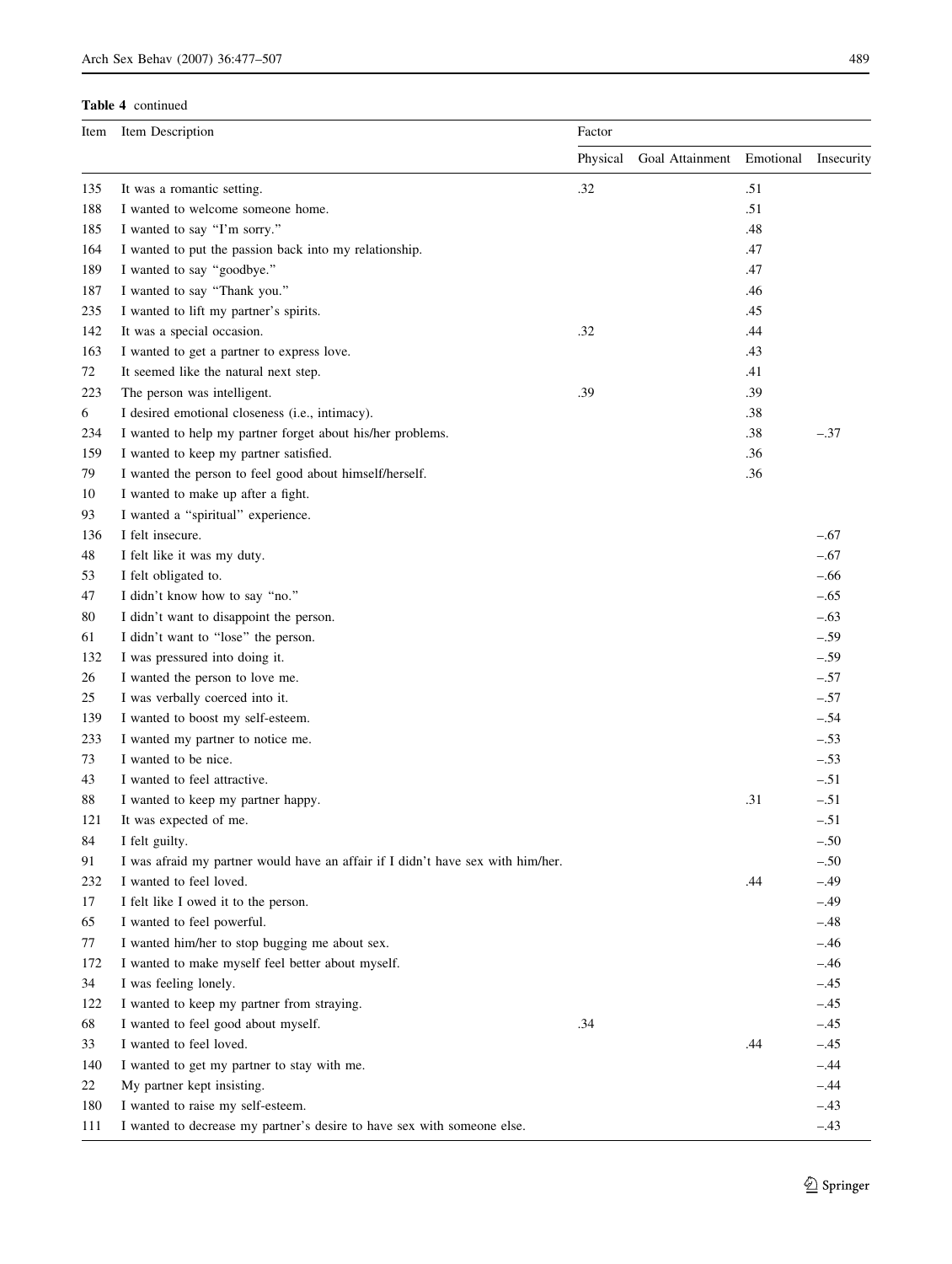| Item | Item Description                                               | Factor   |                 |           |            |
|------|----------------------------------------------------------------|----------|-----------------|-----------|------------|
|      |                                                                | Physical | Goal Attainment | Emotional | Insecurity |
| 86   | It was the only way my partner would spend time with me.       |          |                 |           | $-.42$     |
| 62   | I thought it would help "trap" a new partner.                  |          |                 |           | $-.41$     |
| 24   | I was physically forced to.                                    |          |                 |           | $-.41$     |
| 66   | I wanted to "possess" the person.                              |          |                 |           | $-.41$     |
| 175  | I wanted to keep my partner from straying.                     |          |                 |           | $-.41$     |
| 98   | The person demanded that I have sex with him/her.              |          | $-.36$          |           | $-.40$     |
| 237  | I wanted to make my partner feel powerful.                     |          |                 |           | $-.40$     |
| 64   | I felt sorry for the person.                                   |          |                 |           | $-.40$     |
| 81   | I was trying to "get over" an earlier person/relationship.     |          |                 |           | $-.40$     |
| 70   | I felt rebellious.                                             |          |                 |           | $-.39$     |
| 4    | It just seemed like "the thing to do."                         |          |                 |           | $-.39$     |
| 149  | I wanted to stop my partners' nagging.                         |          | $-.37$          |           | $-.39$     |
| 236  | I wanted to submit to my partner.                              |          |                 | .31       | $-.38$     |
| 38   | I wanted to ensure the relationship was "committed."           |          |                 |           | $-.37$     |
|      | I wanted to make the person feel better about herself/himself. |          |                 | .34       | $-.37$     |
| 179  | I wanted to feel older.                                        |          |                 |           | $-.37$     |
| 165  | I wanted to prevent a breakup.                                 |          |                 |           | $-.37$     |
| 45   | I wanted to display submission.                                |          |                 |           | $-.36$     |
| 76   | I wanted to manipulate him/her into doing something for me.    |          |                 |           | $-.36$     |
| 36   | I wanted the attention.                                        |          |                 |           | $-.34$     |
| 94   | It was just part of the relationship "routine".                |          |                 |           | $-.34$     |
| 89   | I had no self-control.                                         |          |                 |           | $-.34$     |
| 40   | I wanted to "gain control" of the person.                      |          |                 |           | $-.33$     |
| 194  | I wanted to feel feminine.                                     |          |                 |           | $-.30$     |
| 230  | I wanted to forget about my problems.                          |          |                 |           |            |
| 75   | I wanted to feel young.                                        |          |                 |           |            |
| 120  | I wanted to fulfill a previous promise to my partner.          |          |                 |           |            |
| 20   | My friends were having sex and I wanted to fit in.             |          |                 |           |            |

Note: Factor loadings < .30 have been suppressed

Subfactor analyses and scale construction Because each of the four factors contained a large and quite heterogeneous number of different reasons, separate principal components analyses were conducted on items within each of the four broad domains of Physical Reasons, Goal Attainment Reasons, Emotional Reasons, and Insecurity Reasons. After inspection of the scree plots, we examined two through five factor solutions. The best fitting solutions were a four factor solution that accounted for 47% of the total item variance for Physical Reasons, a four factor solution (47% of total item variance) for Goal Attainment Reasons, a two factor solution (51% of total item variance) for Emotional Reasons, and a three factor solution (44% of total item variance) for Insecurity Reasons (see Tables 5–8 for factor loadings).

The Physical reasons subfactors were labeled Stress Reduction, Pleasure, Physical Desirability, and Experience Seeking. The Goal Attainment subfactors were labeled Resources, Social Status, Revenge, and Utilitarian. The two Emotional reasons subfactors were labeled Love and Commitment and Expression. The three Insecurity reasons were labeled Self-Esteem Boost, Duty/Pressure, and Mate Guarding. Each of the subfactors was relatively homogeneous within the factor, yet distinct from each of the other subfactors, thus providing a level within the taxonomy that was both psychologically and functionally inclusive.

Composites were formed for each of the subfactors by calculating the mean of the items that loaded on each of the subfactors. Six items had factor loadings < .30 and were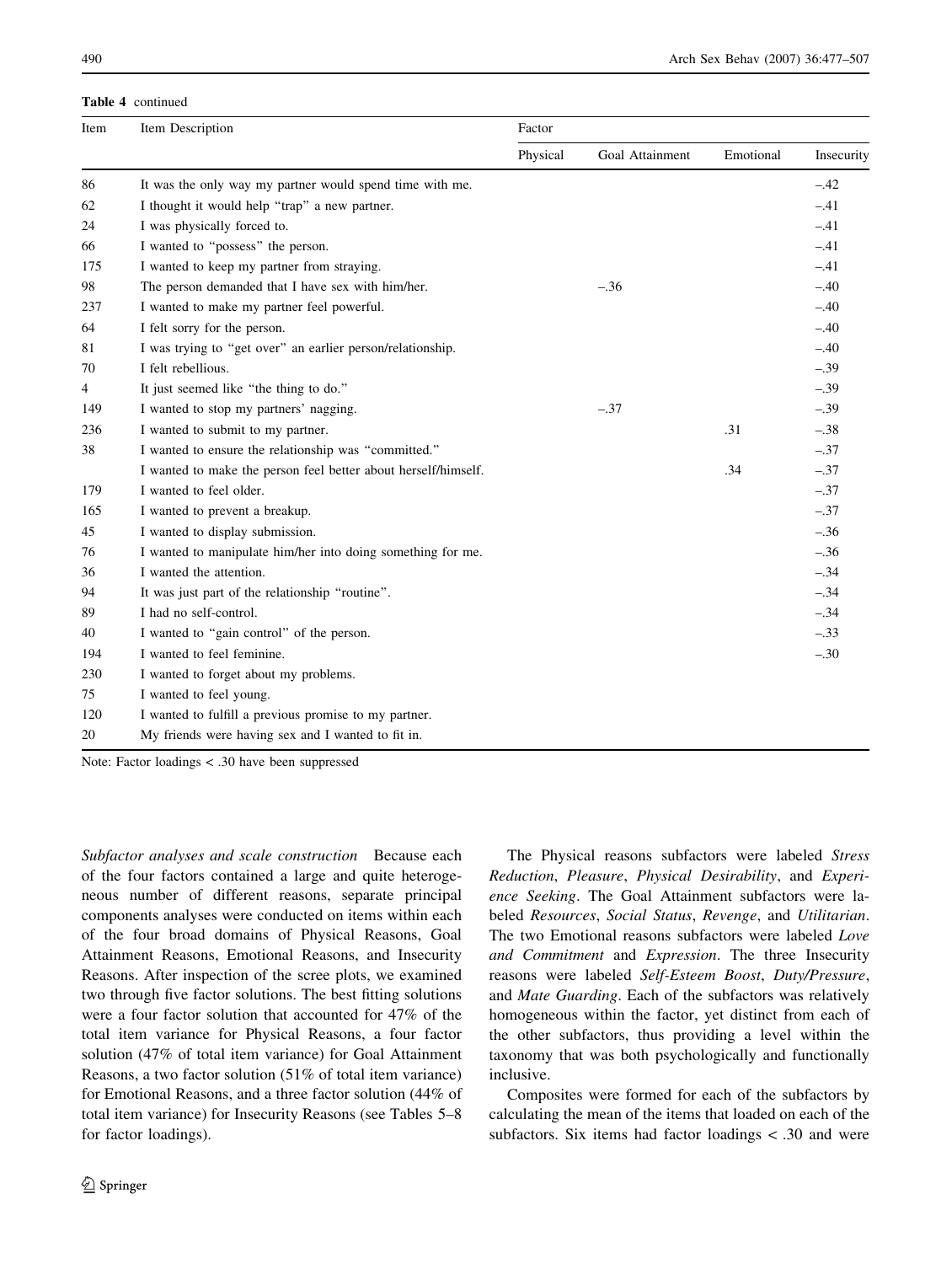## Table 5 Subfactor analyses of physical reasons for engaging in sexual intercourse

|     | Item Item Description                                                                                      | Factor                     |        |                                   |                       |  |  |
|-----|------------------------------------------------------------------------------------------------------------|----------------------------|--------|-----------------------------------|-----------------------|--|--|
|     |                                                                                                            | <b>Stress</b><br>Reduction |        | Pleasure Physical<br>Desirability | Experience<br>Seeking |  |  |
| 134 | I was frustrated and need relief.                                                                          | .67                        |        |                                   |                       |  |  |
| 46  | I wanted to release anxiety/stress.                                                                        | .60                        |        |                                   |                       |  |  |
| 67  | I wanted to release tension.                                                                               | .59                        |        |                                   |                       |  |  |
| 3   | I was bored.                                                                                               | .57                        |        |                                   |                       |  |  |
| 12  | I was under the influence of drugs.                                                                        | .55                        |        |                                   |                       |  |  |
| 131 | It seemed like good exercise.                                                                              | .55                        |        |                                   |                       |  |  |
| 104 | I thought it would relax me.                                                                               | .54                        |        |                                   |                       |  |  |
| 126 | I'm addicted to sex.                                                                                       | .54                        |        |                                   |                       |  |  |
| 110 | It would allow me to "get sex out of my system" so that I could focus on<br>other things.                  | .53                        |        |                                   |                       |  |  |
| 100 | I wanted to see what it would be like to have sex while stoned (e.g., on<br>marijuana or some other drug). | .51                        |        |                                   |                       |  |  |
| 130 | I was drunk.                                                                                               | .50                        |        |                                   |                       |  |  |
| 196 | I am a sex addict.                                                                                         | .49                        |        |                                   |                       |  |  |
| 105 | I thought it would make me feel healthy.                                                                   | .43                        |        |                                   | $-.31$                |  |  |
| 192 | I wanted to relieve "blue balls."                                                                          | .43                        |        |                                   |                       |  |  |
| 2   | It just happened.                                                                                          | .42                        | $-.30$ |                                   |                       |  |  |
| 60  | The person was "available."                                                                                | .39                        |        |                                   |                       |  |  |
| 125 | I wanted to make a conquest.                                                                               | .39                        |        |                                   |                       |  |  |
| 59  | I hadn't had sex for a while.                                                                              | .39                        |        |                                   |                       |  |  |
| 109 | I could brag to other people about my sexual experience.                                                   | .34                        |        |                                   |                       |  |  |
| 205 | An erotic movie had turned me on                                                                           | .33                        |        |                                   |                       |  |  |
| 218 | I had not had sex in a long time.                                                                          | .33                        |        |                                   |                       |  |  |
| 157 | I wanted to satisfy a compulsion.                                                                          | .33                        |        |                                   |                       |  |  |
| 85  | My hormones were out of control.                                                                           |                            |        |                                   |                       |  |  |
| 21  | It feels good.                                                                                             |                            | $-.75$ |                                   |                       |  |  |
| 15  | I wanted to experience the physical pleasure.                                                              |                            | $-.73$ |                                   |                       |  |  |
| 19  | I was sexually aroused and wanted the release.                                                             |                            | $-.70$ |                                   |                       |  |  |
| 32  | I was "horny."                                                                                             |                            | $-.64$ |                                   |                       |  |  |
| 18  | I was attracted to the person.                                                                             |                            | $-.62$ |                                   |                       |  |  |
| 54  | It's fun.                                                                                                  |                            | $-.61$ |                                   |                       |  |  |
| 123 | I wanted the pure pleasure.                                                                                |                            | $-.53$ |                                   |                       |  |  |
|     | 151 I wanted to achieve an orgasm.                                                                         |                            | $-.47$ |                                   |                       |  |  |
| 9   | It's exciting, adventurous.                                                                                |                            | $-.45$ |                                   | -.35                  |  |  |
| 1   | I was "in the heat of the moment."                                                                         | .35                        | $-.44$ |                                   |                       |  |  |
| 220 | The person had an attractive face.                                                                         |                            |        | $-.89$                            |                       |  |  |
| 217 | The person had a desirable body.                                                                           |                            |        | $-.85$                            |                       |  |  |
| 203 | The person had beautiful eyes.                                                                             |                            |        | $-.76$                            |                       |  |  |
| 219 | The person smelled nice.                                                                                   |                            |        | $-.75$                            |                       |  |  |
| 200 | The person's physical appearance turned me on.                                                             |                            | $-.31$ | $-.73$                            |                       |  |  |
| 212 | The person was really desired by others.                                                                   |                            |        | $-.70$                            |                       |  |  |
| 221 | I was the person naked and could not resist.                                                               |                            |        | $-.66$                            |                       |  |  |
| 201 | The person was a good dancer.                                                                              |                            |        | $-.55$                            |                       |  |  |
| 113 | The person was too physically attractive to resist.                                                        |                            |        | $-.54$                            |                       |  |  |
| 225 | The person wore revealing clothes.                                                                         |                            |        | $-.53$                            |                       |  |  |
| 215 | The person flattered me.                                                                                   |                            |        | $-.53$                            |                       |  |  |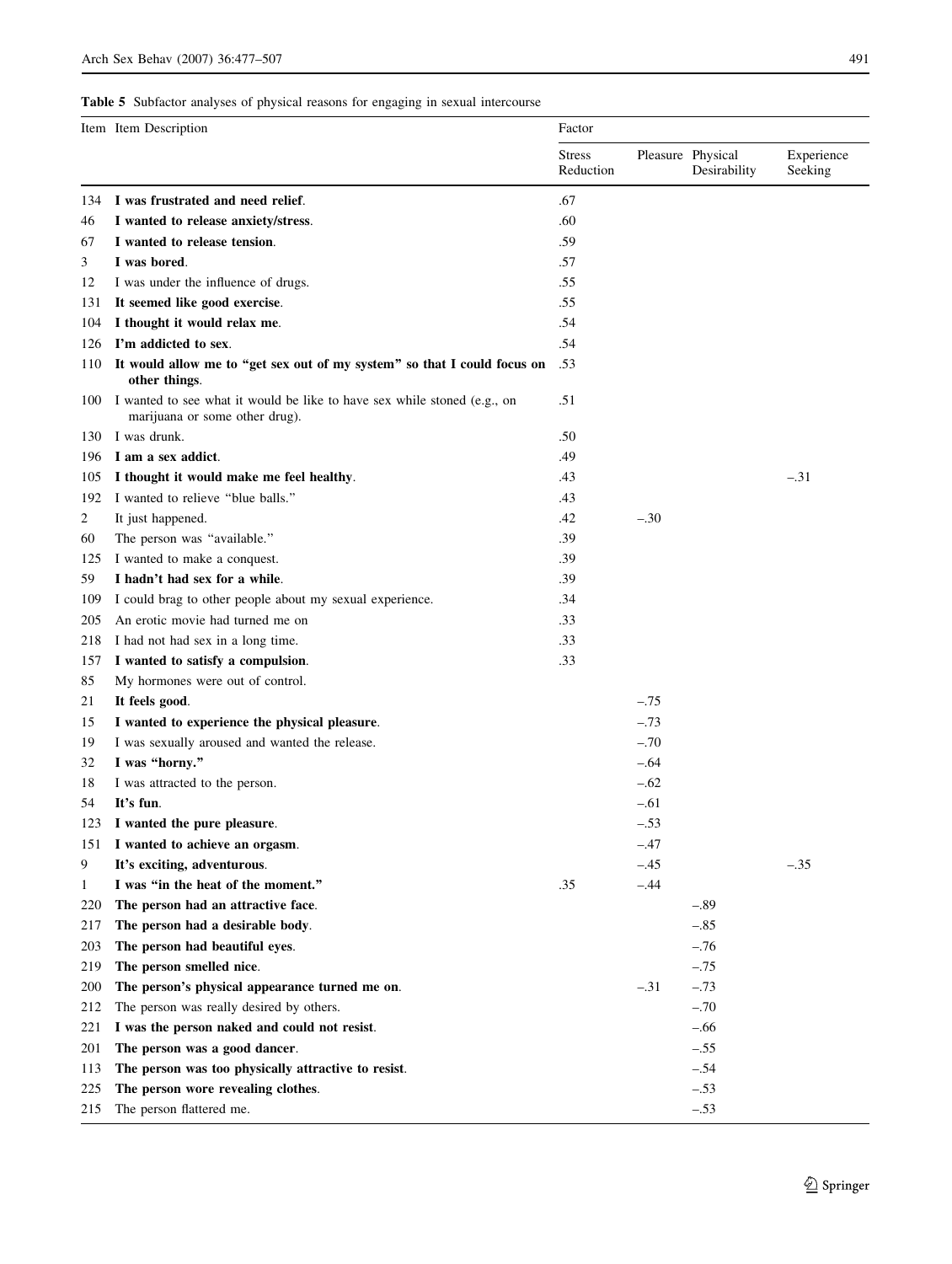|     | Item Item Description                                                                   | Factor                     |                   |              |                       |  |  |
|-----|-----------------------------------------------------------------------------------------|----------------------------|-------------------|--------------|-----------------------|--|--|
|     |                                                                                         | <b>Stress</b><br>Reduction | Pleasure Physical | Desirability | Experience<br>Seeking |  |  |
| 103 | The person was too "hot" (sexy) to resist.                                              |                            |                   | $-.53$       |                       |  |  |
| 222 | I was turned on by the sexual conversation.                                             |                            |                   | $-.52$       |                       |  |  |
| 228 | The person was mysterious.                                                              |                            |                   | $-.36$       |                       |  |  |
| 195 | I wanted to feel masculine.                                                             |                            |                   | $-.33$       |                       |  |  |
| 42  | I was curious about sex.                                                                |                            |                   |              | $-.73$                |  |  |
| 92  | I was curious about my sexual abilities.                                                |                            |                   |              | $-.70$                |  |  |
| 52  | I wanted the experience.                                                                |                            |                   |              | $-.67$                |  |  |
| 106 | I wanted to experiment with new experiences.                                            |                            |                   |              | $-.64$                |  |  |
| 197 | I wanted to see what all the fuss is about.                                             |                            |                   |              | $-.62$                |  |  |
| 107 | I wanted to see what it would be like to have sex with another person.                  |                            |                   |              | $-.58$                |  |  |
| 51  | I wanted the adventure/excitement.                                                      |                            | $-.37$            |              | $-.51$                |  |  |
| 153 | I wanted to improve my sexual skills.                                                   |                            |                   |              | $-.49$                |  |  |
| 41  | I was curious about what the person was like in bed.                                    |                            |                   |              | $-.48$                |  |  |
| 95  | I wanted to lose my inhibitions.                                                        |                            |                   |              | $-.47$                |  |  |
| 193 | I wanted to get the most out of life.                                                   |                            |                   |              | $-.41$                |  |  |
| 83  | I wanted to try out new sexual techniques or positions.                                 |                            |                   |              | $-.40$                |  |  |
| 99  | The opportunity presented itself.                                                       |                            |                   |              | $-.37$                |  |  |
| 58  | I wanted to act out a fantasy.                                                          |                            |                   |              | $-.35$                |  |  |
| 118 | I wanted to see whether sex with a different partner would feel<br>different or better. | .30                        |                   |              | $-.34$                |  |  |

Note: Factor loadings < .30 have been suppressed. Items bolded were included in the composite scoring

not included in the composites. Seven items in the Stress Reduction subfactor, two in the Pleasure, four in the Physical Desirability, one in the Resources, three in the Social Status, two in the Revenge, five in the Utilitarian, one in the Love and Commitment, one in the Expression, nine in the Self-Esteem Boost, and two in the Pressure subfactors were excluded from the composite calculations because they did not fit conceptually with the remaining items. Four items were excluded from the composite scores because they were gender specific (i.e., ''I wanted to feel masculine,'' I wanted to feel feminine,'' ''I wanted to relieve blue balls,'' and ''I wanted to relieve menstrual cramps''). One item in each of the Utilitarian, Stress Reduction, Self-Esteem Boost, and Mate Guarding subfactors was eliminated from the composite scoring because the item was conceptually similar to another item within that composite (see Tables 5–8 for items included in the composites). This yielded a total of 142 items.<sup>1</sup>

To begin examining the reliability of the condensed 142 item Why Have Sex (YSEX?) questionnaire, Cronbach's coefficient alphas were calculated for each of the subfactors and factor composite scores separately by gender and for the total sample (see Table 9). In each of the total, male, and female samples, values exceeded .85 for each of the Physical, Goal Attainment, Emotional, and Insecurity Factor scores, indicating high internal consistency. At the subfactor level, in the combined sample, values ranged from .75 for the Self-Esteem Boost to .83 for the Stress Reduction and Resources subfactors. In the male sample, subfactor alphas ranged from .77 to .89 for the Utilitarian and Resources subfactors, respectively. In the female sample, subfactor values ranged from .70 for the Revenge subfactor to .86 for Experience Seeking and Duty/Pressure subfactors.

#### Composite analyses

Gender differences in reasons for having sex Between gender, independent samples t-tests were conducted on each of the factor and subfactor composites. As can be seen in Table 10, significant differences (at  $p < .005$ ) were found between men and women on each of the Physical, Goal Attainment, and Insecurity subfactor composite and total scores. By contrast, there were no significant gender differences in frequency of endorsement on any of the Emotional composites or total factor score.

<sup>&</sup>lt;sup>1</sup> The 142-item YSEX? Questionnaire is available from the corresponding author.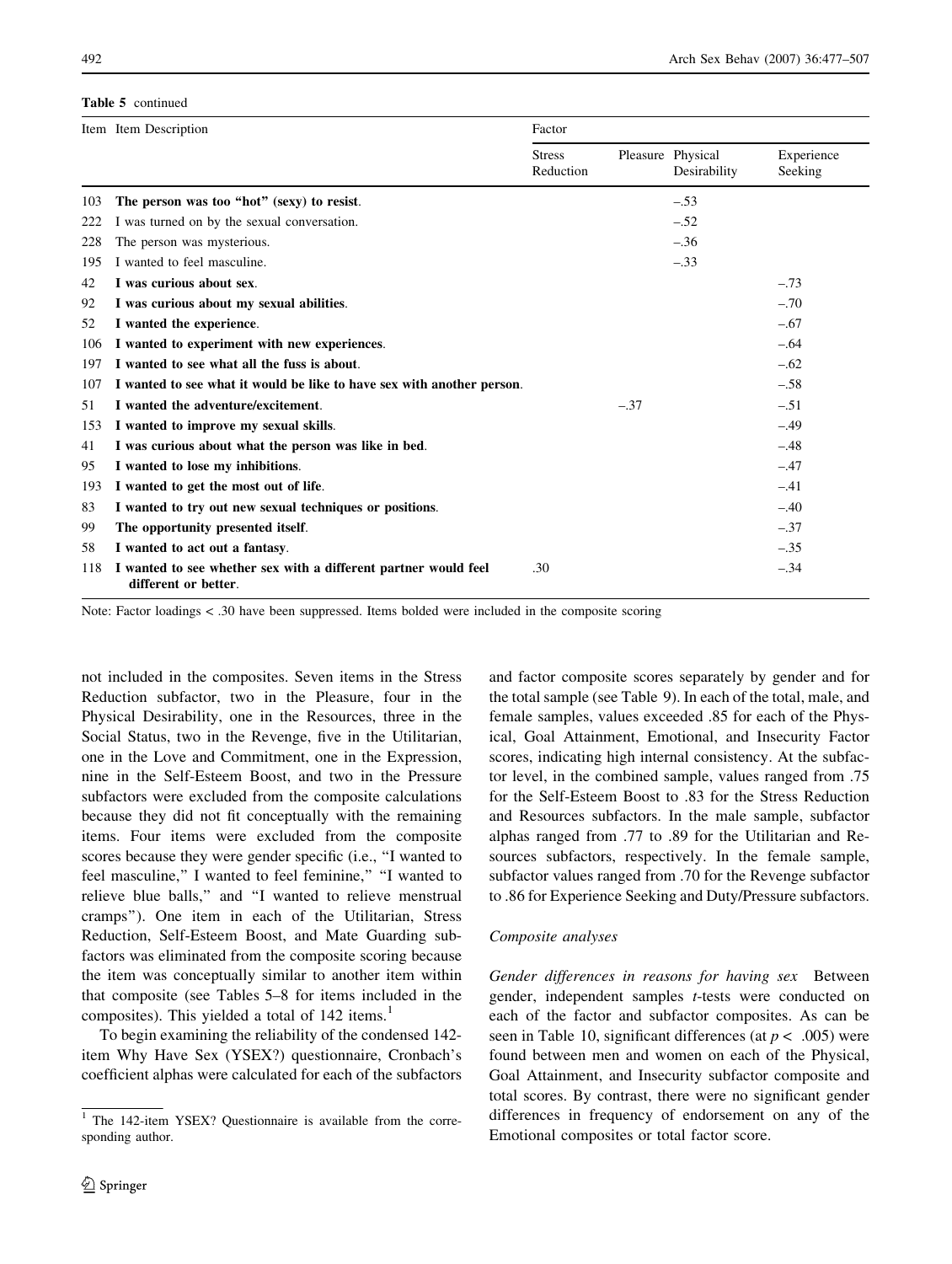|     | Item Item Description                                                              | Factor |                                             |     |     |  |
|-----|------------------------------------------------------------------------------------|--------|---------------------------------------------|-----|-----|--|
|     |                                                                                    |        | Resources Social Status Revenge Utilitarian |     |     |  |
| 155 | I wanted to get a raise.                                                           | .61    |                                             |     |     |  |
| 147 | I wanted to punish myself.                                                         | .60    |                                             |     |     |  |
| 154 | I wanted to get a job.                                                             | .57    |                                             |     | .37 |  |
| 78  | I wanted to hurt/humiliate the person.                                             | .57    |                                             |     |     |  |
| 156 | I wanted to get a promotion.                                                       | .57    |                                             |     | .33 |  |
| 169 | I wanted to give someone else a sexually transmitted disease (e.g., herpes, AIDS). | .53    |                                             | .33 |     |  |
| 129 | Someone offered me money to do it.                                                 | .49    |                                             |     |     |  |
| 7   | I wanted to feel closed to God.                                                    | .48    |                                             |     |     |  |
| 158 | I wanted to make money.                                                            | .46    |                                             |     | .34 |  |
| 27  | I wanted to have a child.                                                          | .45    |                                             |     |     |  |
| 174 | I was afraid to say "no" due to the possibility of physical harm.                  | .45    |                                             |     |     |  |
| 231 | I wanted to reproduce.                                                             | .43    |                                             |     |     |  |
| 181 | It was an initiation rite to a club or organization.                               | .40    |                                             |     |     |  |
| 133 | The person offered me drugs for doing it.                                          | .35    |                                             | .31 |     |  |
| 49  | I wanted to end the relationship.                                                  | .34    |                                             |     |     |  |
| 128 | I wanted to be used or degraded.                                                   | .33    |                                             |     |     |  |
| 56  | I wanted to be popular.                                                            |        | .79                                         |     |     |  |
| 145 | I wanted to enhance my reputation.                                                 |        | .57                                         |     |     |  |
| 29  | I wanted to have more sex than my friends.                                         |        | .54                                         |     |     |  |
| 39  | I was competing with someone else to "get the person."                             |        | .48                                         | .33 |     |  |
| 112 | It would damage my reputation if I said "no."                                      |        | .48                                         |     |     |  |
| 23  | The person was famous and I wanted to be able to say I had sex with him/her.       |        | .47                                         |     |     |  |
| 198 | I thought it would boost my social status.                                         |        | .47                                         |     | .33 |  |
| 50  | My friends pressured me into it.                                                   |        | .41                                         |     |     |  |
| 127 | It was a favor to someone.                                                         |        | .40                                         |     |     |  |
| 5   | Someone dared me.                                                                  |        | .38                                         |     |     |  |
| 150 | I wanted to impress friends.                                                       |        | .38                                         |     |     |  |
| 226 | The person had too much to drink and I was able to take advantage of them.         |        | .34                                         |     |     |  |
| 69  | I was slumming.                                                                    |        | .33                                         |     |     |  |
| 57  | It would get me gifts.                                                             |        | .33                                         |     |     |  |
| 144 | I wanted to get back at my partner for having cheated on me.                       |        |                                             | .77 |     |  |
|     | I was mad at my partner so I had sex with someone else.                            |        |                                             | .71 |     |  |
| 119 |                                                                                    |        |                                             |     |     |  |
| 55  | I wanted to get even with someone.                                                 |        |                                             | .64 |     |  |
| 177 | I wanted to even the score with a cheating partner.                                |        |                                             | .60 |     |  |
| 28  | I wanted to make someone else jealous.                                             |        | .40                                         | .59 |     |  |
| 148 | I wanted to break up rival's relationship by having sex with his/her partner.      | .36    |                                             | .57 |     |  |
| 138 | I was on the "rebound" from another relationship.                                  |        |                                             | .56 |     |  |
| 137 | My regular partner is boring, so I had sex with someone else.                      |        |                                             | .54 |     |  |
| 63  | I wanted to make someone else jealous.                                             |        | .30                                         | .52 |     |  |
| 170 | I wanted to breakup another's relationship.                                        | .35    |                                             | .51 |     |  |
| 178 | I wanted to hurt an enemy.                                                         |        |                                             | .44 |     |  |
| 141 | Because of a bet.                                                                  | .34    |                                             | .34 |     |  |
| 213 | I wanted to gain access to that person's friends.                                  |        |                                             |     |     |  |
| 161 | I wanted to get out of doing something.                                            |        |                                             |     | .72 |  |
| 176 | I wanted to burn calories.                                                         |        |                                             |     | .69 |  |
| 146 | I wanted to keep warm.                                                             |        |                                             |     | .61 |  |
| 206 | The person had taken me out for an expensive dinner.                               |        |                                             |     | .60 |  |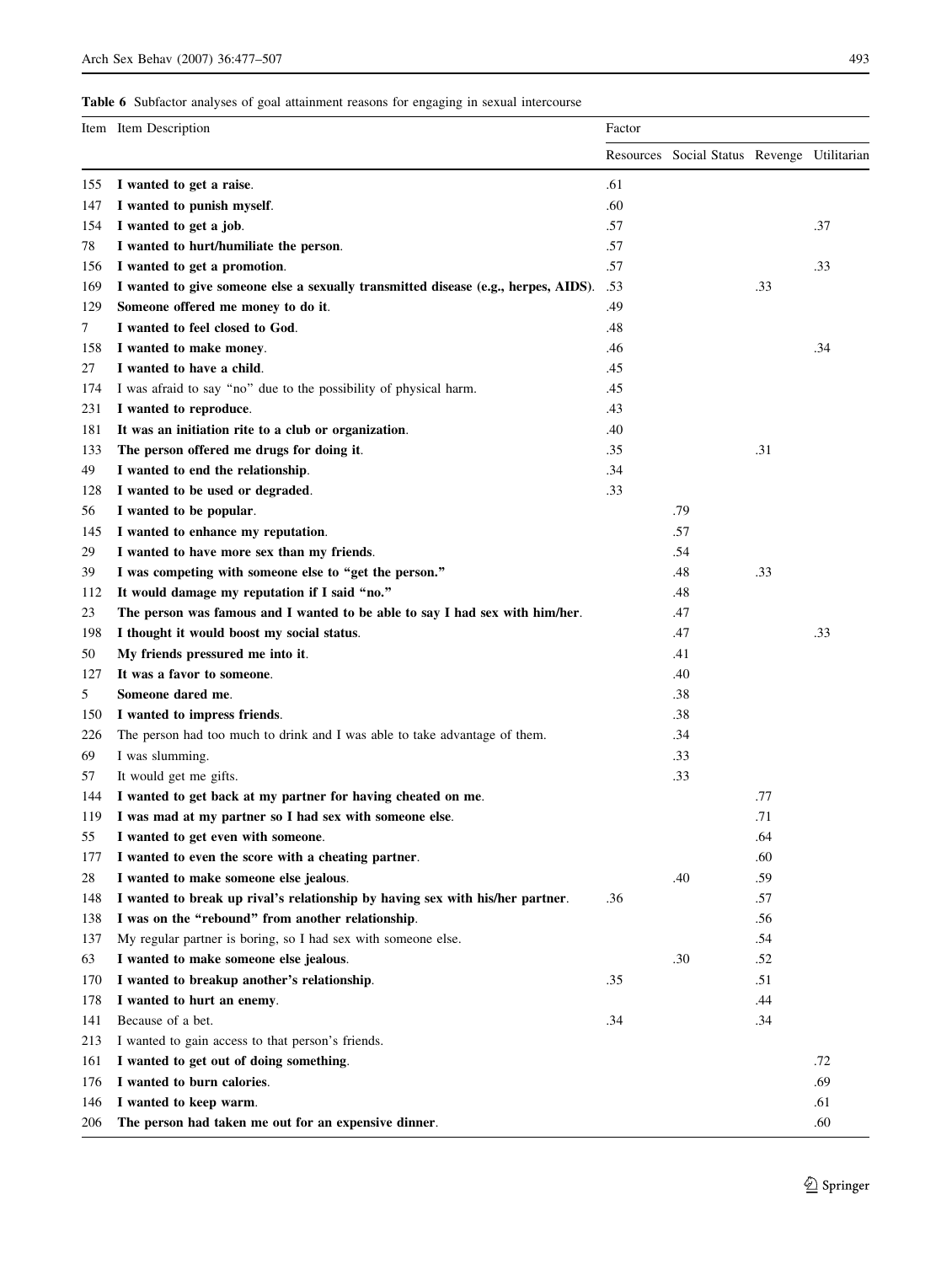| Item | Item Description                                                         | Factor    |               |         |             |  |  |  |
|------|--------------------------------------------------------------------------|-----------|---------------|---------|-------------|--|--|--|
|      |                                                                          | Resources | Social Status | Revenge | Utilitarian |  |  |  |
| 173  | I wanted to get rid of a headache.                                       |           |               |         | .59         |  |  |  |
| 160  | I wanted to change the topic of conversation.                            |           |               |         | .58         |  |  |  |
| 108  | I thought it would help me to fall as leep.                              |           |               |         | .57         |  |  |  |
| 208  | The person had bought me jewelry.                                        |           |               |         | .55         |  |  |  |
| 182  | I wanted to become more focused on work-sexual thoughts are distracting. |           |               |         | .54         |  |  |  |
| 162  | I wanted to test my compatibility with a new partner.                    |           |               |         | .52         |  |  |  |
| 167  | I wanted to get a favor from someone.                                    |           |               |         | .50         |  |  |  |
| 190  | I wanted to defy my parents.                                             |           |               |         | .41         |  |  |  |
| 171  | I wanted to avoid hurting someone's feelings.                            |           |               |         | .37         |  |  |  |
| 143  | I wanted to get a special favor from someone.                            |           |               |         | .33         |  |  |  |
| 192  | I wanted to relieve menstrual cramps.                                    |           |               |         | .33         |  |  |  |
| 168  | I wanted to breakup my relationship,                                     |           |               |         | .32         |  |  |  |
| 101  | It's considered "taboo" by society.                                      |           |               |         | .31         |  |  |  |
| 214  | I felt jealous.                                                          |           |               |         |             |  |  |  |
| 199  | The person had a lot of money.                                           |           |               |         |             |  |  |  |

Note: Factor loadings < .30 have been suppressed. Items bolded were included in the composite scoring

### Table 7 Subfactor analyses of emotional reasons for engaging in sexual intercourse

| Item | Item Description                                                     | Factor            |            |  |  |  |
|------|----------------------------------------------------------------------|-------------------|------------|--|--|--|
|      |                                                                      | Love & Commitment | Expression |  |  |  |
| 74   | I wanted to feel connected to the person.                            | .80               |            |  |  |  |
| 117  | I wanted to increase the emotional bond by having sex.               | .78               |            |  |  |  |
| 90   | I wanted to communicate at a "deeper" level.                         | .76               |            |  |  |  |
| 14   | I wanted to express my love for the person.                          | .73               |            |  |  |  |
| 16   | I wanted to show my affection to the person.                         | .73               |            |  |  |  |
| 71   | I wanted to intensify my relationship.                               | .72               |            |  |  |  |
| 6    | I desired emotional closeness ( <i>i.e.</i> , intimacy).             | .67               |            |  |  |  |
| 166  | I wanted to become one with another person.                          | .64               |            |  |  |  |
| 72   | It seemed like the natural next step in my relationship.             | .59               |            |  |  |  |
| 229  | I realized I was in love                                             | .58               |            |  |  |  |
| 163  | I wanted to get a partner to express love.                           | .50               |            |  |  |  |
| 79   | I wanted the person to feel good about himself/herself.              | .40               |            |  |  |  |
| 159  | I wanted to keep my partner satisfied.                               | .36               |            |  |  |  |
| 188  | I wanted to welcome someone home.                                    |                   | $-.88$     |  |  |  |
| 185  | I wanted to say "I'm sorry."                                         |                   | $-.85$     |  |  |  |
| 187  | I wanted to say "thank you."                                         |                   | $-.83$     |  |  |  |
| 189  | I wanted to say "good bye."                                          |                   | $-.83$     |  |  |  |
| 184  | I wanted to celebrate a birthday or anniversary or special occasion. |                   | $-.73$     |  |  |  |
| 183  | I wanted to say "I've missed you."                                   |                   | $-.71$     |  |  |  |
| 235  | I wanted to lift my partner's spirits.                               |                   | $-.56$     |  |  |  |
| 164  | I wanted to put the passion back into my relationship.               | .32               | $-.44$     |  |  |  |

Note: Factor loadings < .30 have been suppressed. Items bolded were included in the composite scoring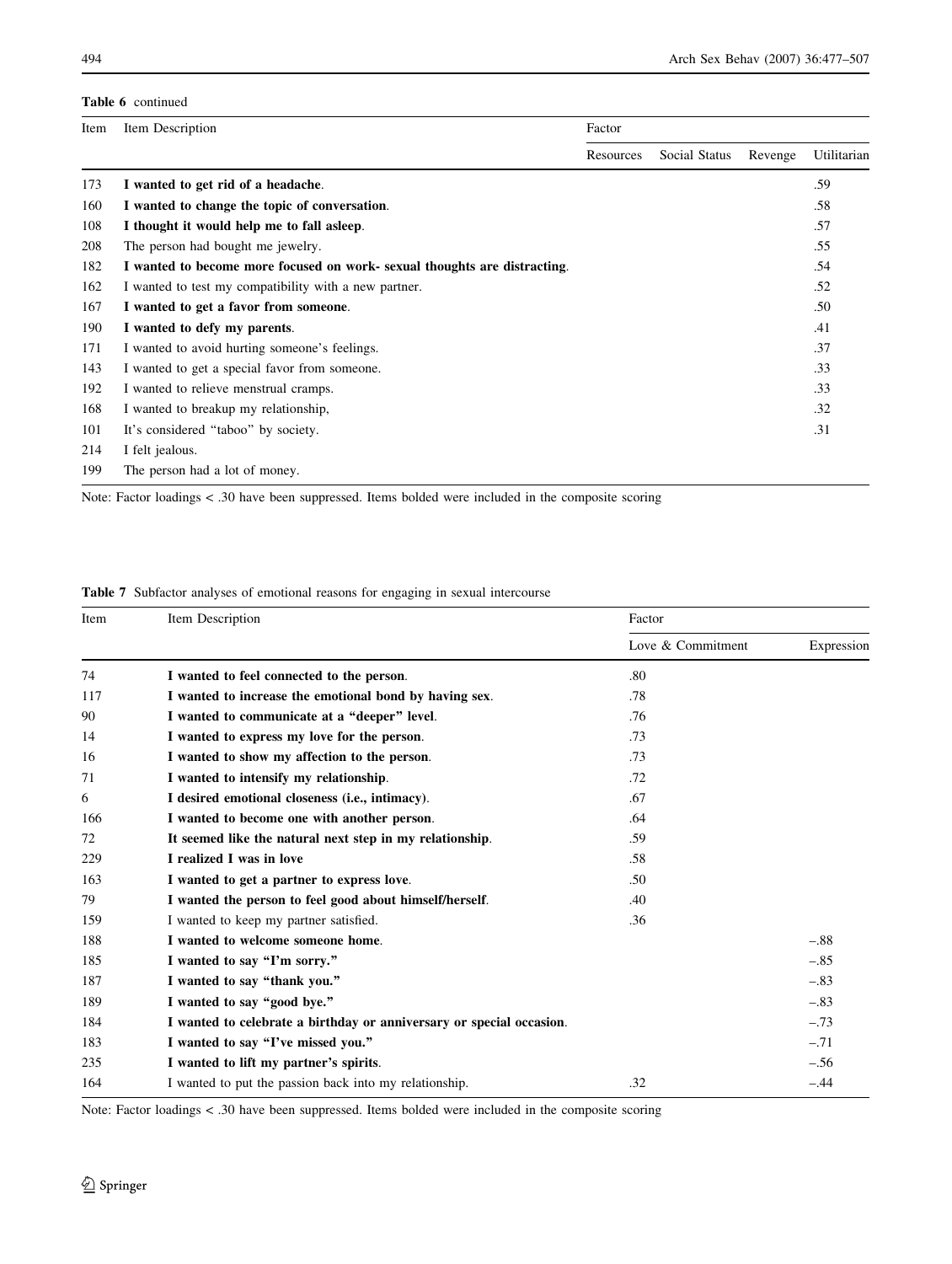## Table 8 Subfactor analyses of insecurity reasons for engaging in sexual intercourse

|     | Item Item Description                                                                                         | Factor                  |          |               |  |  |
|-----|---------------------------------------------------------------------------------------------------------------|-------------------------|----------|---------------|--|--|
|     |                                                                                                               | Self-Esteem Boost Duty/ | Pressure | Mate Guarding |  |  |
| 65  | I wanted to feel powerful.                                                                                    | .86                     |          |               |  |  |
| 180 | I wanted to raise my self-esteem.                                                                             | .74                     |          |               |  |  |
| 172 | I wanted to make myself feel better about myself.                                                             | .73                     |          |               |  |  |
| 139 | I wanted to boost my self-esteem.                                                                             | .70                     |          |               |  |  |
| 179 | I wanted to feel older.                                                                                       | .67                     |          |               |  |  |
| 237 | I wanted to make my partner feel powerful.                                                                    | .64                     |          |               |  |  |
| 43  | I wanted to feel attractive.                                                                                  | .59                     |          |               |  |  |
| 194 | I wanted to feel feminine.                                                                                    | .58                     |          |               |  |  |
| 70  | I felt rebellious.                                                                                            | .54                     |          |               |  |  |
| 66  | I wanted to "possess" the person.                                                                             | .50                     |          |               |  |  |
| 233 | I wanted my partner to notice me.                                                                             | .47                     |          | $-.38$        |  |  |
| 36  | I wanted the attention.                                                                                       | .43                     |          |               |  |  |
| 40  | I wanted to "gain control" of the person.                                                                     | .42                     |          |               |  |  |
| 76  | I wanted to manipulate him/her into doing something for me.                                                   | .41                     |          |               |  |  |
| 136 | I felt insecure.                                                                                              | .41                     |          |               |  |  |
| 45  | I wanted to display submission.                                                                               | .40                     |          |               |  |  |
| 64  | I felt sorry for the person.                                                                                  | .40                     | .37      |               |  |  |
| 34  | I was feeling lonely.                                                                                         | .35                     |          |               |  |  |
| 86  | It was the only way my partner would spend time with me.                                                      | .33                     |          |               |  |  |
| 81  | I was trying to "get over" an earlier person/relationship.                                                    | .30                     |          |               |  |  |
| 47  | I didn't know how to say "no."                                                                                |                         | .75      |               |  |  |
| 132 | I was pressured into doing it.                                                                                |                         | .74      |               |  |  |
| 53  | I felt obligated to.                                                                                          |                         | .73      |               |  |  |
| 25  | I was verbally coerced into it.                                                                               |                         | .70      |               |  |  |
| 48  | I felt like it was my duty.                                                                                   |                         | .69      |               |  |  |
| 77  | I wanted him/her to stop bugging me about sex.                                                                |                         | .65      |               |  |  |
| 22  | My partner kept insisting.                                                                                    |                         | .63      |               |  |  |
| 17  | I felt like I owed it to the person.                                                                          |                         | .51      |               |  |  |
| 24  | I was physically forced to.                                                                                   |                         | .51      |               |  |  |
| 121 | It was expected of me.                                                                                        |                         | .50      |               |  |  |
| 84  | I felt guilty.                                                                                                |                         | .49      |               |  |  |
| 80  | I didn't want to disappoint the person.                                                                       |                         | .47      |               |  |  |
| 73  | I wanted to be nice.                                                                                          |                         | .45      |               |  |  |
| 94  | It was just part of the relationship "routine."                                                               |                         | .32      |               |  |  |
| 89  | I had no self-control.                                                                                        |                         | .32      |               |  |  |
| 4   | It just seemed like "the thing to do."                                                                        |                         |          |               |  |  |
|     |                                                                                                               |                         |          | $-.83$        |  |  |
| 122 | I wanted to keep my partner from straying.                                                                    |                         |          | $-.81$        |  |  |
| 175 | I wanted to keep my partner from having sex with someone else.<br>I wanted to get my partner to stay with me. |                         |          | $-.79$        |  |  |
| 140 |                                                                                                               |                         |          |               |  |  |
| 111 | I wanted to decrease my partner's desire to have sex with someone else                                        |                         |          | $-.74$        |  |  |
| 165 | I wanted to prevent a breakup.                                                                                |                         |          | $-.73$        |  |  |
| 91  | I was afraid my partner would have an affair if I didn't have sex with him/her.                               |                         |          | $-.63$        |  |  |
| 38  | I wanted to ensure the relationship was "committed."                                                          |                         |          | $-.60$        |  |  |
| 61  | I didn't want to "lose" the person.                                                                           |                         |          | $-.58$        |  |  |
| 26  | I wanted to person to love me.                                                                                |                         |          | $-.43$        |  |  |
| 62  | I thought it would help "trap a new partner.                                                                  |                         |          | $-.40$        |  |  |

Note: Factor loadings < .30 have been suppressed. Items bolded were included in the composite scoring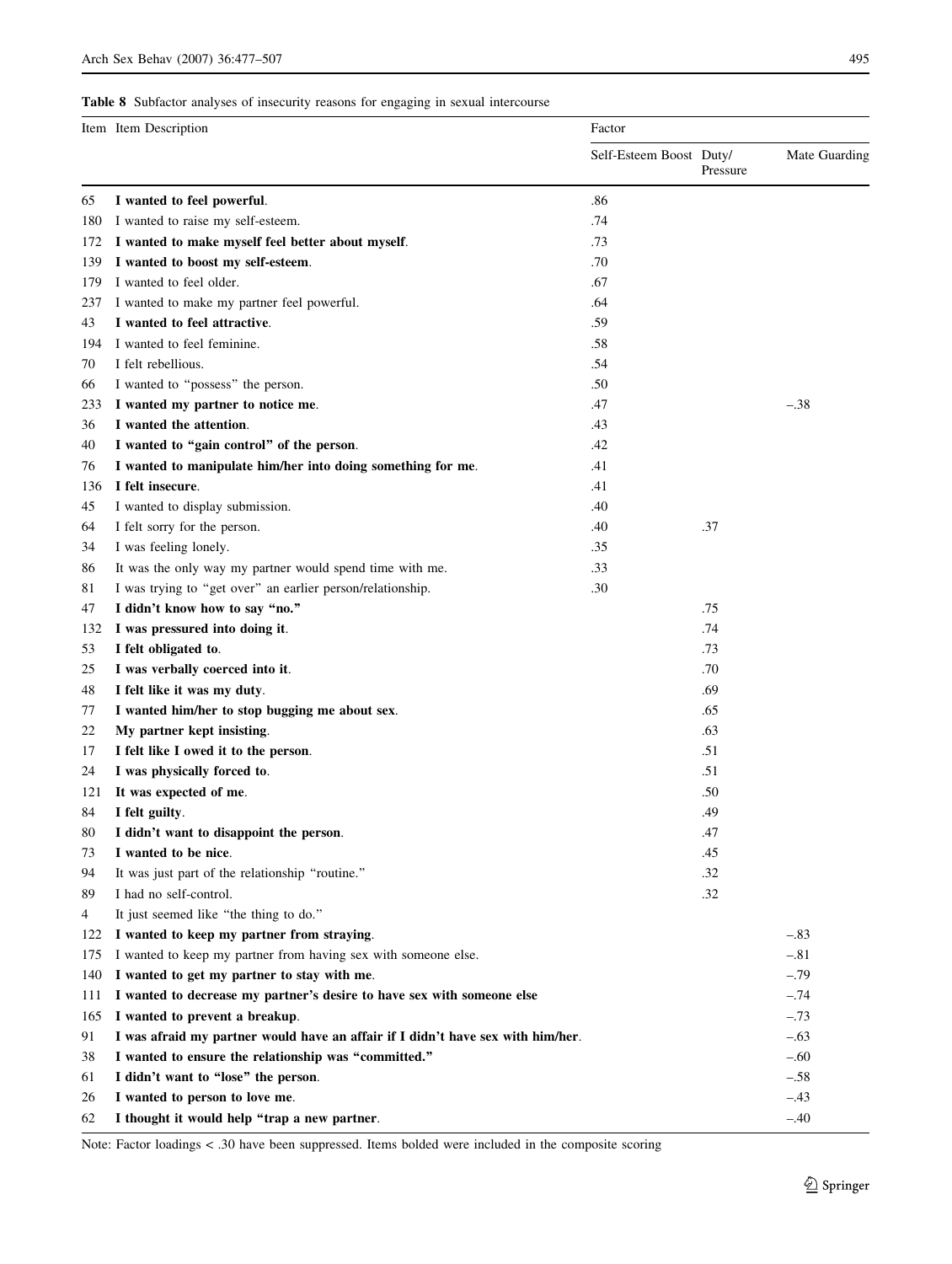| Factor          | Subfactor                 | Number of Items | Combined<br>$N = 1190 - 1288$ | Men<br>$N = 355 - 393$ | Women<br>$N = 835 - 895$ |
|-----------------|---------------------------|-----------------|-------------------------------|------------------------|--------------------------|
| Physical        |                           | 45              | .94                           | .94                    | .94                      |
|                 | <b>Stress Reduction</b>   | 12              | .83                           | .84                    | .82                      |
|                 | Pleasure                  | 8               | .81                           | .80                    | .81                      |
|                 | Physical Desirability     | 10              | .80                           | .80                    | .79                      |
|                 | <b>Experience Seeking</b> | 15              | .86                           | .87                    | .86                      |
| Goal Attainment |                           | 47              | .93                           | .95                    | .91                      |
|                 | Resources                 | 15              | .83                           | .89                    | .73                      |
|                 | Social Status             | 11              | .82                           | .87                    | .72                      |
|                 | Revenge                   | 10              | .76                           | .83                    | .70                      |
|                 | Utilitarian               | 11              | .76                           | .77                    | .74                      |
| Emotional       |                           | 19              | .87                           | .89                    | .86                      |
|                 | Love and Commitment       | 12              | .82                           | .85                    | .81                      |
|                 | Expression                | $7\phantom{.0}$ | .77                           | .80                    | .76                      |
| Insecurity      |                           | 31              | .91                           | .93                    | .90                      |
|                 | Self-Esteem Boost         | 9               | .75                           | .79                    | .71                      |
|                 | Duty/Pressure             | 13              | .87                           | .82                    | .86                      |
|                 | Mate Guarding             | 9               | .79                           | .83                    | .77                      |

Table 9 Internal consistency of the 142 item YSEX? Factor and subfactor items

Note: Internal consistency scores are Cronbach's coefficient alphas

Personality and reasons for having sex Within gender, Pearson product-moment correlations were conducted between each of the Big Five personality domains and each of the YSEX? subfactor and factor scores. As can be seen in Table 11, among women, Agreeableness and Conscientiousness were significantly negatively associated with each of the Physical, Goal Attainment, and Insecurity subfactor and total factor composites. Agreeableness, but not Conscientiousness, was also significantly negatively associated with each of the Emotional subfactor composite and total scores. Neuroticism was significantly positively associated with each of the Insecurity subfactor, and total factor composite scores and with the Stress Reduction, Experience Seeking, Revenge, Utilitarian, and Love and Commitment subfactor composites. By contrast, with one exception (Pleasure and Extraversion), neither Extraversion nor Openness were significantly related to any of the subfactor or total composite scores in women.

The general pattern of correlations between the Big Five personality domains and the YSEX? factors were strikingly different among men than that seen among women (see Table 11). Whereas in women, Agreeableness, Consciousness, and Neuroticism were the personality domains most associated with motivators for engaging in sexual intercourse, together these three domains were associated with only two subfactor composite scores (Love and Commitment with Agreeableness; Duty/Pressure with Conscientiousness) in men. Also, in contrast to that seen in women, Openness was significantly negatively related to the Social Status subfactor, and significantly positively related to the Love and Commitment subfactor and the Emotional total factor composite scores. Consistent with the findings reported for women, Extraversion was not significantly related to any of the subfactor or total factor composite scores.

Mating strategies and reasons for having sex Within gender, Pearson product-moment correlations were conducted between SOI composite scores and each of the subfactor and total factor scores. As can be seen in Table 12, the general pattern of correlations was similar for men and women. That is, the Physical, Goal Attainment, and Insecurity reasons total composite scores were all significantly positively correlated with SOI composite scores for both men and women with only two exceptions among men (Experience Seeking and Mate Guarding). Gender differences emerged with Emotional reasons, with both the Expression subfactor and Emotional total factor scores being significantly positively related to SOI scores in women but not men.

## Discussion

The purpose of the present study was to provide a comprehensive investigation into the multitude of reasons why people engage in sexual intercourse. We identified 237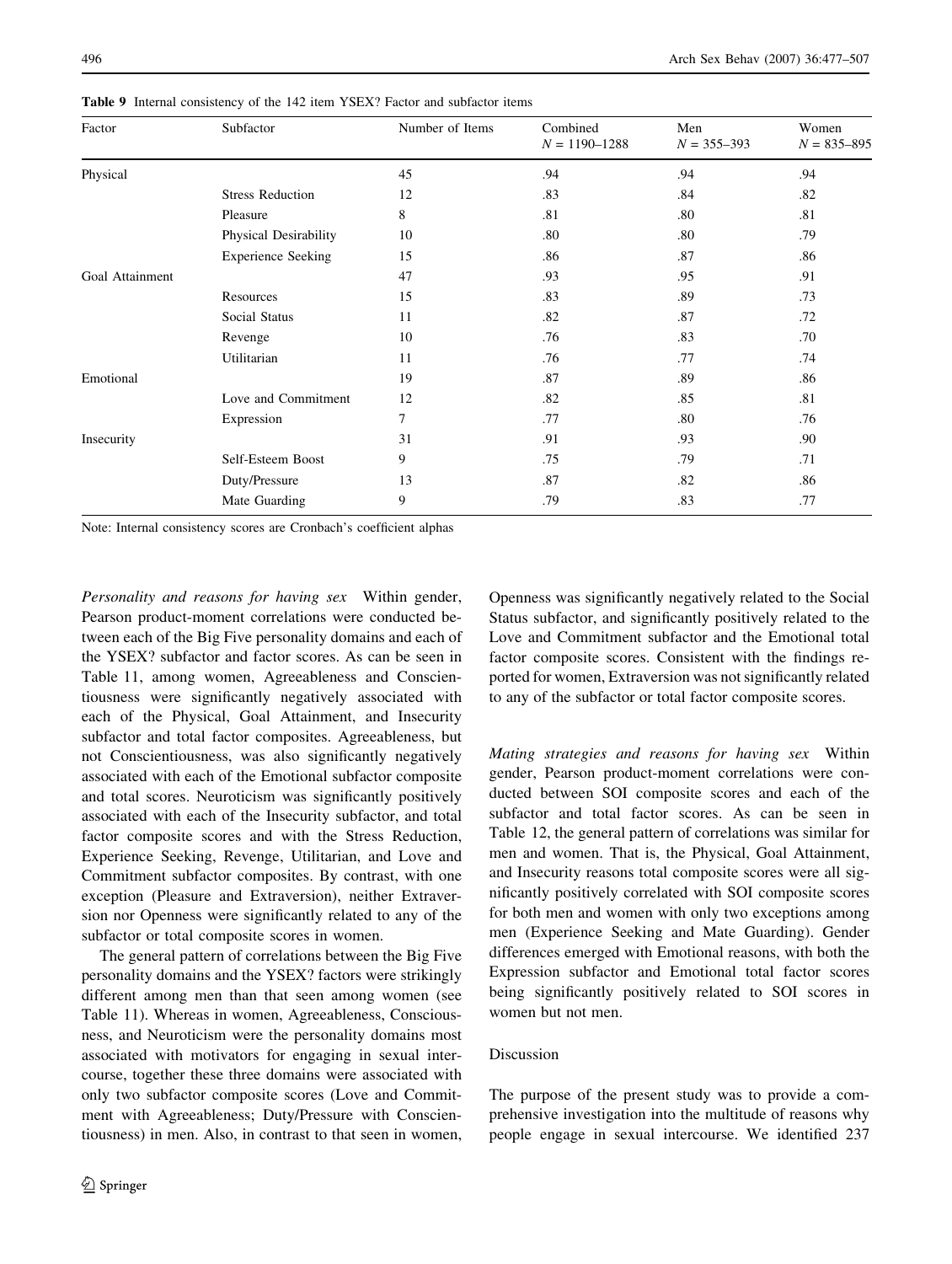| <b>Table 10</b> Gender differences in YSEX? Factor and subfactor scores |  |  |  |  |  |  |  |  |  |
|-------------------------------------------------------------------------|--|--|--|--|--|--|--|--|--|
|-------------------------------------------------------------------------|--|--|--|--|--|--|--|--|--|

| Factor          | Subfactor                 | Women |     | Men  |     | $\boldsymbol{t}$ | d      |  |
|-----------------|---------------------------|-------|-----|------|-----|------------------|--------|--|
|                 |                           | Mean  | SD  | Mean | SD  |                  |        |  |
| Physical        |                           | 1.79  | .51 | 1.98 | .58 | $-5.69*$         | $-.35$ |  |
|                 | <b>Stress Reduction</b>   | 1.46  | .48 | 1.64 | .59 | $-5.24*$         | $-.34$ |  |
|                 | Pleasure                  | 2.66  | .75 | 2.85 | .74 | $-4.21*$         | $-.26$ |  |
|                 | Physical Desirability     | 1.50  | .50 | 1.74 | .61 | $-6.93*$         | $-.43$ |  |
|                 | <b>Experience Seeking</b> | 1.77  | .59 | 1.93 | .66 | $-4.31*$         | $-.26$ |  |
| Goal Attainment |                           | 1.23  | .26 | 1.36 | .45 | $-5.56*$         | $-.35$ |  |
|                 | Resources                 | 1.16  | .24 | 1.27 | .45 | $-5.00*$         | $-.31$ |  |
|                 | Social Status             | 1.13  | .26 | 1.31 | .53 | $-6.60*$         | $-.43$ |  |
|                 | Revenge                   | 1.25  | .31 | 1.35 | .48 | $-4.04*$         | $-.25$ |  |
|                 | Utilitarian               | 1.39  | .41 | 1.53 | .50 | $-4.65*$         | $-.31$ |  |
| Emotional       |                           | 1.86  | .51 | 1.93 | .62 | $-1.98$          | $-.12$ |  |
|                 | Love and Commitment       | 2.06  | .58 | 2.12 | .69 | $-1.63$          | $-.09$ |  |
|                 | Expression                | 1.51  | .54 | 1.59 | .66 | $-2.16$          | $-.13$ |  |
| Insecurity      |                           | 1.40  | .41 | 1.50 | .54 | $-3.48*$         | $-.21$ |  |
|                 | Self-Esteem Boost         | 1.42  | .41 | 1.50 | .55 | $-2.71*$         | $-.17$ |  |
|                 | Duty/Pressure             | 1.33  | .45 | 1.45 | .57 | $-3.62*$         | $-.23$ |  |
|                 | Mate Guarding             | 1.45  | .51 | 1.57 | .65 | $-3.16*$         | $-.21$ |  |

Note: Absolute range,  $1-5. * p \leq .005$ 

| <b>Table 11</b> Correlations between YSEX? Composites and Big Five personality domains |
|----------------------------------------------------------------------------------------|
|----------------------------------------------------------------------------------------|

| Item                         | Men |         |              |        |          | Women   |              |              |         |          |
|------------------------------|-----|---------|--------------|--------|----------|---------|--------------|--------------|---------|----------|
|                              | E   | A       | $\mathsf{C}$ | N      | $\Omega$ | E       | $\mathbf{A}$ | $\mathsf{C}$ | N       | $\Omega$ |
| Physical Total               | .04 | .02     | $-.04$       | .04    | .03      | .05     | $-.18**$     | $-.18**$     | $.08*$  | .03      |
| <b>Stress Reduction</b>      | .03 | $-.03$  | $-.04$       | .06    | $-.04$   | .03     | $-.15**$     | $-.16**$     | $.10**$ | .02      |
| Pleasure                     | .04 | $-0.00$ | $-.03$       | $-.04$ | .05      | $.09**$ | $-.19**$     | $-.11**$     | .07     | .02      |
| <b>Physical Desirability</b> | .06 | .03     | $-.01$       | .02    | $-.02$   | .02     | $-.11**$     | $-07*$       | .05     | $-.00$   |
| <b>Experience Seeking</b>    | .02 | .02     | $-.06$       | .07    | .07      | .02     | $-.16**$     | $-.16**$     | $.08*$  | .06      |
| Goal Attainment Total        | .03 | $-.03$  | $-.07$       | .08    | $-.09$   | .01     | $-.13**$     | $-.13**$     | $.08*$  | $-.01$   |
| Resources                    | .03 | $-.03$  | $-.07$       | .08    | $-.09$   | $-.01$  | $-.09*$      | $-0.09*$     | .02     | .05      |
| Social Status                | .05 | $-.04$  | $-.04$       | .07    | $-.15**$ | $-.02$  | $-.12**$     | $-.12**$     | .03     | $-.06$   |
| Revenge                      | .00 | $-.04$  | $-.08$       | .07    | $-.09$   | .03     | $-.13**$     | $-.11**$     | $.08*$  | $-.02$   |
| Utilitarian                  | .04 | .03     | $-.06$       | .08    | $-.02$   | .00     | $-.12**$     | $-.10**$     | $.11**$ | $-.02$   |
| <b>Emotional Total</b>       | .07 | $.11*$  | $-.03$       | .04    | $.12*$   | .01     | $-.13**$     | $-.05$       | $.09**$ | .00      |
| Love and Commitment          | .07 | $.14**$ | .02          | .01    | $.16**$  | $-.00$  | $-.13**$     | $-.04$       | $.10**$ | .01      |
| Expression                   | .04 | .02     | $-.07$       | .07    | .03      | .02     | $-.09**$     | $-.05$       | .06     | $-.02$   |
| <b>Insecurity Total</b>      | .06 | $-.03$  | $-.09$       | .07    | $-.03$   | $-.05$  | $-.17**$     | $-.13**$     | $.16**$ | $-.04$   |
| Self-Esteem Boost            | .07 | $-.01$  | $-.06$       | .08    | .00      | $-.02$  | $-.16**$     | $-.14**$     | $.15**$ | $-.01$   |
| Duty/Pressure                | .05 | $-.09$  | $-.11*$      | .07    | $-.09$   | $-.05$  | $-.14**$     | $-.11**$     | $.14**$ | $-.06$   |
| Mate Guarding                | .06 | .03     | $-.05$       | .04    | $-.03$   | $-.03$  | $-.13**$     | $-0.09*$     | $.14**$ | $-.01$   |

Note: \*  $p \le 0.05$ , \*\*  $p \le 0.001$ . Labels are extraversion (E), agreeableness (A), conscientiousness (C), neuroticism (N), and openness to experience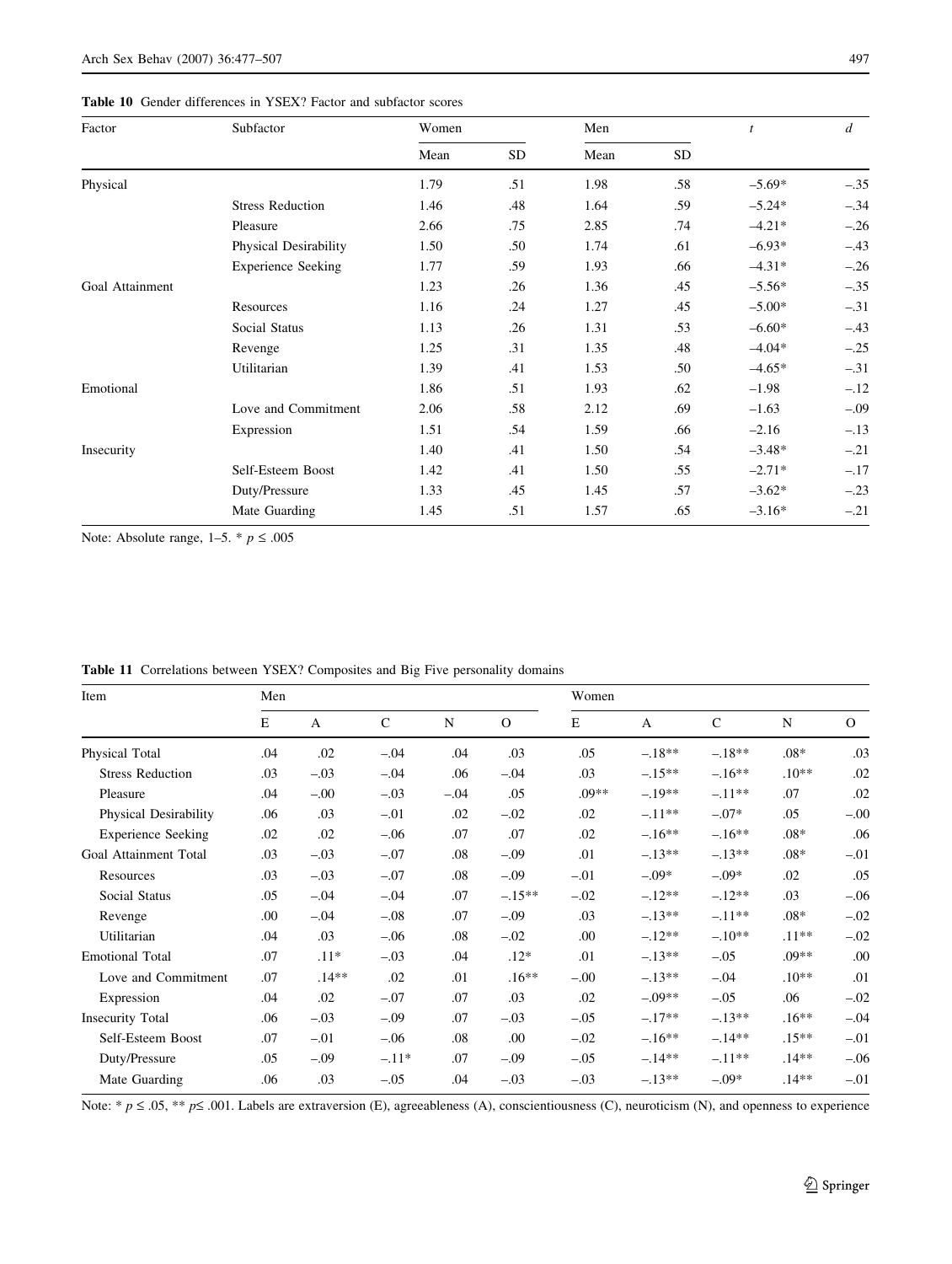| <b>Item</b>               | Men     | Women   |
|---------------------------|---------|---------|
| Physical                  | $.17*$  | $.33**$ |
| <b>Stress Reduction</b>   | $.25**$ | $.31**$ |
| Pleasure                  | $.13*$  | $.34**$ |
| Physical Desirability     | $.19**$ | $.27**$ |
| <b>Experience Seeking</b> | .08     | $.25**$ |
| Goal Attainment           | $.23**$ | $21**$  |
| Resources                 | $.23**$ | $.13**$ |
| Social Status             | $21**$  | $14**$  |
| Revenge                   | $.26**$ | $.24**$ |
| Utilitarian               | $.14**$ | $.20**$ |
| Insecurity                | $.13**$ | $21**$  |
| Self-Esteem Boost         | $.18**$ | $22**$  |
| Duty/Pressure             | $.14**$ | $.20**$ |
| Mate Guarding             | .10     | $.14**$ |
| Emotional                 | $-.00$  | $.09**$ |
| Love and Commitment       | $-.02$  | .07     |
| Expression                | $-.02$  | $.11**$ |

Table 12 Correlations between YSEX? Composites and Sociosexual Orientation Inventory

\*  $p \leq .05$ , \*\*  $p \leq .001$ 

distinct reasons why people have sex. Of these, 142 reasons were clearly represented by four broad factors and 13 subfactors (see Tables 5–8).

The current research made several contributions to knowledge about human sexuality. It provided an expanded understanding of the number and psychological complexity of reasons that people believe motivate them to have sex. It provided an organized taxonomy of major factors, based on factor analyses conducted on a large sample of participants. By examining potential differences at both the item and factor level, it provided a more thorough description of gender differences in the reasons for engaging in sexual intercourse than that provided by previous research. Finally, it provided links between stable individual differences in the sexual strategies that individuals pursue and the reasons they express for having sex. Each of these contributions will be examined in turn.

#### The psychological complexity of motivations for sex

The current research provided perhaps the most comprehensive exploration to date of the reasons people express for having sexual intercourse. They ranged from the mundane (e.g., "It feels good") to the spiritual (e.g., "I wanted to feel closer to God''). They ranged from altruistic (e.g., ''I wanted the person to feel good about himself/ herself") to manipulative (e.g., "I wanted to get a promotion''). Some have sex to feel powerful; others have sex to debase themselves. Some have sex to impress their friends; others have sex to inflict costs on their enemies (e.g., ''I wanted to break up a rival's relationship'').

The frequently endorsed reasons for having sex, if taken at face value, reflect what motivates most people most of the time–attraction, pleasure, affection, love, romance, emotional closeness, arousal, the desire to please, adventure, excitement, experience, connection, celebration, curiosity, and opportunity. These were common experiences that may reflect a fundamental universal core of human sexual motivation–a notion that requires cross-cultural research to test.

The less frequently endorsed reasons for having sex, however, may be no less important than the commonly endorsed reasons. First, many low base-rate reasons have momentous consequences for the individuals who experience them, even if they are not widely shared by most people. Consider, for example, the least frequently endorsed reason for having sex by women (the third least for men) in Table 2: ''I wanted to give someone else a sexually transmitted disease (e.g., herpes, AIDS).'' Although this desire may motivate only one out of a hundred or thousand sex acts, the consequences for the ''recipient'' can be tragic. There is no cure for herpes, so carriers are carriers for life. Having herpes can jeopardize existing relationships, cause reputational damage, and be further spread to other sexual partners. If the sexually transmitted disease is HIV, the sex act can cost the recipient his or her life. Although the desire to give someone else a STD may rarely motivate sex, when it does, its impact can destroy lives.

Consider another infrequently cited reason for having sex: ''I wanted to break up a rival's relationship by having sex with his/her partner.'' Infidelity within the context of a committed romantic relationship is one of the most frequently cited reasons for relationship dissolution worldwide (Betzig, 1989). Having sex with another's partner and then revealing that fact to the partner is indeed a successful means of causing a breakup. If the reason for wanting to break up the other's relationship is motivated by mate poaching, a common motivation, then the consequences of this one act cascade even wider. Romantic breakups are among the most psychologically painful life events and can rupture friendships others had with the couple (Buss, 2003; Hatfield & Rapson, 1996). Similarly, although sex motivated by the reason ''I wanted to get back at my partner for having cheated on me'' was endorsed infrequently, its consequence could be large in magnitude. Sexual infidelity and the jealousy it provokes, in addition to causing breakups, is one of the leading causes of violence within mateships (Wilson & Daly, 1992). In extreme cases, it can lead to murder (Buss, 2005).

Another example of a potentially important, but infrequently cited, pair of reasons for having sex was ''I wanted to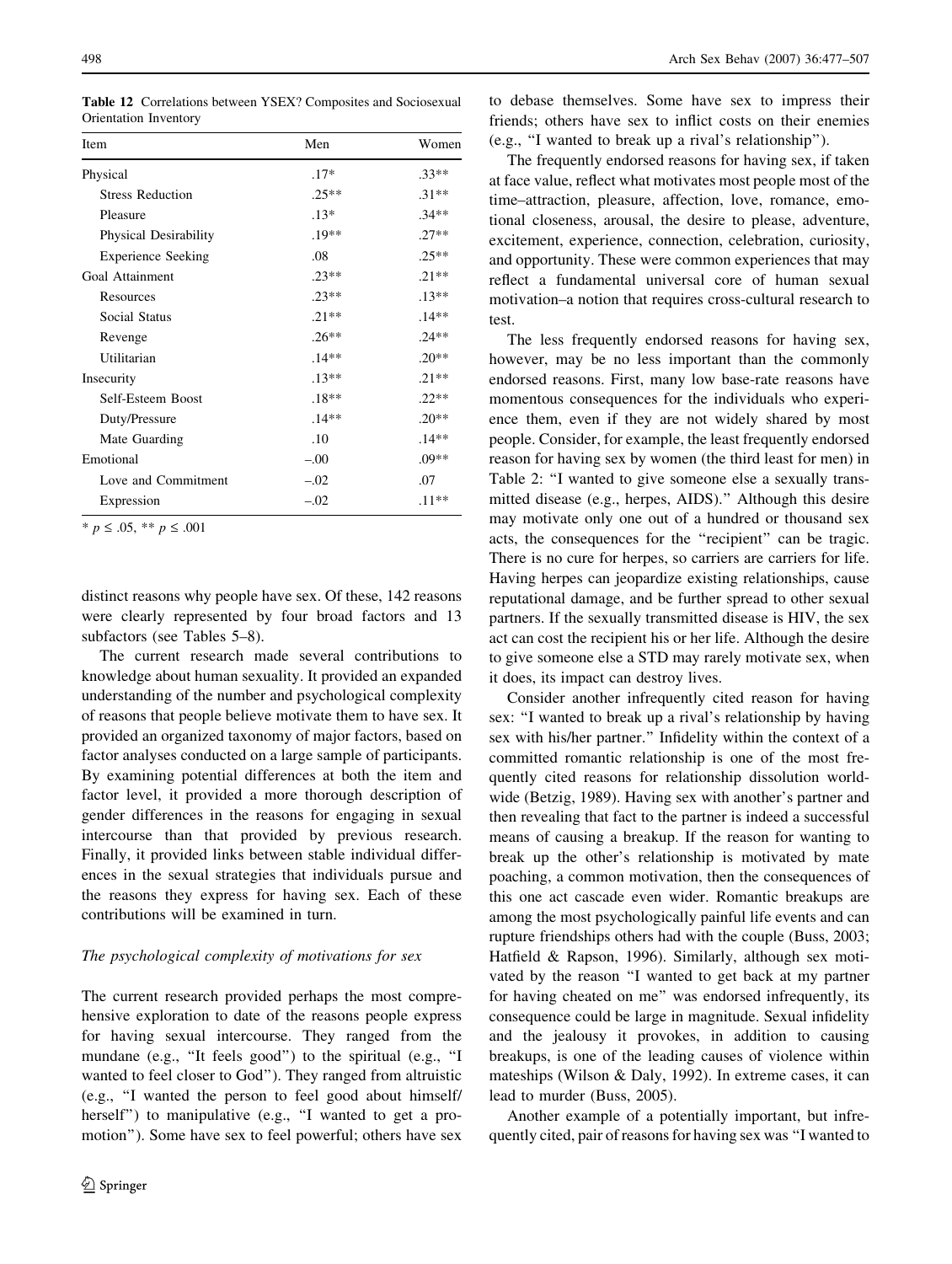get a promotion'' and ''I wanted to get a job.'' Using sex to obtain jobs and promotions can be illegal and can create unfairness in the workplace by displacing more qualified candidates who are unwilling to exchange sex for positional advantage. Another infrequently cited pair of reasons for having sexual intercourse, "I was physically forced to" and ''I was afraid to say 'no' due to the possibility of physical harm" also warrant mention. Forced sex, otherwise known as rape, is among the most psychologically traumatic events a person can experience. In one study of 147 things members of the opposite sex do that evoke anger and upset, forced sex proved to be the single most upsetting event for women (Buss, 1989a). It can devastate a person emotionally, causing depression, humiliation, grief, and post-traumatic stress disorder that can last months or years. It can damage reputations, cause relationships breakups, and can create psychological scars that take years to heal, if they ever do.

It is important to note that what constitutes a rare reason for the population as a whole might nonetheless constitute a frequent motivation for a subset of individuals within the population. For example, most people are not motivated to have sex in order to "get closer to God." But for some people, this has become their cardinal motivation. Most people are not motivated by the desire to humiliate another or to feel humiliated by another through sex. For some, however, sadism or masochism defines their principal sexual mode of being. As noted in a different context, personal projects can range from ''trivial pursuits'' to ''magnificent obsessions'' (Little, 2005). One person's seemingly trivial reason for having sex might well be another person's magnificent obsession. Indeed, even within this rather homogeneous sample of college students, for nearly every reason, some individuals gave it the highest rating, indicating that it was the most frequent reason for having sex in their lives. The current research highlights the number, subtlety, and complexity of the many motives impelling human sexuality.

#### Taxonomy of major motivations for sex

The current study also provided a hierarchical taxonomy of factors motivating sexual intercourse. This taxonomy contained four broad factors at the highest level: Physical, Emotional, Goal Attainment, and Insecurity. Within each of these broad factors resided subfactors that were in many ways more meaningful than the broader clusters. Some of these subfactors–love and commitment, physical pleasure, stress reduction–have been documented by previous researchers (e.g., Hill & Preston, 1996). No previous taxonomies, however, include many of the factors, such as revenge, mate guarding, and resources. Although it would be premature to claim that the current taxonomy is comprehensive, it is reasonable to suggest that it is the most comprehensive taxonomy of motives for having sex yet proposed. At a minimum, it provides a preliminary taxonomy on which future researchers can build.

#### Research instruments of reasons for having sex

The current study provided two research instruments that could be used by future investigators.<sup>2</sup> The first was the original research instrument containing all 237 reasons for having sex, as used in this study. This will be optimal for researchers who wish to capture all of the breadth and detail contained in the individual items. It also provides a useful starting point for researchers who wish to build upon the present taxonomy to develop an even more comprehensive taxonomy of sexual motives.

The second instrument contained the highest loading markers for the 13 subfactors, which can be summed with unit weighting to yield 13 scores. This 142 item instrument will be most useful for researchers who wish to include an assessment of the major motives for sex as part of their research design within the context of a broader empirical study. It also may prove useful as an assessment instrument for sex therapists who seek an assay of their client's current psychological state regarding sexual motivation.

#### Gender differences in reasons for having sex

The current research provided the most comprehensive examination to date of gender differences in expressed reasons for engaging in sexual intercourse. When examining the most frequently cited reasons for having sex, men and women were remarkably similar in that 20 of the top 25 reasons given were identical for men and women. This broad-based similarity provides an important background context for interpreting gender differences. When examining endorsement frequency of reasons for having sex, however, substantial gender differences emerged such that men reported substantially higher frequencies than did women for the majority of individual items and subfactors. Men, significantly more than women, endorsed reasons centering on the physical appearance and physical desirability of a partner, such as ''The person had a desirable body," "The person's physical appearance turned me on," and ''The person had an attractive face.'' These findings support the evolution-based hypothesis that men tend to be more sexual aroused by visual sexual cues than are women, since physical appearance provides a wealth of cues to a woman's fertility and reproductive capacity (Buss, 1989b, 2003; Symons, 1979). Using functional magnetic resonance imaging, Hamann, Herman, Nolan, and Wallen (2004)

<sup>2</sup> Available from the corresponding author upon request.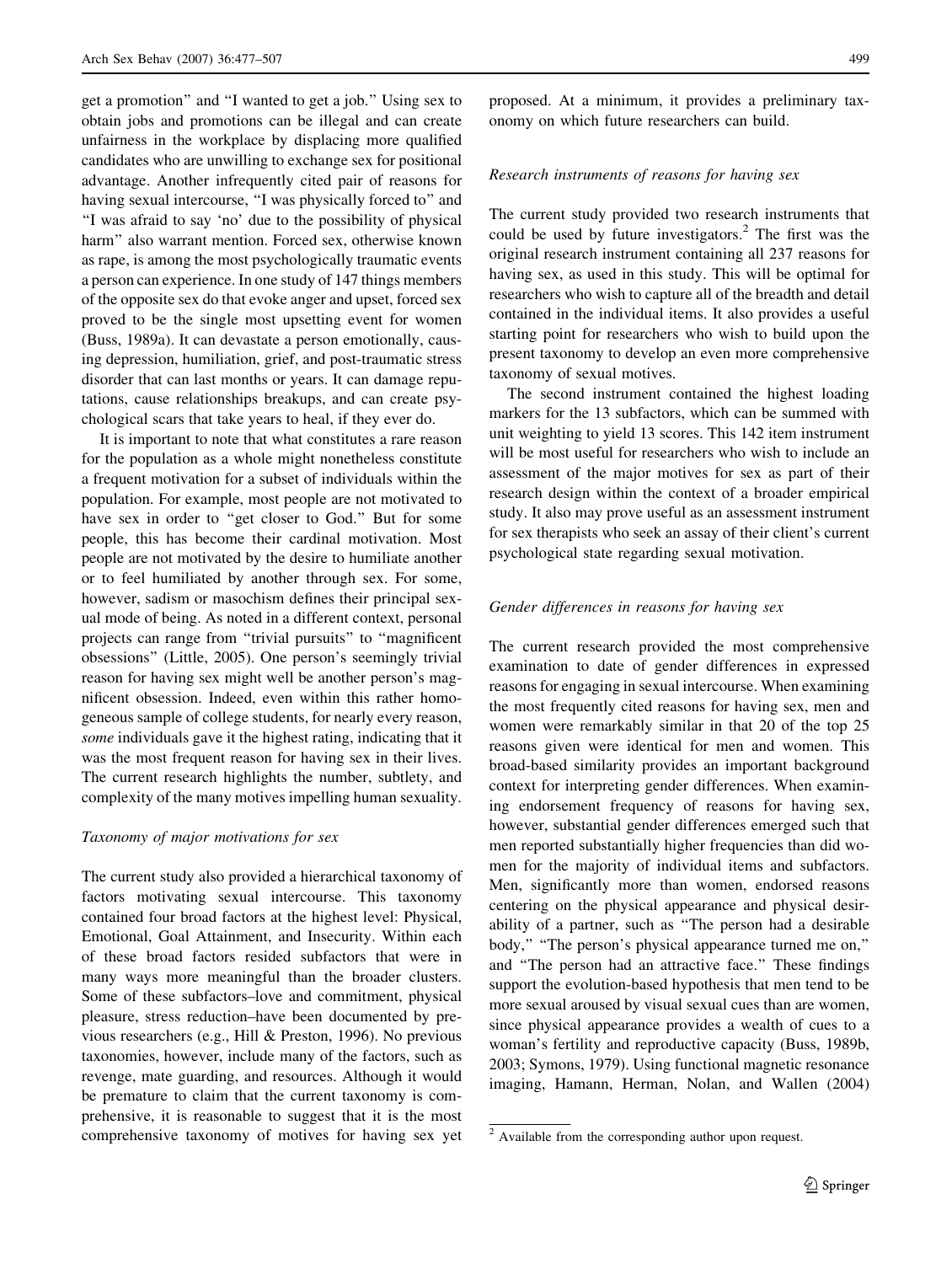provided neurophysiological support for this notion when they reported greater activation of the amygdala and hypothalamus to visual sexual stimuli in men than in women.

Men, significantly more than women, also endorsed reasons indicating experience seeking and mere opportunity. Examples include ''The person was ''available,'' ''The opportunity presented itself,'' and ''I wanted to increase the number of partners I had experienced.'' These findings support the theory that a major historical constraint on a man's reproductive success has been the number of different women he can successfully inseminate, and this selection pressure has led men to have evolved a greater desire for a variety sexual partners (Buss & Schmitt, 1993; Schmitt et al., 2003; Schmitt, Shackelford, Duntley, Tooke, & Buss, 2001; Symons, 1979).

Women exceeded men in endorsing certain of the emotional motivations for sex, such as ''I wanted to express my love for the person'' and ''I realized that I was in love.'' These findings are consistent with previous research (e.g., Carroll et al., 1985; Denney et al., 1984; Leigh, 1989). They also support the evolution-based theory that women, more than men, prefer sex within the context of an ongoing committed relationship, and feelings or expressions of love provide signals of that commitment (Buss, 2003; Townsend, 1998). Also supporting this theory were findings that suggest sex without emotional involvement was a more powerful motivator for men than for women. Men exceeded women, for example, in endorsing items related to pure physical pleasure, such as wanting to achieve an orgasm, because it felt good, or simply because they were "horny." It is important to note, however, that most of the emotional motivations for engaging in sex were not endorsed more frequently by women (e.g., ''I wanted to feel connected to the person"; "I wanted to intensify my relationship,'' ''I desired emotional closeness''). In fact, the Love and Commitment and Expression subfactors were the only two of 13 subfactors that were not endorsed with significantly more frequency among men than women. This finding supports a growing body of clinical evidence suggesting that both men and women at times desire intimacy and emotional connectedness from sexual activity.

Two clusters of sex differences were not specifically predicted by any existing theories. One was that men more than women endorsed reasons for having sex that involved a variety of utilitarian functions, such as ''to change the topic of conversation,'' ''to get a favor from someone,'' or ''to improve my sexual skills.'' These findings contradict the stereotype that women, more than men, use sex to obtain special favors or treatment.

Another cluster of gender differences not specifically predicted involved enhancement of social status–boosting reputation, establishing bragging rights, and desiring to tell friends that they had sex with someone famous. Nonetheless,

these findings were consistent with the empirical data that suggest that men who are actually or effectively polygynous are granted higher social status. That is, there may be reciprocal links between sex and status–higher status gives men greater sexual access to multiple partners, and having multiple partners or highly desirable sex partners is one means of increasing social status (Buss, 2003). Conceptually related gender differences were identified by Hill and Preston (1996), who found that men were more motivated than women to have sex in order to enhance their feelings of personal power. On the assumption that self-esteem or feelings of personal power are psychological mechanisms designed, in part, to track social status (e.g., Leary & Downs, 1995), the Hill and Preston (1996) findings accord with the findings of the current study on status enhancement as a male motive for sex.

The finding that men endorsed most of the reasons for having sex with a substantially higher frequency than did women can be considered within the context of socially inculcated gender roles as well as the theory of parental investment and sexual selection. Although the traditional roles of men as initiators of sexual interactions and women as ''gate keepers'' may be less a factor today then it was several decades ago prior to the influences of feminism and oral contraceptives, research on college populations suggests these patterns still exist. In a study of sexual attitudes among 702 undergraduate students, females were significantly more likely than males to endorse the item ''It is unnatural for the female to be the initiator in sexual relations'' (Meston, Trapnell, & Gorzalka, 1998). If it is the case that a substantial proportion of the time a woman engages in sexual intercourse it is the result of male initiation, then this would necessarily impact both the frequency and ordering of reasons why a woman has sex. In other words, the reasons for having sex endorsed by women in this study may, in part, reflect their sexual opportunities as well as their underlying desires.

The theory of parental investment and sexual selection can also explain this overall gender difference, as well as explaining why these gendered ''roles'' exist to begin with. Women incur more obligate minimum investment to produce a child (nine month pregnancy versus one act of sex). According to parental investment theory, the low investing sex (in this case men) are predicted to compete more vigorously for members of the high investing sex (in this case women) (Trivers, 1972). The high investing sex, in contrast, is predicted to be more choosy or discriminating in their choice of sexual partners. Thus, the theory explains why men express dozens of reasons for having sex at a higher frequency than do women and why men might initiate sex more frequently than women (see also Baumeister & Vohs, 2004). It also helps to explain why parents might socialize their daughters to be more sexually restrained and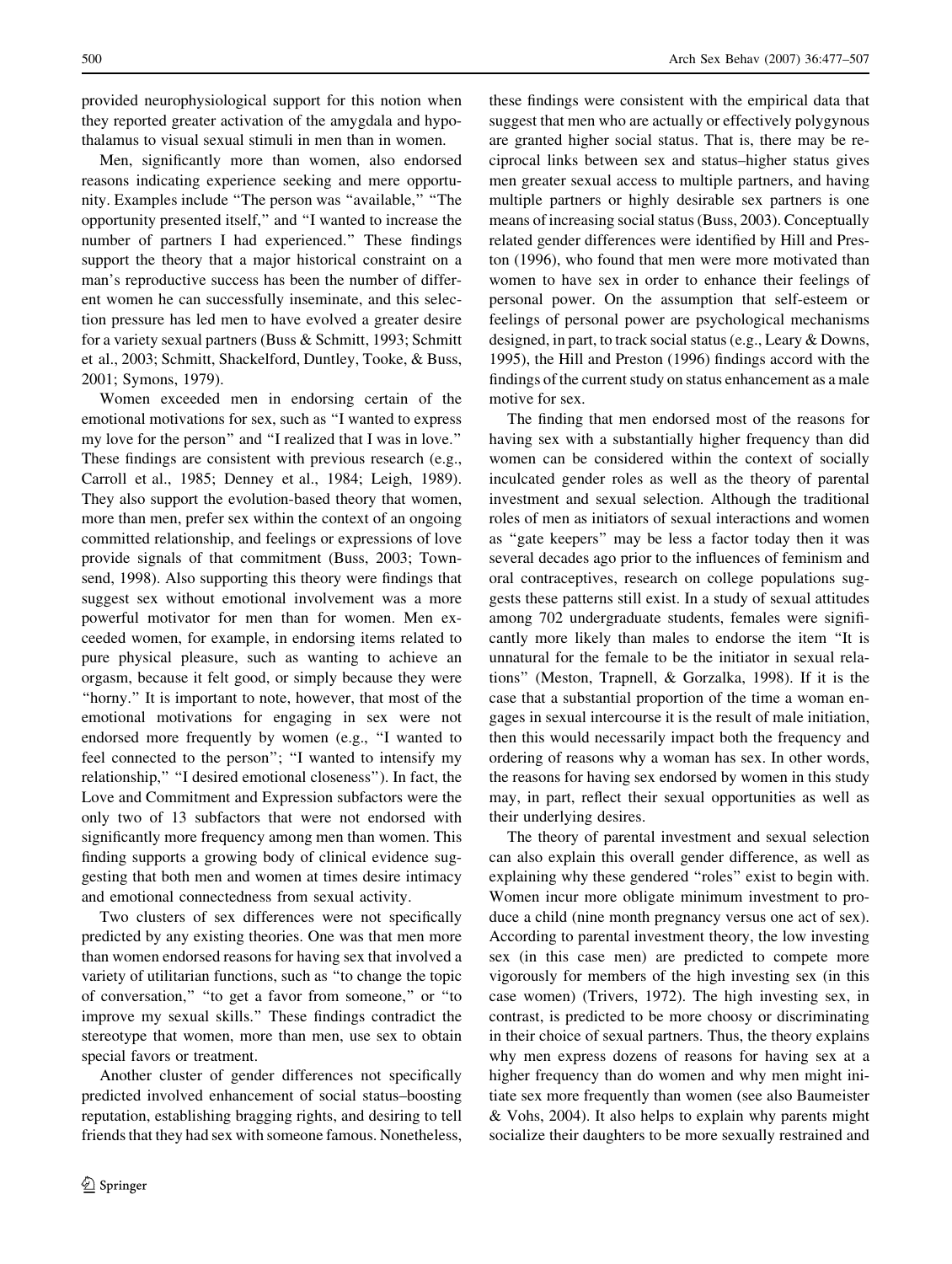their sons to be less sexually restrained—a tendency that appears to be universal across cultures (Low, 1989). Nonetheless, it is important to bear in mind that there are substantial individual differences within each gender, and women who pursue a short-term mating strategy are especially likely to initiate sex (Gangestad & Simpson, 1990; Greiling & Buss, 2000).

#### Sexual strategies, personality, and reasons for having sex

The SOI can be viewed as a measure of individual differences in sexual strategies (Gangestad & Simpson, 1990), with those tending toward a short-term mating strategy scoring high and those tending toward a long-term mating strategy scoring low. High scorers on the SOI express attitudes favorable to casual sex and also report behaviors indicative of having engaged in casual sex. Thus, it was not surprising that high scorers on the SOI tended to endorse many more reasons for having sex than low scorers, with the notable exception of having sex for reasons of love and commitment. These findings add to a growing body of literature supporting the validity of the SOI. The strongest correlates of the SOI for women involved the physical composite–stress reduction, physical desirability, experience-seeking, and pure physical pleasure. The strongest correlates of the SOI for men involved stress reduction and the goal attainment factors, such as resources and revenge. Interestingly, the strongest correlate for men was the tendency of high SOI scorers to endorse having sex in order to extract revenge on someone. Future research could profitably explore other stable individual differences and how they relate to reasons for engaging in sexual intercourse.

The finding that relations between personality variables and reasons for having sex were much more apparent for women than for men is noteworthy. A gender-role perspective might explain this finding in terms of differences in the gender appropriateness of sexual constraint (i.e., females should be more restrained than males). If having sex (and lots of it) is something that society and evolution have deemed successful men do (i.e., agentic, powerful, competent), then acting in this manner would be consistent with societal expectations for men. For women, however, endorsing reasons for having sex other than love, commitment, and reproduction would be inconsistent with societal expectancies. Thus, in order for a woman to do so, and to report doing so, she would necessarily need to be less concerned about social dictates and this might reflect an underlying cold and dominant personality style. In support of this explanation, disagreeableness (a trait linked to coldness and dominance) was strongly associated with each of the subfactors for having sex.

The finding that the Big Five personality traits of Agreeableness and Conscientiousness were negatively related to reasons for having sex in women is consistent with past research. Findings from a study conducted on 501 undergraduate students revealed that disagreeable, unconscientious women were more sexually experienced and more likely to engage in unrestrained sexual behaviors (e.g., higher number of lifetime sexual partners) than were agreeable women (Meston, Trapnell, & Gorzalka, 1993). The lack of a significant relation between Extraversion and reasons for having sex noted in the present study is somewhat surprising given that past research has noted relations between this personality dimension and unrestrained sexuality (Gangestad & Simpson, 1990). Perhaps, then, Extraversion is related to a woman's sexual experiences but not her reasons for having sex. That is, a woman who is extraverted may be more likely to seek out many sexual experiences and partners than an introverted woman, but this doesn't mean her reasons for doing so are varied.

The current study had a number of limitations that warrant consideration. First, it dealt with expressed reasons for having sex. As such, it cannot capture motivations that lie outside of awareness. Second, the low social desirability of some reasons (e.g., to punish a partner; to make money; to give someone a sexually transmitted disease) may have lowered response rates to these reasons, while the high social desirability of other reasons (e.g., to express love; to show affection) may have raised response rates to these reasons. Social desirability effects may have also played a role by exaggerating the tendency for men to report significantly more reasons for having sex than women (or conversely, for women to under-report reasons for having sex). In a large sample of university students, comparable in age to that used in the present study, Meston, Heiman, Trapnell, and Paulhus (1998) reported that impression management played a role in self-reported sexuality even under anonymous and confidential testing conditions identical to that used in the current study. Their findings suggested that for females, but not for males, presenting a favorable sexual image involved acting in a sexually restrained manner. This form of impression management, of course, may be linked to evolved gender differences in sexual strategies; reputations involving sexual promiscuity damage women's more than men's mate value (Buss, 2003).

A third limitation pertains to the relative youth of most of the sample. Reasons for engaging in sexual intercourse undoubtedly differ by age cohort and level of sexual functioning, and would be expected to change over the lifespan. For example, compared with the student sample assessed in this study, we would expect having sex for reproductive purposes to be endorsed much more frequently among 30 year to 40 year olds and having sex simply to gain social status to decline with age. We would also expect having sex out feelings of duty or guilt to be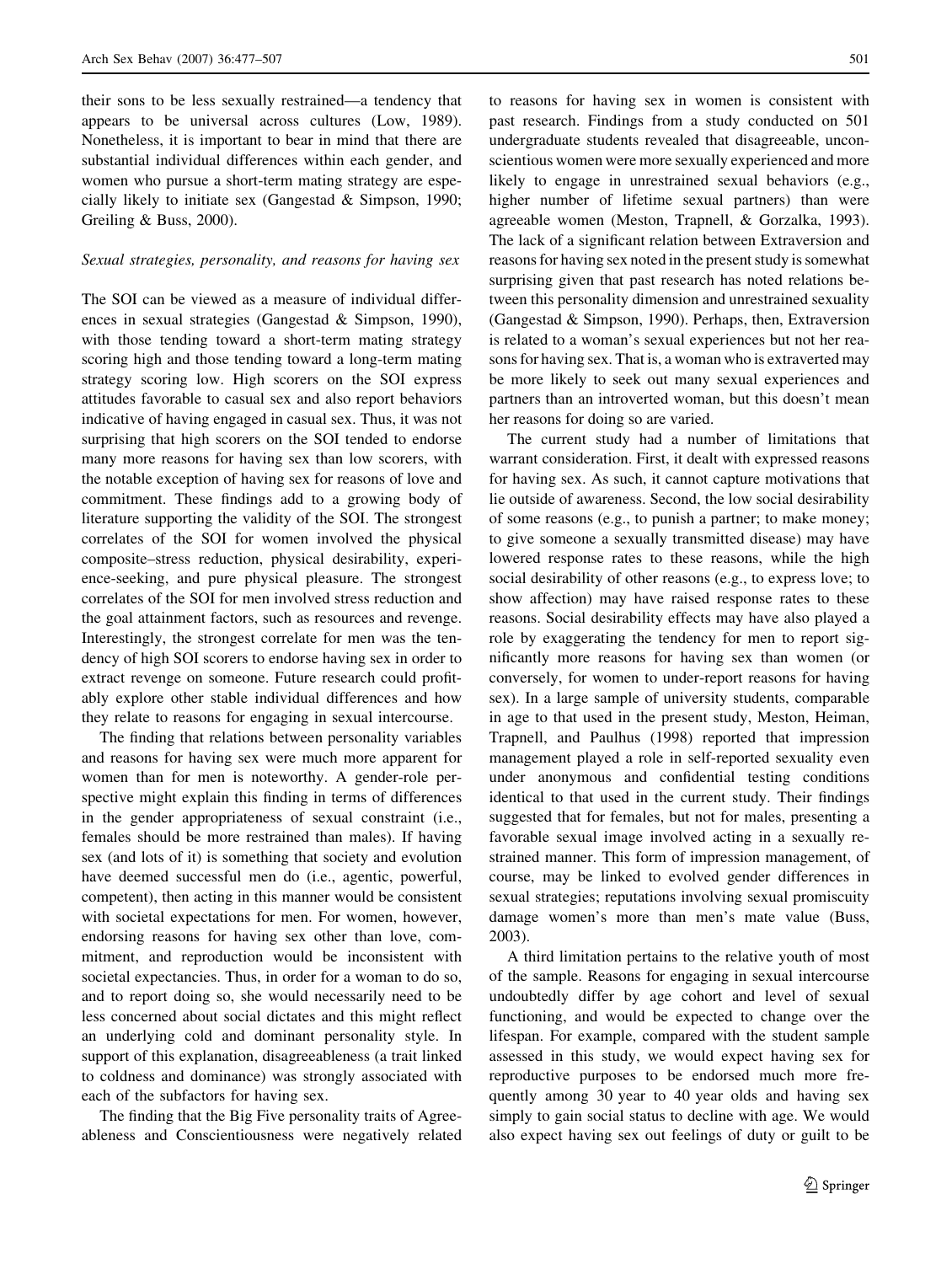much more frequently endorsed by individuals who experience clinically low levels of sexual desire than by college students. Examining such patterns in different populations is an important direction for future research. A fourth limitation is that the study was conducted within a single culture; future research could fruitfully conduct parallel studies in diverse cultures.

In summary, human sexuality is motivated by a complex and multifaceted psychology. Efforts to reduce sexual motivation to a small number of variables are doomed to fail (Hill & Preston, 1996). The taxonomy presented in the current study opens up several new avenues for important future research. Do the 13 major clusters found in the current study replicate across cultures? Do they describe a universal core of human sexual motivation? To what extent do the reasons for having sex change across the life span? Do low base-rate reasons, such as having sex to break up another's relationship, to transmit a disease, or to debase oneself have a large impact that is disproportionate to their relative infrequency of occurrence? Are there important reasons for having sex beyond the 237 identified in the current study? As such, the current research is merely one step in the scientific agenda to understand the nuances and psychological complexity of human sexuality.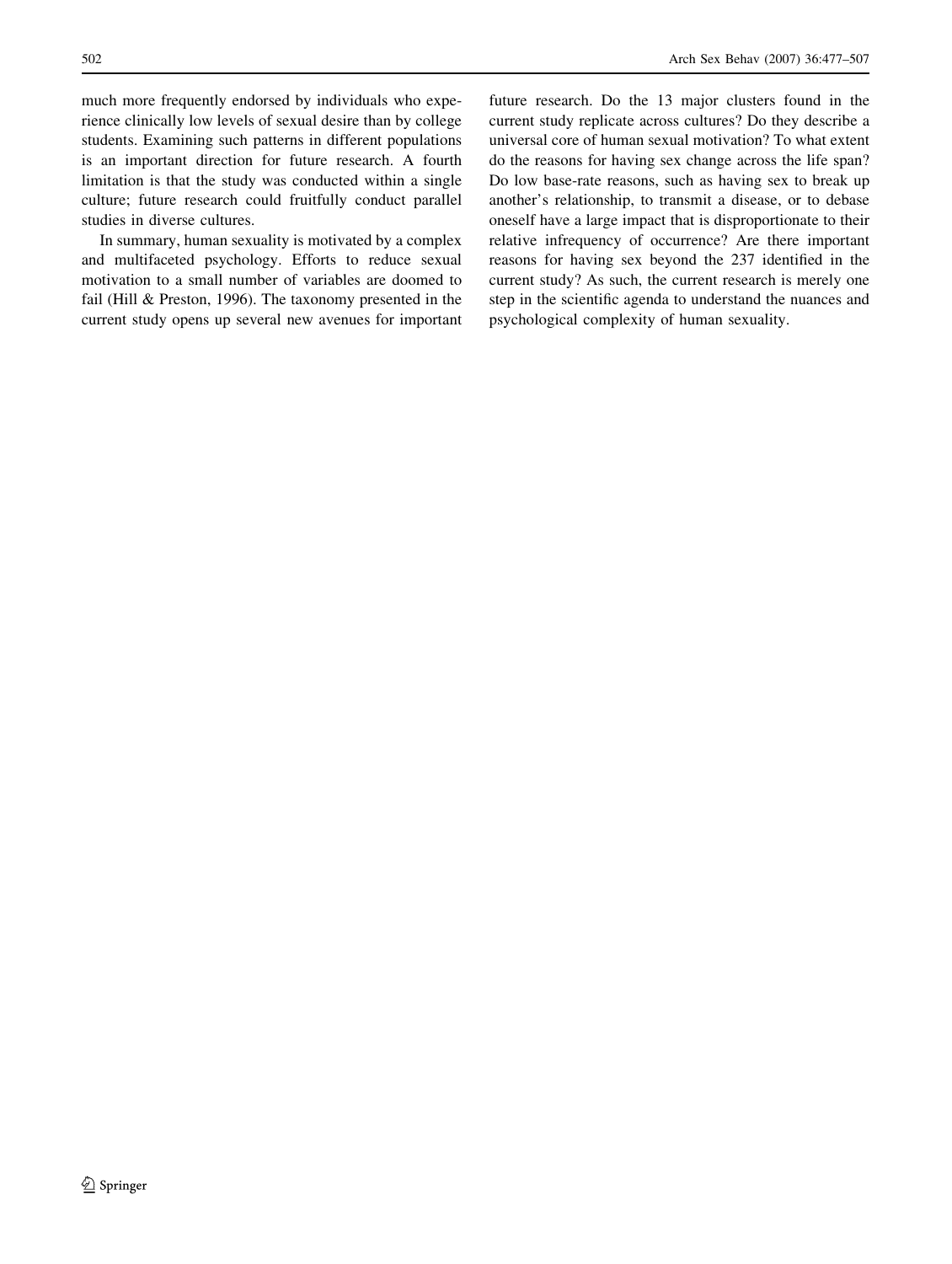# Appendix

# **YSEX?**

People have sex (i.e., sexual intercourse) for many different reasons. Below is a list of some of these reasons. Please indicate how frequently each of the following reasons led you to have sex in the past. For example, if about half of the time you engaged in sexual intercourse you did so because you were bored, then you would circle "3" beside question 4. If you have not had sex in the past, use the following scale to indicate what the likelihood that each of the following reasons would lead you to have sex.

I have had sex in the past because…

| None of my sexual | A few of my sexual | Some of my sexual | Many of my         | All of my sexual |
|-------------------|--------------------|-------------------|--------------------|------------------|
| experiences       | experiences        | experiences       | sexual experiences | experiences      |

Item # Item Description Rating

| 1.  | I was frustrated and needed relief.                             | 1            | $\overline{c}$ | 3                       | 4              | 5              |
|-----|-----------------------------------------------------------------|--------------|----------------|-------------------------|----------------|----------------|
| 2.  | I wanted to release anxiety/stress.                             | $\mathbf{1}$ | $\overline{c}$ | $\overline{3}$          | 4              | 5              |
| 3.  | I wanted to release tension.                                    | 1            | 2              | $\overline{\mathbf{3}}$ | 4              | $\overline{5}$ |
| 4.  | I was bored.                                                    | $\mathbf{1}$ | $\overline{c}$ | $\overline{3}$          | 4              | $\overline{5}$ |
| 5.  | It seemed like good exercise.                                   | 1            | $\overline{c}$ | 3                       | 4              | 5              |
| 6.  | I thought it would relax me.                                    | 1            | $\overline{c}$ | $\overline{3}$          | 4              | $\overline{5}$ |
| 7.  | I'm addicted to sex.                                            | 1            | $\overline{c}$ | $\overline{3}$          | 4              | $\overline{5}$ |
| 8.  | It would allow me to "get sex out of my system" so that I could | $\mathbf{1}$ | $\overline{c}$ | $\overline{3}$          | $\overline{4}$ | $\overline{5}$ |
|     | focus on other things.                                          |              |                |                         |                |                |
| 9.  | I am a sex addict.                                              | $\mathbf{1}$ | 2              | $\mathfrak{Z}$          | 4              | 5              |
| 10. | I thought it would make me feel healthy.                        | $\mathbf{1}$ | $\overline{c}$ | $\overline{3}$          | $\overline{4}$ | $\overline{5}$ |
| 11. | I hadn't had sex for a while.                                   | $\mathbf{1}$ | $\overline{c}$ | $\overline{3}$          | 4              | $\overline{5}$ |
| 12. | I wanted to satisfy a compulsion.                               | $\mathbf{1}$ | $\overline{c}$ | 3                       | 4              | $\overline{5}$ |
| 13. | It feels good.                                                  | $\mathbf{1}$ | $\overline{2}$ | $\overline{3}$          | 4              | $\overline{5}$ |
| 14. | I wanted to experience the physical pleasure.                   | $\mathbf{1}$ | $\overline{2}$ | $\overline{3}$          | 4              | $\overline{5}$ |
| 15. | I was "horny."                                                  | 1            | 2              | $\overline{3}$          | 4              | $\overline{5}$ |
| 16. | It's fun.                                                       | $\mathbf{1}$ | $\overline{c}$ | 3                       | 4              | $\overline{5}$ |
| 17. | I wanted the pure pleasure.                                     | $\mathbf{1}$ | $\overline{c}$ | $\overline{3}$          | 4              | $\overline{5}$ |
| 18. | I wanted to achieve an orgasm.                                  | $\mathbf{1}$ | 2              | $\overline{3}$          | 4              | $\overline{5}$ |
| 19. | It's exciting, adventurous.                                     | $\mathbf{1}$ | $\overline{c}$ | $\overline{3}$          | 4              | $\overline{5}$ |
| 20. | I was "in the heat of the moment."                              | $\mathbf{1}$ | $\overline{c}$ | 3                       | 4              | 5              |
| 21. | The person had an attractive face.                              | $\mathbf{1}$ | $\overline{c}$ | 3                       | 4              | $\overline{5}$ |
| 22. | The person had a desirable body.                                | $\mathbf{1}$ | $\overline{c}$ | 3                       | 4              | $\overline{5}$ |
| 23. | The person had beautiful eyes.                                  | $\mathbf{1}$ | $\overline{c}$ | 3                       | 4              | $\overline{5}$ |
| 24. | The person smelled nice.                                        | $\mathbf{1}$ | $\overline{c}$ | 3                       | 4              | 5              |
| 25. | The person's physical appearance turned me on.                  | $\mathbf{1}$ | $\overline{c}$ | $\overline{3}$          | 4              | $\overline{5}$ |
| 26. | I saw the person naked and could not resist.                    | $\mathbf 1$  | $\overline{c}$ | $\overline{3}$          | 4              | 5              |
| 27. | The person was a good dancer.                                   | $\mathbf{1}$ | $\overline{c}$ | $\overline{3}$          | 4              | $\overline{5}$ |
| 28. | The person was too physically attractive to resist.             | $\mathbf{1}$ | $\overline{c}$ | 3                       | 4              | 5              |
| 29. | The person wore revealing clothes.                              | $\mathbf{1}$ | $\overline{c}$ | $\overline{3}$          | 4              | $\overline{5}$ |
| 30. | The person was too "hot" (sexy) to resist.                      | 1            | 2              | $\overline{3}$          | 4              | $\overline{5}$ |
| 31. | I was curious about sex.                                        | 1            | 2              | 3                       | 4              | $\overline{5}$ |
| 32. | I was curious about my sexual abilities.                        | 1            | $\overline{c}$ | $\overline{3}$          | 4              | 5              |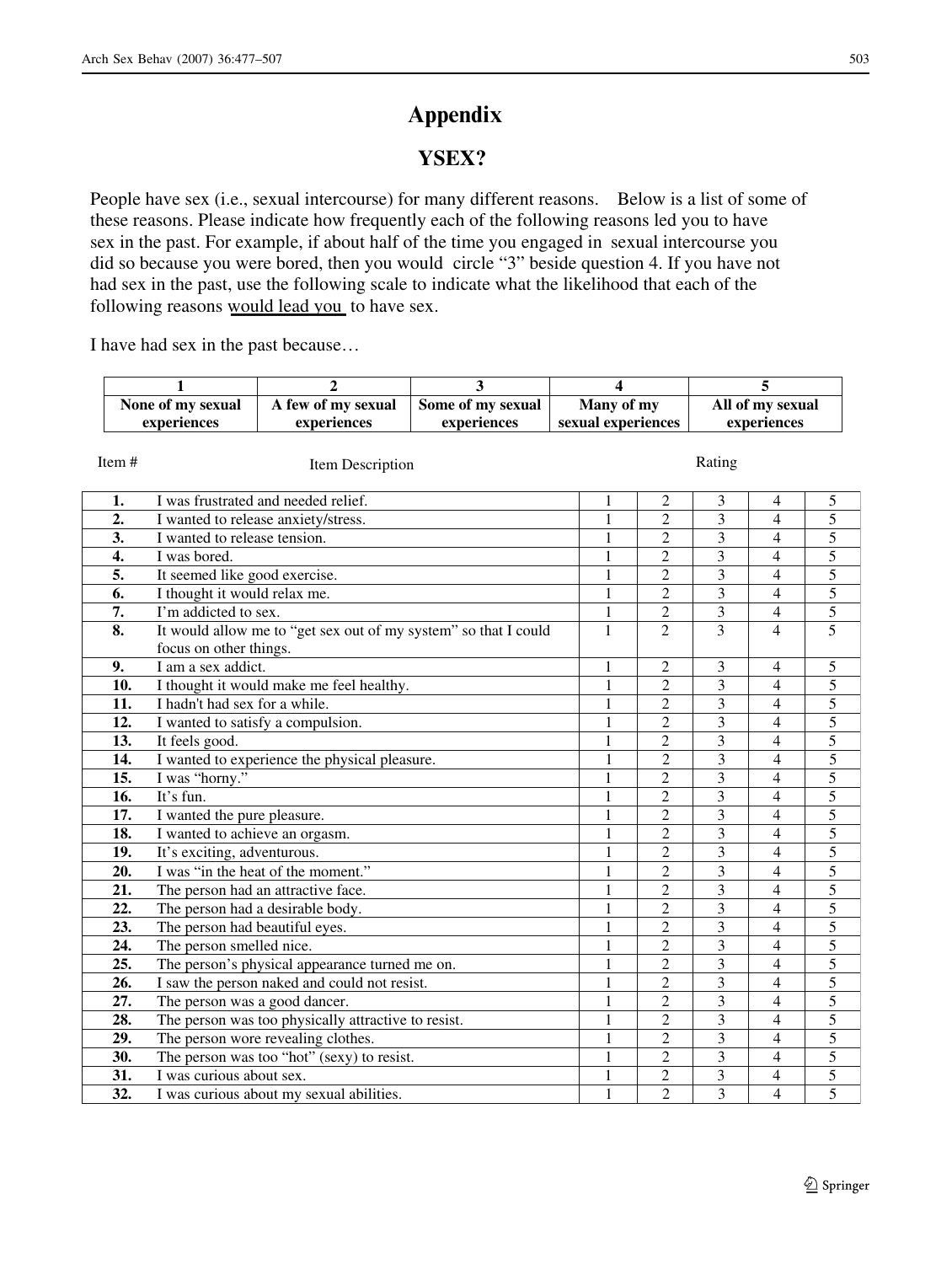| 33.               | I wanted the experience.                                            | $\mathbf{1}$      | 2                   | 3                       | 4                        | 5              |
|-------------------|---------------------------------------------------------------------|-------------------|---------------------|-------------------------|--------------------------|----------------|
| 34.               | I wanted to experiment with new experiences.                        | $\mathbf{1}$      | $\overline{2}$      | $\overline{3}$          | $\overline{4}$           | $\overline{5}$ |
| 35.               | I wanted to see what all the fuss is about.                         | $\mathbf{1}$      | $\overline{c}$      | 3                       | $\overline{4}$           | 5              |
| 36.               | I wanted to see what it would be like to have sex with another      | $\mathbf{1}$      | $\overline{2}$      | 3                       | $\overline{\mathcal{L}}$ | 5              |
|                   | person.                                                             |                   |                     |                         |                          |                |
| 37.               | I wanted the adventure/excitement.                                  | $\mathbf{1}$      | $\overline{c}$      | 3                       | 4                        | 5              |
| 38.               | I wanted to improve my sexual skills.                               | 1                 | $\sqrt{2}$          | 3                       | $\overline{4}$           | 5              |
| 39.               | I was curious about what the person was like in bed.                | $\mathbf{1}$      | $\overline{c}$      | 3                       | 4                        | 5              |
| 40.               | I wanted to lose my inhibitions.                                    | 1                 | 2                   | 3                       | 4                        | $\overline{5}$ |
| 41.               | I wanted to get the most out of life.                               | 1                 | 2                   | $\overline{3}$          | 4                        | $\overline{5}$ |
| 42.               | I wanted to try out new sexual techniques or positions.             | 1                 | $\sqrt{2}$          | 3                       | 4                        | 5              |
| 43.               | The opportunity presented itself.                                   | $\mathbf{1}$      | $\overline{c}$      | $\overline{3}$          | $\overline{4}$           | $\overline{5}$ |
| 44.               | I wanted to act out a fantasy.                                      | $\mathbf{1}$      | $\overline{c}$      | 3                       | $\overline{4}$           | $\overline{5}$ |
| 45.               | I wanted to see whether sex with a different partner would feel     | $\mathbf{1}$      | $\overline{c}$      | 3                       | $\overline{4}$           | $\overline{5}$ |
|                   | different or better.                                                |                   |                     |                         |                          |                |
| 46.               | I wanted to get a raise.                                            | $\mathbf{1}$      | $\overline{2}$      | 3                       | $\overline{4}$           | 5              |
| 47.               | I wanted to punish myself.                                          | $\mathbf{1}$      | $\overline{c}$      | 3                       | 4                        | 5              |
| 48.               | I wanted to get a job.                                              | 1                 | $\overline{2}$      | 3                       | 4                        | 5              |
| 49.               | I wanted to hurt/humiliate the person.                              | 1                 | $\overline{c}$      | 3                       | 4                        | 5              |
| 50.               | I wanted to get a promotion.                                        | $\mathbf{1}$      | $\overline{c}$      | 3                       | $\overline{4}$           | 5              |
| 51.               | I wanted to give someone else a sexually transmitted disease (e.g., | $\mathbf{1}$      | $\overline{2}$      | 3                       | $\overline{4}$           | 5              |
|                   | herpes, AIDS).                                                      |                   |                     |                         |                          |                |
| 52.               | Someone offered me money to do it.                                  | $\mathbf{1}$      | $\overline{2}$      | 3                       | $\overline{4}$           | 5              |
| 53.               | I wanted to feel closer to God.                                     | 1                 | $\overline{2}$      | 3                       | 4                        | $\overline{5}$ |
| $\overline{54}$ . | I wanted to make money.                                             | $\mathbf{1}$      | $\overline{2}$      | $\overline{3}$          | $\overline{4}$           | $\overline{5}$ |
| 55.               | I wanted to have a child. (27)                                      | $\mathbf{1}$      | 2                   | 3                       | $\overline{4}$           | $\overline{5}$ |
| 56.               | I wanted to reproduce.                                              | $\mathbf{1}$      | $\overline{c}$      | $\overline{3}$          | $\overline{4}$           | $\overline{5}$ |
| 57.               | It was an initiation rite to a club or organization.                | $\mathbf{1}$      | $\overline{c}$      | $\overline{\mathbf{3}}$ | $\overline{4}$           | $\overline{5}$ |
| 58.               | The person offered me drugs for doing it.                           | $\mathbf{1}$      | $\overline{2}$      | 3                       | $\overline{4}$           | $\overline{5}$ |
| 59.               | I wanted to end the relationship.                                   | $\mathbf{1}$      | $\overline{c}$      | 3                       | $\overline{4}$           | $\overline{5}$ |
| 60.               | I wanted to be used or degraded.                                    | $\mathbf{1}$      | $\mathbf{2}$        | 3                       | $\overline{\mathcal{L}}$ | $\overline{5}$ |
| 61.               | I wanted to be popular.                                             | $\mathbf{1}$      | $\overline{c}$      | 3                       | 4                        | $\overline{5}$ |
| 62.               | I wanted to enhance my reputation.                                  | $\mathbf{1}$      | $\overline{c}$      | 3                       | $\overline{4}$           | $\overline{5}$ |
| 63.               | I wanted to have more sex than my friends.                          | $\mathbf{1}$      | 2                   | 3                       | $\overline{4}$           | 5              |
| 64.               | I was competing with someone else to "get the person."              | $\mathbf{1}$      | $\overline{2}$      | 3                       | $\overline{4}$           | 5              |
| 65.               | It would damage my reputation if I said "no."                       | $\mathbf{1}$      | $\overline{2}$      | 3                       | $\overline{4}$           | 5              |
| 66.               | The person was famous and I wanted to be able to say I had sex      | $\mathbf{1}$      | $\mathfrak{2}$      | 3                       | 4                        | $\overline{5}$ |
|                   | with him/her.                                                       |                   |                     |                         |                          |                |
| 67.<br>68.        | I thought it would boost my social status.                          | 1<br>$\mathbf{1}$ | 2<br>$\overline{c}$ | 3<br>3                  | 4<br>4                   | 5<br>5         |
| 69.               | My friends pressured me into it.<br>It was a favor to someone.      | 1                 | $\boldsymbol{2}$    | 3                       | 4                        | 5              |
| 70.               | Someone dared me.                                                   | 1                 | $\sqrt{2}$          | 3                       | 4                        | $\overline{5}$ |
| 71.               | I wanted to impress friends.                                        | $\mathbf{1}$      | $\sqrt{2}$          | 3                       | 4                        | $\overline{5}$ |
| 72.               | I wanted to get back at my partner for having cheated on me.        | $\mathbf{1}$      | $\sqrt{2}$          | 3                       | $\overline{4}$           | $\overline{5}$ |
| 73.               | I was mad at my partner so I had sex with someone else.             | $\mathbf{1}$      | $\sqrt{2}$          | 3                       | $\overline{4}$           | $\overline{5}$ |
| 74.               | I wanted to get even with someone.                                  | $\mathbf{1}$      | $\sqrt{2}$          | 3                       | $\overline{4}$           | 5              |
| 75.               | I wanted to even the score with a cheating partner.                 | 1                 | $\overline{c}$      | 3                       | $\overline{4}$           | 5              |
| 76.               | I wanted to make someone else jealous.                              | 1                 | $\boldsymbol{2}$    | 3                       | $\overline{4}$           | 5              |
| 77.               | I wanted to break up rival's relationship by having sex with        | $\mathbf{1}$      | $\overline{2}$      | 3                       | $\overline{4}$           | 5              |
|                   | his/her partner.                                                    |                   |                     |                         |                          |                |
| 78.               | I was on the "rebound" from another relationship.                   | 1                 | 2                   | 3                       | 4                        | 5              |
| 79.               | I wanted to make someone else jealous.                              | 1                 | 2                   | 3                       | 4                        | 5              |
| 80.               | I wanted to breakup another's relationship.                         | 1                 | $\boldsymbol{2}$    | 3                       | 4                        | $\overline{5}$ |
| 81.               | I wanted to hurt an enemy.                                          | 1                 | $\sqrt{2}$          | $\overline{3}$          | 4                        | 5              |
|                   |                                                                     |                   |                     |                         |                          |                |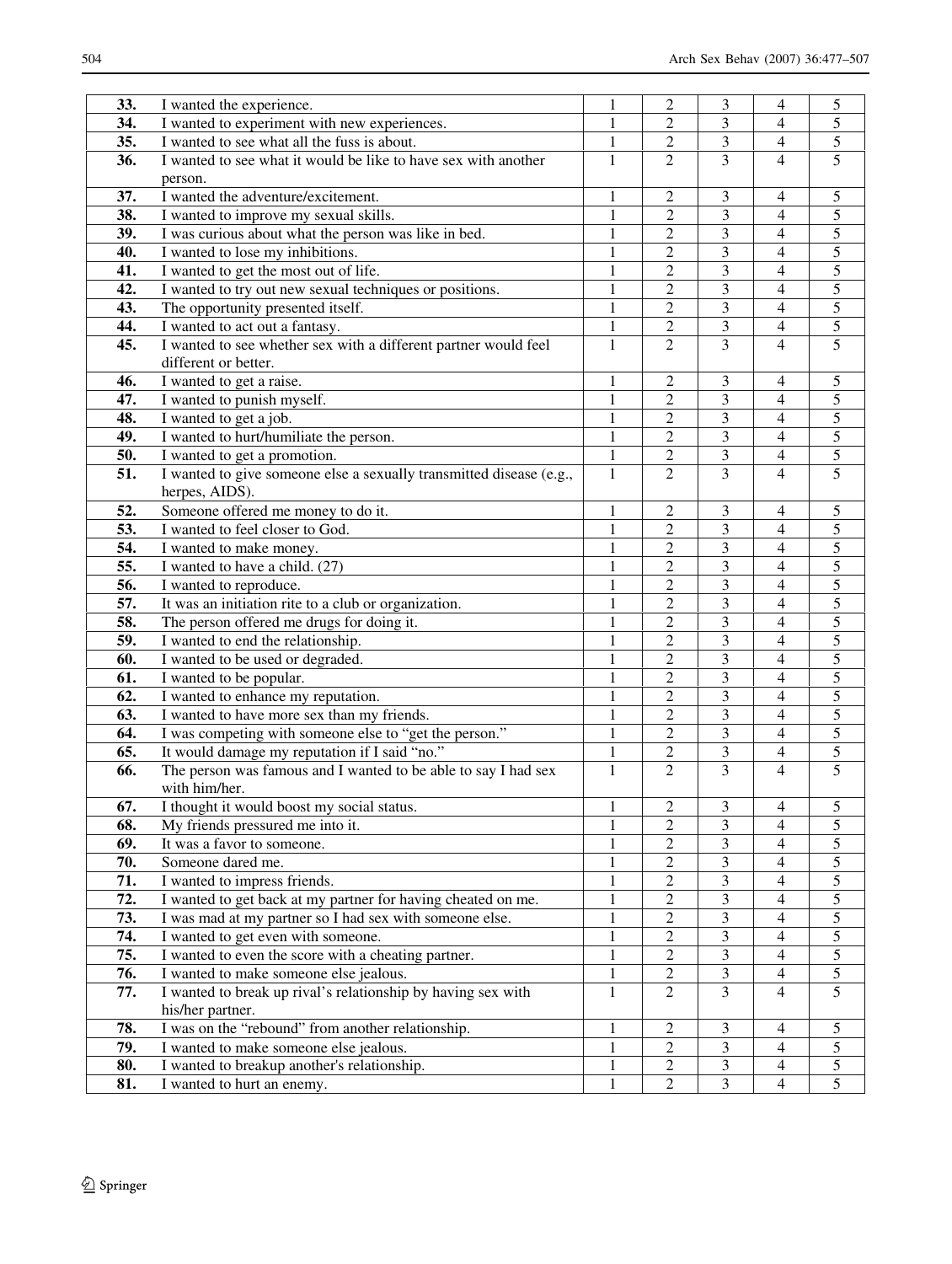| 82.               | I wanted to get out of doing something.                                 | $\mathbf{1}$      | $\mathbf{2}$                 | 3                       | 4                                | 5              |
|-------------------|-------------------------------------------------------------------------|-------------------|------------------------------|-------------------------|----------------------------------|----------------|
| 83.               | I wanted to burn calories.                                              | $\mathbf{1}$      | $\overline{c}$               | 3                       | $\overline{4}$                   | 5              |
| 84.               | I wanted to keep warm.                                                  | 1                 | 2                            | 3                       | 4                                | 5              |
| 85.               | The person had taken me out for an expensive dinner.                    | 1                 | $\overline{c}$               | 3                       | $\overline{4}$                   | $\mathfrak s$  |
| 86.               | I wanted to get rid of a headache.                                      | 1                 | 2                            | 3                       | 4                                | $\overline{5}$ |
| 87.               | I wanted to change the topic of conversation.                           | 1                 | 2                            | 3                       | 4                                | $\overline{5}$ |
| 88.               | I thought it would help me to fall asleep.                              | 1                 | 2                            | 3                       | 4                                | $\overline{5}$ |
| 89.               | I wanted to become more focused on work - sexual thoughts are           | $\mathbf{1}$      | $\mathfrak{2}$               | $\overline{3}$          | 4                                | $\overline{5}$ |
|                   | distracting.                                                            |                   |                              |                         |                                  |                |
| 90.               | I wanted to get a favor from someone.                                   | $\mathbf{1}$      | $\sqrt{2}$                   | 3                       | 4                                | $\mathfrak s$  |
| 91.               | I wanted to defy my parents.                                            | $\mathbf{1}$      | $\overline{2}$               | 3                       | $\overline{4}$                   | $\overline{5}$ |
| 92.               | I wanted to feel connected to the person.                               | $\mathbf{1}$      | $\overline{c}$               | 3                       | $\overline{4}$                   | $\overline{5}$ |
| $\overline{93}$ . | I wanted to increase the emotional bond by having sex.                  | $\mathbf{1}$      | $\overline{2}$               | 3                       | 4                                | $\overline{5}$ |
| 94.               | I wanted to communicate at a "deeper" level.                            | $\mathbf{1}$      | $\overline{c}$               | 3                       | $\overline{4}$                   | 5              |
| 95.               | I wanted to express my love for the person.                             | $\mathbf{1}$      | $\overline{2}$               | 3                       | $\overline{4}$                   | $\overline{5}$ |
| 96.               | I wanted to show my affection to the person.                            | $\mathbf{1}$      | $\overline{c}$               | 3                       | $\overline{4}$                   | 5              |
| 97.               | I wanted to intensify my relationship.                                  | $\mathbf{1}$      | $\overline{2}$               | 3                       | $\overline{4}$                   | $\overline{5}$ |
| 98.               | I desired emotional closeness (i.e., intimacy).                         | $\mathbf{1}$      | $\mathfrak{2}$               | 3                       | 4                                | $\mathfrak s$  |
| 99.               | I wanted to become one with another person.                             | 1                 | $\mathbf{2}$                 | 3                       | $\overline{4}$                   | $\overline{5}$ |
| 100.              | It seemed like the natural next step in my relationship.                | 1                 | $\mathfrak{2}$               | 3                       | $\overline{4}$                   | $\overline{5}$ |
| 101.              | I realized I was in love.                                               | 1                 | $\overline{2}$               | $\overline{\mathbf{3}}$ | 4                                | $\overline{5}$ |
| 102.              | It seemed like the natural next step in the relationship.               | $\mathbf{1}$      | $\sqrt{2}$                   | 3                       | 4                                | $\overline{5}$ |
| 103.              | I wanted to get a partner to express love.                              | $\mathbf{1}$      | $\overline{2}$               | 3                       | 4                                | $\overline{5}$ |
| 104.              | I wanted the person to feel good about himself/herself.                 | $\mathbf{1}$      | $\overline{c}$               | 3                       | $\overline{4}$                   | $\overline{5}$ |
| 105.              | I wanted to welcome someone home.                                       | $\mathbf{1}$      | $\overline{c}$               | 3                       | $\overline{4}$                   | $\overline{5}$ |
| 106.              | I wanted to say "I'm sorry."                                            | $\mathbf{1}$      | 2                            | 3                       | 4                                | $\overline{5}$ |
| 107.              | I wanted to say "thank you."                                            | $\mathbf{1}$      | $\overline{c}$               | 3                       | $\overline{4}$                   | $\overline{5}$ |
| 108.              |                                                                         | $\mathbf{1}$      | $\overline{c}$               | 3                       | $\overline{4}$                   | $\overline{5}$ |
| 109.              | I wanted to say "goodbye."                                              | $\mathbf{1}$      | $\overline{2}$               | 3                       | $\overline{\mathcal{L}}$         | $\overline{5}$ |
|                   | I wanted to celebrate a birthday or anniversary or special<br>occasion. |                   |                              |                         |                                  |                |
| 110.              | I wanted to say "I've missed you."                                      | $\mathbf{1}$      | $\sqrt{2}$                   | 3                       | $\overline{4}$                   | $\mathfrak{S}$ |
| 111.              |                                                                         |                   |                              |                         |                                  | $\mathfrak s$  |
| 112.              | I wanted to lift my partner's spirits.<br>I wanted to feel powerful.    | $\mathbf{1}$<br>1 | $\overline{\mathbf{c}}$<br>2 | 3<br>3                  | $\overline{4}$<br>$\overline{4}$ | $\overline{5}$ |
| 113.              | I wanted to make myself feel better about myself.                       |                   |                              | 3                       | 4                                | $\overline{5}$ |
| 114.              |                                                                         | 1<br>$\mathbf{1}$ | 2<br>2                       | 3                       | 4                                | $\overline{5}$ |
| 115.              | I wanted to boost my self-esteem.<br>I wanted to feel attractive.       |                   |                              |                         |                                  | $\overline{5}$ |
|                   |                                                                         | 1                 | 2<br>$\overline{2}$          | 3<br>$\overline{3}$     | 4                                | $\overline{5}$ |
| 116.              | I wanted my partner to notice me.                                       | $\mathbf{1}$      |                              |                         | 4                                | $\overline{5}$ |
| 117.              | I wanted the attention.                                                 | $\mathbf{1}$      | $\overline{c}$               | 3                       | $\overline{4}$                   |                |
|                   | 118. I wanted to "gain control" of the person.                          | $\overline{1}$    | $\overline{2}$               | $\overline{\mathbf{3}}$ | $\overline{\mathcal{L}}$         | $\overline{5}$ |
| 119.              | I wanted to manipulate him/her into doing something for me.             | $\mathbf{1}$      | 2                            | 3                       | $\overline{4}$                   | 5              |
| 120.              | I felt insecure.                                                        | 1                 | $\overline{c}$               | 3                       | 4                                | 5              |
| 121.              | I didn't know how to say "no."                                          | 1                 | $\overline{c}$               | 3                       | $\overline{4}$                   | $\overline{5}$ |
| 122.              | I was pressured into doing it.                                          | 1                 | $\overline{2}$               | 3                       | $\overline{4}$                   | 5              |
| 123.              | I felt obligated to.                                                    | $\mathbf{1}$      | $\overline{c}$               | 3                       | 4                                | 5              |
| 124.              | I was verbally coerced into it.                                         | 1                 | $\overline{c}$               | 3                       | $\overline{4}$                   | 5              |
| 125.              | I felt like it was my duty.                                             | 1                 | $\overline{\mathbf{c}}$      | 3                       | $\overline{4}$                   | 5              |
| 126.              | I wanted him/her to stop bugging me about sex.                          | 1                 | $\overline{2}$               | 3                       | $\overline{4}$                   | 5              |
| 127.              | My partner kept insisting.                                              | 1                 | $\overline{c}$               | 3                       | 4                                | $\mathfrak s$  |
| 128.              | I felt like I owed it to the person.                                    | 1                 | $\sqrt{2}$                   | 3                       | 4                                | $\mathfrak{S}$ |
| 129.              | I was physically forced to.                                             | 1                 | 2                            | 3                       | 4                                | 5              |
| 130.              | It was expected of me.                                                  | 1                 | $\overline{c}$               | 3                       | 4                                | $\overline{5}$ |
| 131.              | I felt guilty.                                                          | 1                 | $\sqrt{2}$                   | 3                       | 4                                | $\overline{5}$ |
| 132.              | I didn't want to disappoint the person.                                 | 1                 | $\overline{\mathbf{c}}$      | 3                       | 4                                | 5              |
| 133.              | I wanted to be nice.                                                    | $\mathbf{1}$      | $\sqrt{2}$                   | 3                       | $\overline{4}$                   | 5              |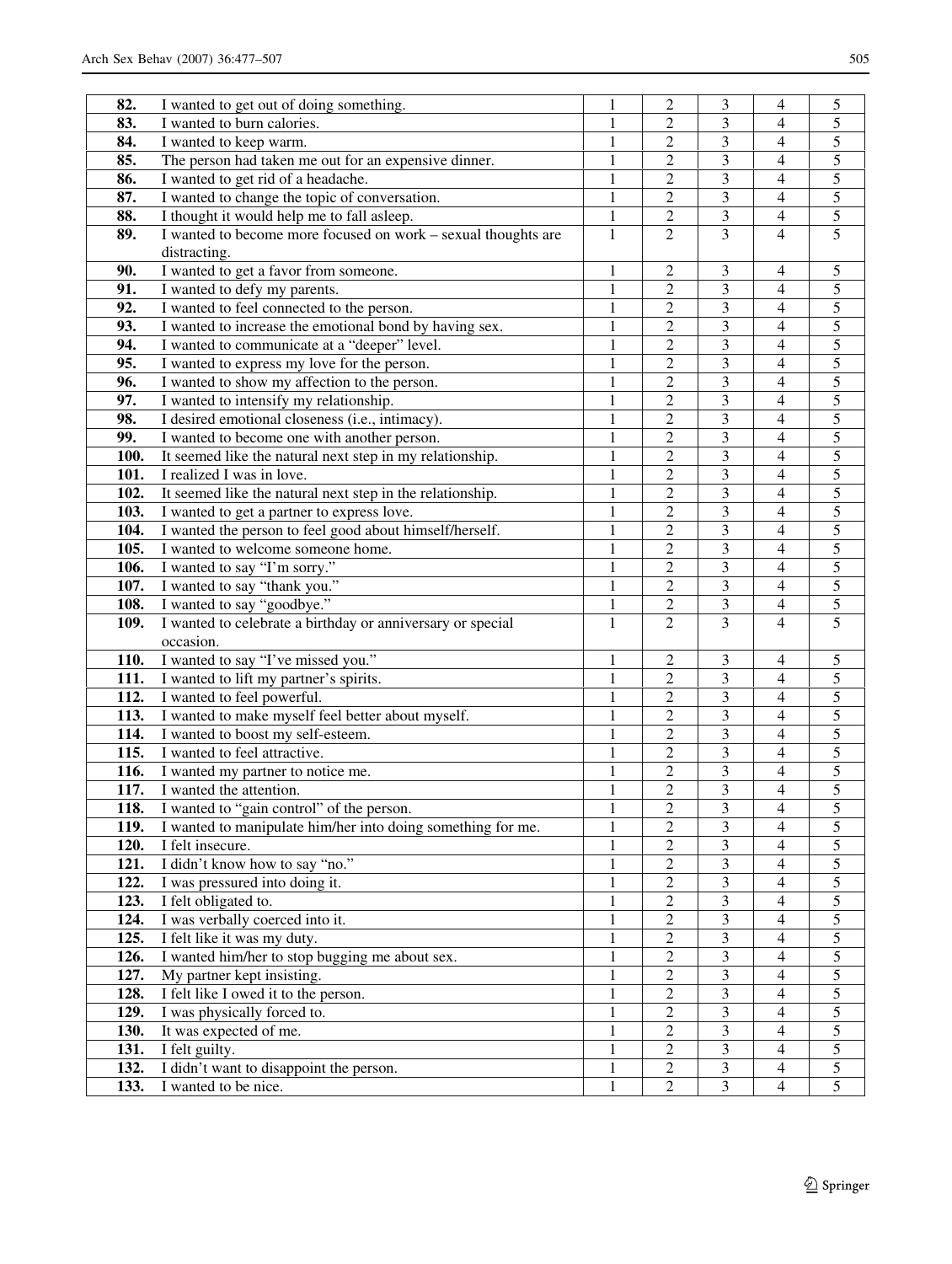|             | <b>134.</b> I wanted to keep my partner from straying.            |  |                             |   |                |  |
|-------------|-------------------------------------------------------------------|--|-----------------------------|---|----------------|--|
| 135.        | I wanted to get my partner to stay with me.                       |  | ◠                           |   |                |  |
| 136.        | I wanted to decrease my partner's desire to have sex with someone |  | $\mathcal{D}_{\mathcal{A}}$ |   | 4              |  |
|             | else.                                                             |  |                             |   |                |  |
| 137.        | I wanted to prevent a breakup.                                    |  | $\mathcal{D}_{\mathcal{L}}$ |   | 4              |  |
| <b>138.</b> | I was afraid my partner would have an affair if I didn't have sex |  | ∍                           | 3 | $\overline{4}$ |  |
|             | with him/her.                                                     |  |                             |   |                |  |
|             | <b>139.</b> I wanted to ensure the relationship was "committed."  |  | $\mathcal{D}$               | 3 | $\overline{4}$ |  |
|             | <b>140.</b> I didn't want to "lose" the person.                   |  | ◠                           | 3 | $\overline{4}$ |  |
| 141.        | I wanted the person to love me.                                   |  | ◠                           | 3 | 4              |  |
|             | 142. I thought it would help "trap" a new partner.                |  | ◠                           | 3 | 4              |  |

#### **SCORING SYSTEM**

| Factor                  | Subfactor                 | <b>Item Numbers</b> | Score Range |
|-------------------------|---------------------------|---------------------|-------------|
|                         |                           |                     |             |
| <b>Physical Reasons</b> |                           | $1 - 45$            | 45-225      |
|                         | <b>Stress Reduction</b>   | $1 - 12$            | 12-60       |
|                         | Pleasure                  | $13 - 20$           | $8-40$      |
|                         | Physical Desirability     | 21-30               | $10-50$     |
|                         | <b>Experience Seeking</b> | $31 - 45$           | 15-75       |
| Goal Attainment         |                           | 46-91               | 46-230      |
|                         | Resources                 | 46-60               | 15-75       |
|                         | <b>Social Status</b>      | 61-71               | 11-55       |
|                         | Revenge                   | $72 - 81$           | $10-50$     |
|                         | Utilitarian               | 82-91               | $10-50$     |
| Emotional               |                           | 92-111              | 20-100      |
|                         | Love and Commitment       | 92-104              | 13-65       |
|                         | Expression                | 105-111             | $7 - 35$    |
| Insecurity              |                           | 112-142             | 31-155      |
|                         | Self-Esteem Boost         | 112-120             | $9 - 45$    |
|                         | Duty/Pressure             | 121-133             | 13-65       |
|                         | Mate Guarding             | 134-142             | $9 - 45$    |

Note: Subfactor scores are computed by adding the scores of the individual items that comprise the subfactor. Factor scores are computed by adding the scores of the items that comprise each of the subfactors under that specific factor.

#### References

- Baker, R. R., & Bellis, M. A. (1995). Human sperm competition. London: Chapman & Hall.
- Basson, R. (2000). The female sexual response: A different model. Journal of Sex and Marital Therapy, 26, 51–65.
- Baumeister, R. F., & Vohs, K. D. (2004). Sexual economics: Sex as female resource for social exchange in heterosexual interactions. Personality and Social Psychology Review, 8, 339–363.
- Betzig, L. (1989). Causes of conjugal dissolution. Current Anthropology, 30, 654–676.
- Burley, N., & Symanski, R. (1981). Women without: An evolutionary and cross-cultural perspective on prostitution. In I. R. Symanski (Ed.), The immoral landscape: Female prostitution in Western societies (pp. 239–274). Toronto: Butterworth.
- Buss, D. M. (1989a). Conflict between the sexes: Strategic interference and the evocation of anger and upset. Journal of Personality and Social Psychology, 56, 735–747.
- Buss, D. M. (1989b). Sex differences in human mate preferences: Evolutionary hypotheses testing in 37 cultures. Behavioral and Brain Sciences, 12, 1–49.
- Buss, D. M. (2003). The evolution of desire: Strategies of human mating (rev. ed.). New York: Basic Books.
- Buss, D. M. (2005). The murderer next door: Why the mind is designed to kill. New York: Penguin.
- Buss, D. M., & Schmitt, D. P. (1993). Sexual strategies theory: An evolutionary perspective on human mating. Psychological Review, 100, 204–232. Buss, D. M., & Shackelford, T. K. (1997). From vigilance to violence:
	- Mate retention tactics in married couples. Journal of Personality and Social Psychology, 72, 346–361.
	- Carroll, J. L., Volk, K. D., & Hyde, J. S. (1985). Differences between males and females in motives for engaging in sexual intercourse. Archives of Sexual Behavior, 14, 131–139.
	- Denney, N. W., Field, J. K., & Quadagno, D. (1984). Sex differences in sexual needs and desires. Archives of Sexual Behavior, 13, 233–245.
	- Gangestad, S. W., & Simpson, J. A. (1990). Toward an evolutionary history of female sociosexual variation. Journal of Personality, 58, 69–96
	- Gangestad, S. W., & Simpson, J. A. (2000). The evolution of human mating: Trade-offs and strategic pluralism. Behavioral and Brain Sciences, 23, 675–687.
	- Greiling, H., & Buss, D. M. (2000). Women's sexual strategies: The hidden dimension of extra-pair mating. Personality and Individual Differences, 28, 929–963.
	- Hamann, S., Herman, R. A., Nolan, C. L., & Wallen, K. (2004). Men and women differ in amygdala response to visual sexual stimuli. Nature Neuroscience, 7, 411–416.
	- Hatfield, E., & Rapson, R. L. (1996). Love and sex: Cross-cultural perspectives. Boston: Allyn & Bacon.